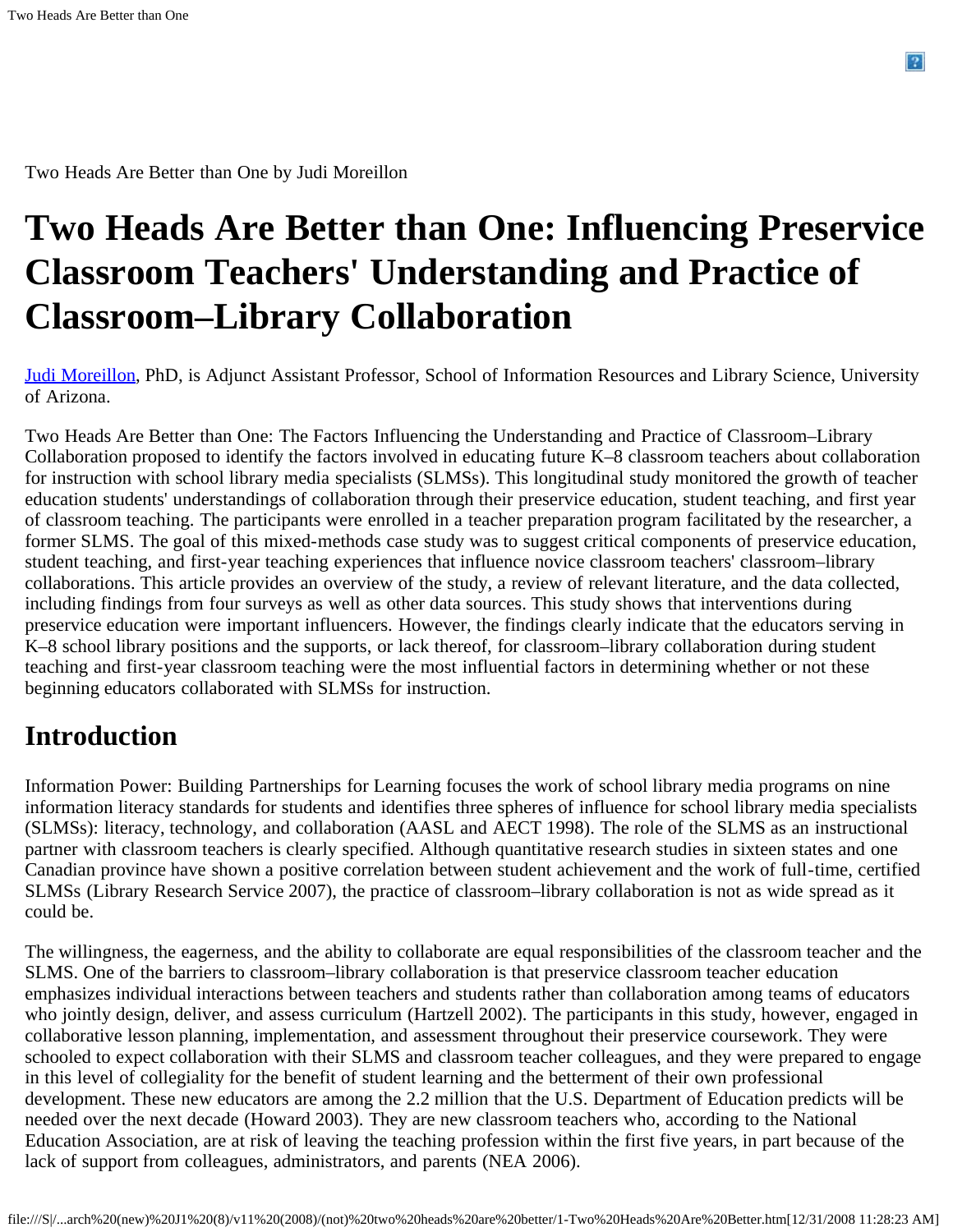Unlike many of their fellow novices, these new teachers entered their profession with high expectations for classroom– library collaboration during their student teaching and first year of classroom teaching; they entered the profession with a predisposition toward classroom–library collaboration for instruction. This case study set out to determine which learning experiences, called interventions, during their preservice education most influenced these new teachers' understanding and practice of classroom–library collaboration. The study also delineates the response from the school library community to the study participants' high expectation for collaborative teaching with SLMSs working in the field. The findings of this study help the school library profession identify strategies for influencing receptive new colleagues toward the practice of classroom–library collaboration.

If school library professionals recognize that the SLMS's ability to significantly impact student achievement is contingent on effective collaboration with classroom teacher colleagues, then this study provides the profession with a novice classroom–teacher perspective on the support he or she expected and needed in the field. This information helps SLMSs better meet the instructional needs of new classroom teacher colleagues. This study recommends components of preservice teacher education. More importantly for the school library profession, it also points to strengths and weaknesses in the school library community with regard to exemplary collaborative practices.

# **Research Questions**

The meaning of the word collaboration was critical to analyzing the data in this study. The following definition appeared on each of the four survey instruments: "Collaboration occurs when educators co-design, co-plan, co-teach, and/or co-assess curriculum-based lessons or units of study" (appendixes  $\overline{A}$  $\overline{A}$  $\overline{A}$ ,  $\overline{B}$  $\overline{B}$  $\overline{B}$ ,  $\overline{C}$ , and  $\overline{D}$ ). The survey questions evolved as the study participants matriculated through their teacher preparation program, their student teaching experience, and their first-year of classroom teaching; each set of questions built on the questions from the previous survey. The overarching question for this study was, what are the factors that influence preservice and first-year classroom teachers' understanding and practice of classroom–library collaboration? Each of the four surveys focused on the participants' developing knowledge and practice of collaboration:

- What were preservice classroom teachers' prior experiences with school and college libraries? When they began their teacher preparation program, what was their understanding of the roles of SLMSs and their initial knowledge of and experience with classroom–library collaboration?
- Which of the classroom–library collaboration-focused learning engagements (interventions) during their preservice education influenced preservice teachers' thinking about school library media programs, the instructional role of SLMSs, and the benefits of classroom–library collaboration?
- Which behaviors of SLMSs, preservice teachers, and their mentor teachers influenced the study participants' understanding and practice of classroom–library collaboration during their student teaching experience?
- Which behaviors of the SLMS, novice teachers, and their classroom teacher colleagues influenced their understanding and practice of classroom–library collaboration during their first year of classroom teaching?

# **Review of Relevant Literature**

Collaboration is a buzzword in education today. The concept and practice of teaching and learning in communities of practice is in resurgence. Educational leaders have been extolling the benefits and impact of professional learning communities for many years (DuFour and Eaker 1998; Sergiovanni 1994), and many principals today are inviting faculty to consider the importance of collaborative practices in their work. Two recent studies focus on the potential of collaboration between preservice classroom teachers and K–12 students' families and communities to positively impact student success (Flanigan 2004; Kidd, Sánchez, and Thorp 2004). A significant number of studies describe collaboration between the student and teacher and the mentor and teacher during the student teaching experience (Acheson and Gall 2003; Beck and Kosnik 2002; Graham 1999; Phelan, McEwan, and Pateman 1996). To date, however, there are no published studies that focus on the practice or efficacy of developing preservice classroom teachers' understanding of classroom–library collaboration.

Throughout their careers, educators are expected to cooperate or collaborate with grade-level colleagues, their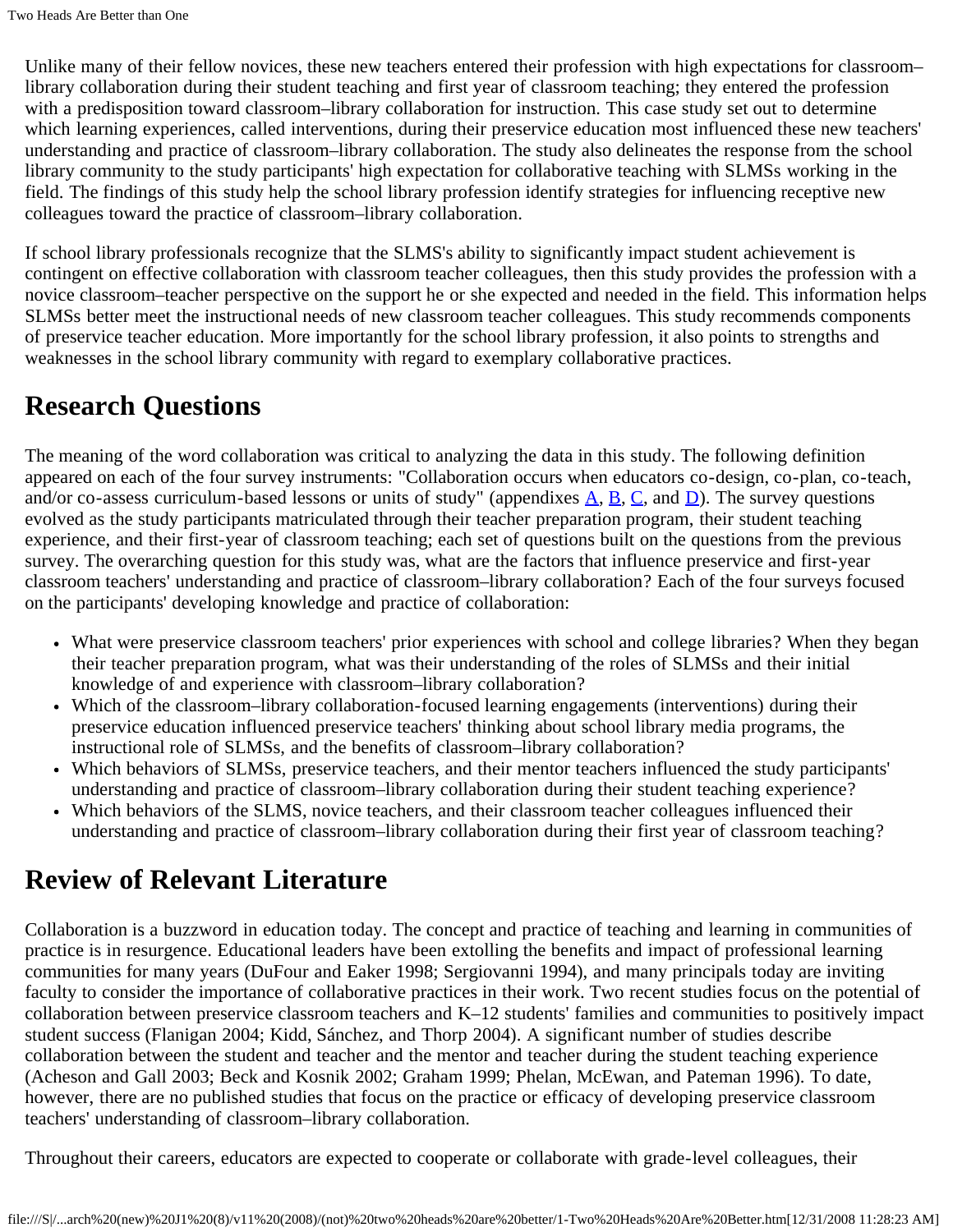administrators, and other certified or licensed faculty, such as SLMSs, special education teachers, school counselors, speech and language pathologists, social workers, and psychologists. Cochran-Smith identifies "opportunities to work with other educators in professional learning communities rather than in isolation" (2004, 391) as one of the necessary conditions to retain high-quality teachers in the profession. Future teachers can and should be challenged to think in terms of teaching and learning within a community of adult learners who will support and improve each other's professional work.

Like all educators, preservice teachers have been apprenticing for their profession since kindergarten. Their beliefs about teaching are generally well formed before they enter the university (Pajares 1992). This prior knowledge affects what preservice teachers learn in their teacher preparation courses. "These preconceptions come from years and years of observing people who taught them and using this information to draw inferences about what good teaching looks like and what makes it work" (Hammerness et al. 2005, 367). One of the challenges of preservice education, then, is to prompt future educators to question their preconceived notions about what constitutes effective teaching.

Cook and Friend (1995) charge university faculty with the role of modeling collaboration during teacher preparation programs. Observing collaborative teaching can support preservice teachers who may not be aware of collaboration practiced by their own K–12 teachers, if they indeed practiced it. For many, the idea of collaborating for instruction may be a new construct in their teaching framework. This creates a need for consciously planned instruction and wellarticulated integration of information and learning experiences that highlight the part classroom–library collaboration can play in K–12 students' learning as well as in teachers' teaching and professional development.

The correlational research studies that document the positive impact of SLMSs and school library media programs on students' achievement on standardized tests should be of interest to every educational stakeholder. In several of these studies, namely Colorado (2000), Oregon (2001), New Mexico (2002), Indiana (2004), and Illinois (2005), library program development and collaborative teaching are aspects of quality library services that can affect students' standardized test scores (Library Research Service 2007). Classroom–library collaboration can help schools meet local, state, and national goals for student achievement.

It seems logical that if preservice teachers practiced collaboration or classroom–library collaboration during their preparation program, they would be more likely to integrate these practices into their future classroom teaching. A program in which preservice classroom teachers and SLMSs practiced co-planning, co-implementing, and coassessing lessons and units of instruction would be the ideal environment to promote this practice. As that was not available to the participants in this study because their courses met in the evenings, I required preservice classroom teachers to collaborate with one another. They developed lessons and units of instruction that included opportunities for co-teaching in order to challenge the construct of teaching as interactions between a single, isolated teacher and individual or groups of students. I reasoned that, if they accommodated collaboration into their teaching construct, these preservice teachers could enter the profession prepared and experienced in this method of instructional design and delivery and could seek to replicate this practice with SLMSs in the field. They would then integrate this model into their professional work.

# **Description of the Research Context**

There were fifteen participants in this case study when it began. One dropped out of the study before completing the post–student teaching survey; fourteen participants completed all four of the surveys. The participants were juniors in the 2004–05 academic year and seniors during 2005–06. They were enrolled in an undergraduate teacher preparation program offered by a state university in Arizona at a statewide campus in their local community. They entered the program having earned an associate's degree or two years of course credits at the community college. During their teacher preparation program, the majority of the participants were working full time outside of education. The study participants attended two years of evening classes and conducted one semester of student teaching. Before they engaged in student teaching in the spring of 2006, they experienced forty-five hours of teacher aide practicum, working in classrooms with students and classroom teachers as part of their education coursework. All of the study participants remained in this geographic area to conduct their student teaching, and twelve out of fourteen began their teaching careers in this state in the fall of 2007.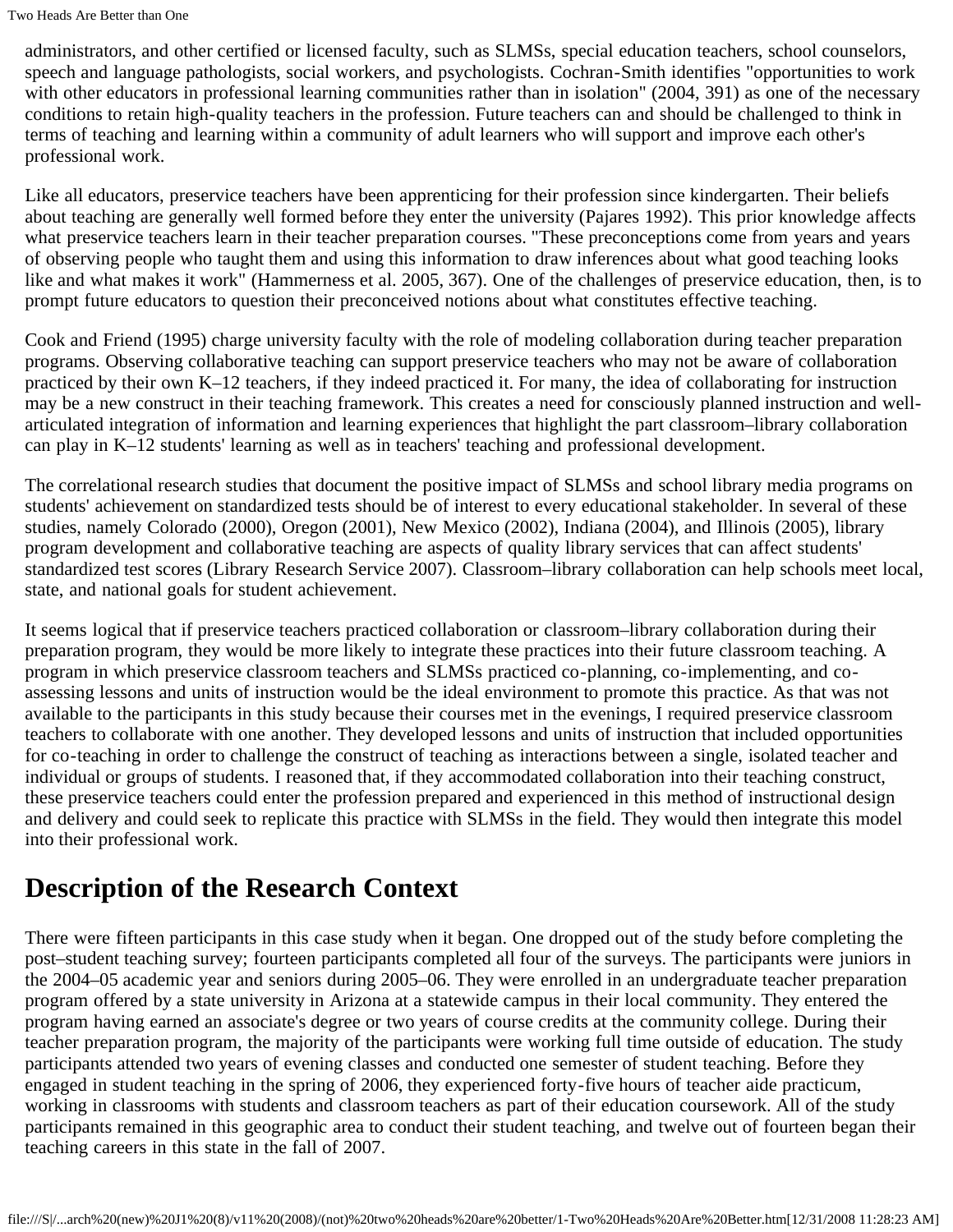As a faculty leader for this teacher education program, I facilitated five courses for the study participants. Four of our classes met in a school library. I integrated the resources of the library into all of theses courses. I constructed collaborative learning engagements and offered classroom–library collaboration information in these students' junior writing course, their early literacy course, the elementary curriculum course, and their social studies methods course. These interventions were designed to influence study participants' values, expectations, and eventually, their collaborative teaching practices. I was responsible for helping students find classroom placements for some of their teacher aide practicum experiences. I supervised the university classroom course during their student teaching, but I had no input into the location of the study participants' student teaching placements.

My beliefs about the value of classroom–library collaboration for students, classroom teachers, SLMSs, administrators, and school cultures come from my graduate education in school librarianship. They also come from reading Information Power (AASL and AECT 1988, 1998), other school library literature, and twelve years of experience as a collaborating elementary and high school SLMS. I shared my values with the study participants along with the research studies that suggest what my practice has shown me—K–12 students, classroom teachers, and SLMSs benefit from classroom–library collaboration. I showed collaboratively designed, implemented, and assessed classroom–library lesson plans, sample student work, and gave testimonials. I shared with the study participants my belief that collaborating with my classroom colleagues transformed our teaching practices, accelerated our professional growth, and helped us provide students with high-quality, information-rich learning experiences. I believe these learning experiences propelled K–12 students forward as information literate, independent learners who understood, as they matured, the role of information in a democratic society. For me, classroom–library collaboration is fundamental to effective twenty-first-century education. The study participants were clearly aware of my bias.

# **Methods of Data Collection and Analysis for the Components of this Study**

The study participants volunteered to respond to three online surveys and one paper and pencil survey. The first survey was administered at the start of their undergraduate K–8 teacher preparation program as they were beginning their education coursework in their junior year. The pre–preservice education survey ([appendix A](http://storytrail.com/TwoHeads/presurvey.pdf)) focused on the participants' prior experiences with school and college libraries and librarians. It also accessed participants' understanding of the roles school libraries and librarians can play in instruction and their knowledge of or experience with classroom–library collaboration. In addition to closed questions, the pre–preservice education survey included an opportunity for participants to elaborate or clarify any of their responses. This invitation was offered on all four of the surveys.

At the end of the second year of the teacher preparation program, before they began student teaching, the study participants took the second online survey (appendix  $\overline{B}$ ). These survey questions sought to identify which of the interventions during their teacher preparation program had made an impact on their understanding of classroom–library collaboration. Excerpts from participants' reflection journals, class papers or exams, and other written communication provided additional data beyond the questions on the first two surveys.

Participants participated in the third online survey at the end of their student teaching experience ([appendix C\)](http://storytrail.com/TwoHeads/postsurveystudentteaching.pdf). This survey focused on the participants' actual practice of collaboration and their awareness of other educators' collaborative practices in the schools where they served as student teachers. Specifically, they were asked to share if and how they worked collaboratively with the school's SLMS, if their mentor teacher or other educators in the building collaborated with the SLMS, and if there were structures in place within the school schedule that provided time for collaborative planning and teaching with the SLMS. This survey instrument and the one that followed included an open-ended question that asked respondents to provide a list of factors that influenced their decision to collaborate or not to collaborate.

Participants had the opportunity to volunteer for a focus group interview, which was audiotaped. I made field notes during the group interview and transcribed excerpts from the audiotape. The interview included open-ended questions that invited participants to go beyond the survey questions to elaborate on the personal meaning they ascribed to these learning experiences (Rossman and Rallis 1998; Seidman 1998). Focus group participants were invited to give videotaped testimonials.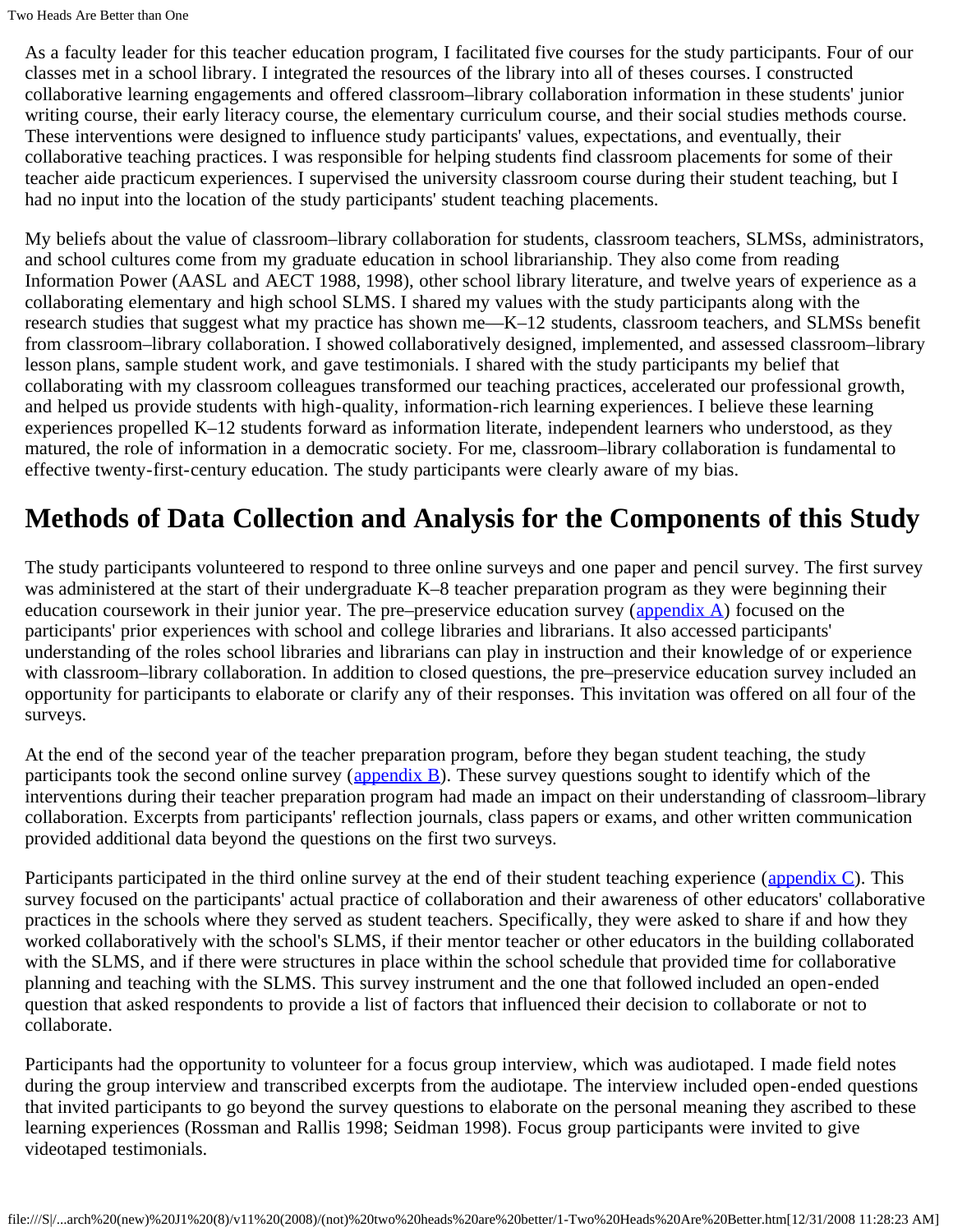Two Heads Are Better than One

Finally, the participants took the fourth and final survey after their first year of actual classroom teaching ([appendix](http://storytrail.com/TwoHeads/postsurveyfirstyearteaching.pdf)  $D$ ). The survey was provided in hard copy format via U.S. mail or electronic format via e-mail. The questions from the third survey were repeated with the participant as the classroom–library collaborator. The open-ended question regarding support or constraint for collaboration was included to yield data related to the interventions participants had experienced during their preservice education.

The close-ended question responses were tabulated, and the data were shared in terms of percentages. The open-ended questions and the interview data were analyzed using the constant comparative method (Glaser and Strauss 1967). I did not have preconceived notions about what would most influence participants' understanding and practice of classroom–library collaboration. My qualitative research goal, therefore, was "to reach a deeper understanding of the participants' lived experiences" (Rossman and Rallis 1998, 85). Although this case study ultimately involved a small number of participants, their experiences shed light on the supports and obstacles experienced by novice teachers in relationship to their practice of classroom–library collaboration.

# **Interventions**

During the first year of the study participants' preservice education, I integrated information, research studies, and hands-on learning experiences with collaboration into four of the study participants' courses. We deconstructed a classroom–library collaborative unit plan. I arranged for a panel discussion presentation by teams of classroom teachers, SLMSs, and principals. We deconstructed classroom–library lesson plans, and I shared anecdotal information about the impact of these lessons on students and educators. I co-facilitated a simulation of a classroom teacher and SLMS planning session and demonstrated the resulting cotaught lesson.

# **Classroom–Library Collaborative Unit Plan Deconstruction**

During the second course I facilitated for the study participants, Integrated Literacy I: Developmental Literacy and Language Arts in the Elementary School (fall semester 2004), we deconstructed a classroom–library unit plan I had co-taught a few years previously with a team of first-grade classroom teachers. The focus of the lesson was oral language experience (nursery rhymes); the organization of instruction was small-group centers. I shared with the preservice teachers highlights of the planning process and together we examined what and how students learned in this unit of study. After our discussion, the study participants were asked to work with a partner to create a Venn diagram that showed their understanding of the benefits of collaboration to students and to teachers as compared with a single teacher striving to teach these same concepts with a small group, center format, or with a whole-class organization for instruction.

All of the participants' Venn diagrams showed they deduced that when educators collaborate they generate more ideas and creativity and can cover more learning standards or integrate more material. They felt that these learning activities would be more interesting to children because of the variety. Preservice teachers noted that children could receive more one-on-one attention and instruction, and one group pointed out that students wouldn't have to wait as long to have questions answered as they would with just one teacher. One group observed that there was shared responsibility between the adults for guiding and monitoring the children's work. Two out of ten diagrams noted that working toward a common goal was a positive aspect of this model. Three groups felt that the collaborative structure was more time and effort efficient.

Only one team specifically noted that children would learn better. Considering their pre–preservice education surveys in which 100 percent of the respondents agreed or strongly agreed that collaboration should result in higher student achievement, one might expect more groups to cite this benefit. This finding, however, is consistent with research related to preservice teachers' readiness. Research has shown that new teachers, and by extrapolation preservice teachers, tend to focus on their own actions within the classroom rather than on what children are learning (Hammerness et al. 2005, 400).

# **Reading the Research and Classroom–Library Panel Presentation and**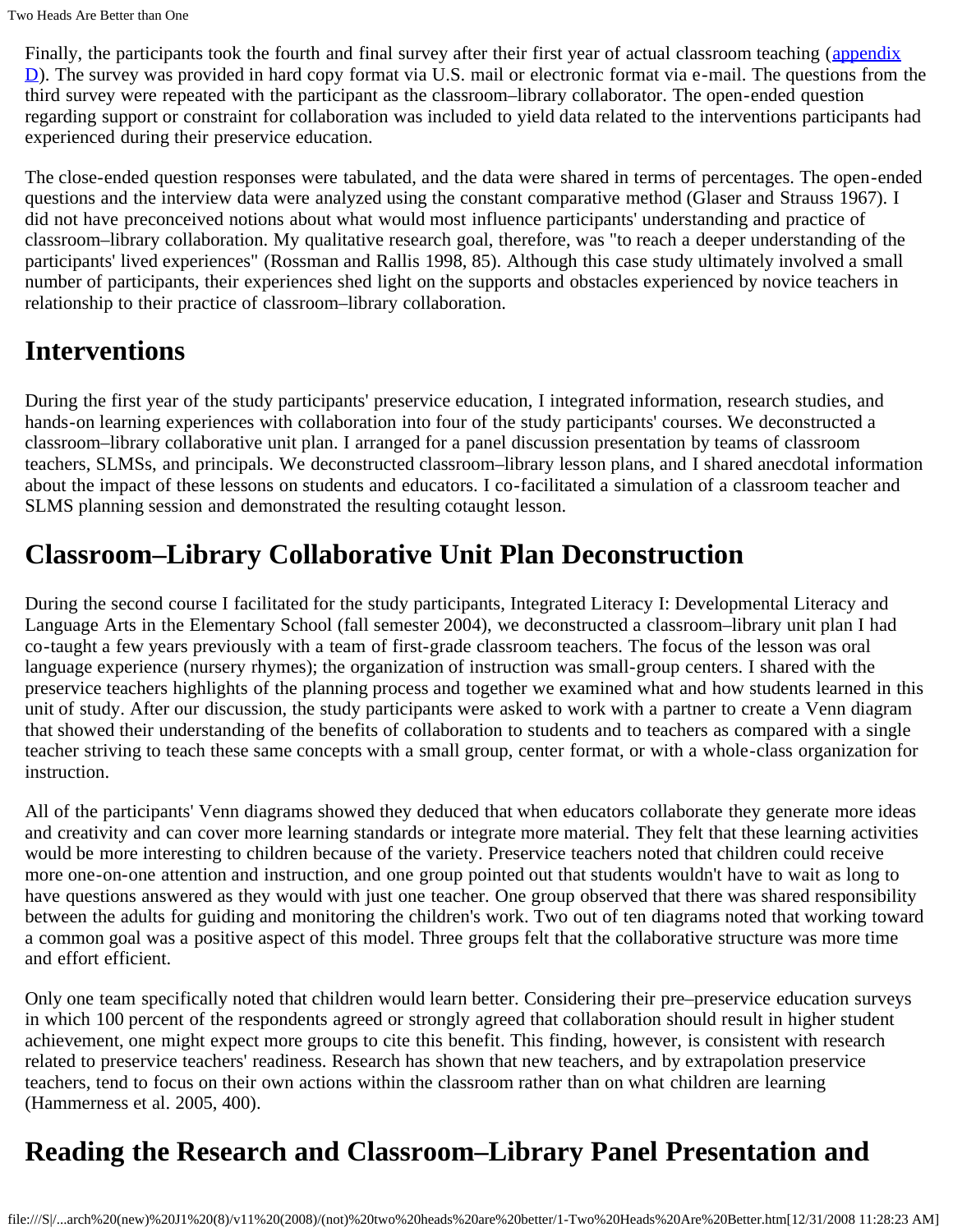# **Discussion**

During the first few weeks of the participants' elementary curriculum class (spring semester 2005), I invited a panel of classroom teacher, SLMS, and principal teams from two schools to share their collaborative work with our class. One of the texts for this course was Loertscher and Achterman's book Increasing Student Achievement through the Library Media Center: A Guide for Teachers (2003). Before the panel visit, the study participants had engaged in discussions related to classroom–library collaboration. I had provided a mini-lesson that focused on the distinctions between cooperation and collaboration as well as a review of the benefits to students, including achievement, and to teachers, including collegiality and professional development. Students individually prepared a list of questions in advance of the panel discussion, which began with a presentation by each school's team.

During their presentation, the panel shared standards-based collaborative lessons and unit plans, research strategy handouts in K–5 student-friendly language, graphic organizers, and student assessment rubrics. In addition, the teams also passed around samples of students' learning artifacts and shared student work that was published on the Web. The classroom teachers and SLMSs shared their experience of collaboration from both personal and professional perspectives. The principals shared the value they place on these collaborative practices and the many ways they support these learning and teaching opportunities in their schools.

Although the preservice teachers asked few questions during the presentation itself, their concerns were evident in the question-and-answer period. Although the unmistakable focus of the panel and that evening's class was clearly collaboration and the majority of the students had brought prepared questions on that topic, many of their questions were related to interviewing for jobs, offering advice to new teachers, and delving into political issues in education, such as the No Child Left Behind Act of 2001, the focus on high-stakes testing, and standards-based instruction.

After the panel presentation, students made astute observations in their response journals. The following examples are representative of the range of comments:

- "I cannot imagine why teachers do not jump at the prospect of having someone brainstorm ideas, help with lesson planning, and provide a new perspective on the classroom curriculum. As stated by one principal, 'Teacher and school library media specialist collaboration provides higher achievement. The librarian is the only one who impacts all the children leading to academic success and works with every single teacher.'"
- "When teachers can brainstorm with someone who has a different background and skills, they have the ability to create great things."
- "Each teacher and school library media specialist had many stories and examples about how collaborating enabled them not only to come up with more creative lesson plans, but also to better assess themselves and the quality of their lesson. Having another person's perspectives and observations is enormously helpful."
- "I learned that you are never alone; there is always someone there to help."
- "I was impressed with how much the teachers and principals value their librarians and were very picky when choosing one for their school."
- "Before this class, I never thought it would be 'okay' to ask a librarian to collaborate. It hadn't crossed my mind that a librarian would even do so. It is possible that I feel this way because during my elementary experiences, my teachers would basically dump us there [in the library] for lesson planning time."

These responses indicate that the study participants' paradigm of classroom teaching as a solo experience for individual teachers was affected by this intervention, and they were positively influenced toward classroom–library collaboration by the panel discussion.

One possible way to improve the impact of the panel could have been to ask SLMSs to invite novice, rather than veteran, classroom teachers to be on their presentation team. The depth of the curriculum planning and instruction demonstrated was exemplary. It may have been too sophisticated for preservice teachers, who may have had trouble picturing themselves in these scenarios. In addition, the study participants' assignment for that week had been to compose a letter of interest for a teaching position; their focus on interviewing and landing a job was the natural result.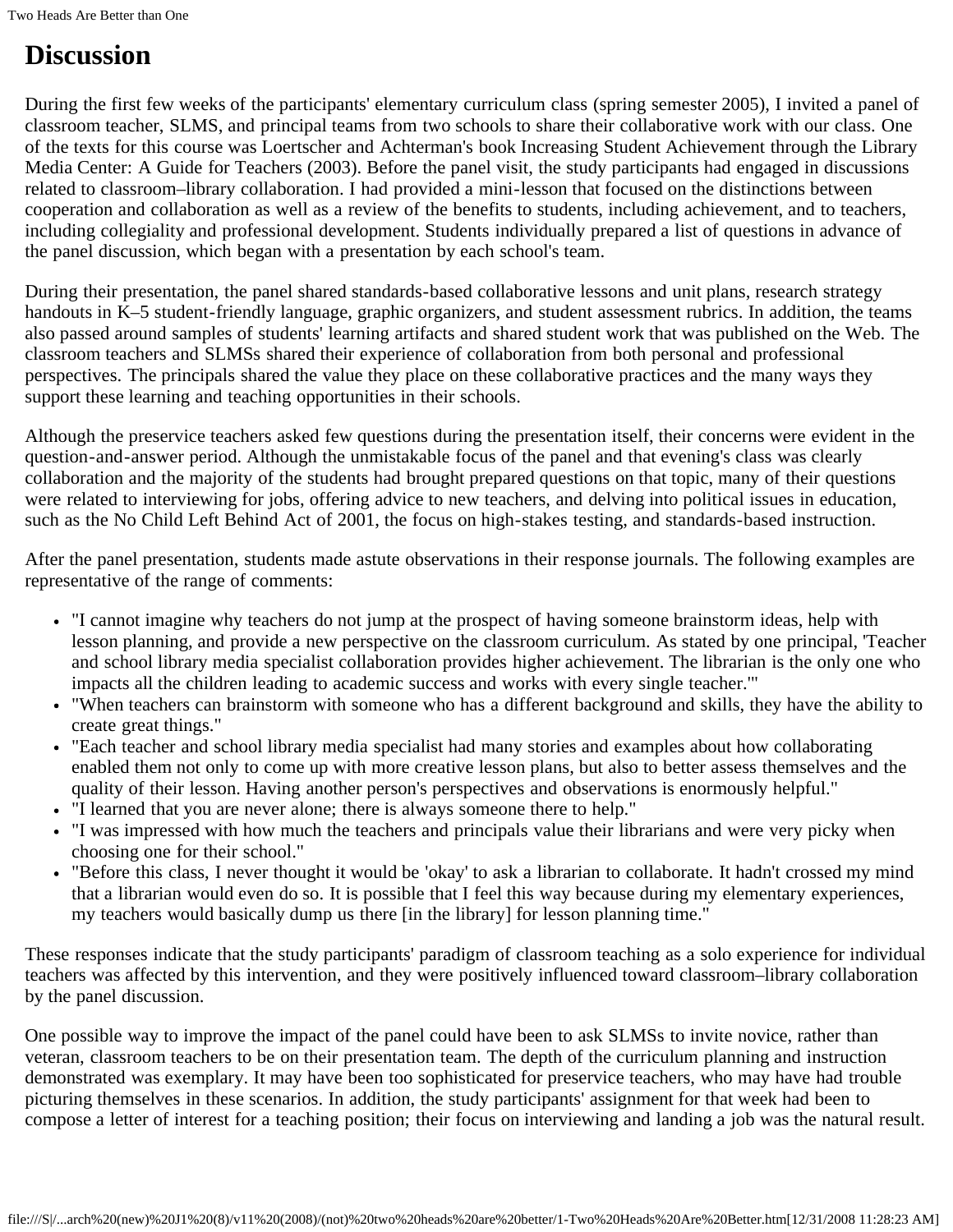# **Additional Interventions Data**

One of my objectives for the interventions in the study was to infuse the participants' preservice teacher education program with collaboration concepts and collaborative teaching strategies. To that end, students revisited this learning and teaching model often. I included an essay question related to our exploration of collaboration on the final examination for the elementary curriculum course: "Compose a definition of collaboration. Then write a paragraph about the benefits of classroom-teacher and school library media specialist collaboration." Participants' responses about the benefits of collaboration clustered around various concepts ([table 1](file:///S|/Content%20-%20Completed%20Agreements/Content-Staging%20Review%20(NJL)%20(J)/Journal/HOLD--PROCESS%20NOW/12.31.08%20(121)/School%20Library%20Media%20Research%20(new)%20J1%20(8)/v11%20(2008)/(not)%20two%20heads%20are%20better/moreillon_tables.cfm#tab1)).

These data reflect the responses of the students who were participants in the study rather than all of the students in the course. The participants understood the benefits of collaboration for students. In their teacher aide practicum experiences, they had occasion to work one-on-one and with small groups of students, and realized that lowering the student–teacher ratio assisted both students and teachers. More than half of the participants noted access to more ideas, integrated resources, and increased opportunities for creativity. Another of the most encouraging concepts was the understanding that collaboration results in broader perspectives on curriculum. If these benefits became values for these preservice teachers, the likelihood that they would practice collaboration with colleagues, teacher-librarians, and others could increase.

On the other hand, only one of these preservice teachers mentioned student achievement as a benefit of collaboration. Although achievement can be inferred from some of the other concepts, particularly individualized attention for students, it was surprising that more participants did not specifically cite this benefit. This was especially unexpected since one of our texts was Increasing Student Achievement through the Library Media Center: A Guide for Teachers (Loertscher and Achterman 2003).

We continued to read the Loertscher and Achterman text in the social studies methods course, the final course of their first year in the program (spring 2005). We continued our collaboration conversations and worked with Information Power's information literacy standards for students (AASL and AECT 1998) in our social studies explorations. On the final examination for that course, I provided a scenario in which the social studies standards had changed for sixth grade and the textbook did not address a particular concept or historical event. I asked the students what they would do. Six out of fifteen students (40 percent) said they would attempt to collaborate with colleagues; only four (26 percent) mentioned collaboration with the SLMS. The infrequency of a classroom–library collaboration response indicated that they had yet to integrate classroom–library collaborative work into their curriculum problem-solving schema.

# **Practicing Collaboration in K–8 Classrooms**

Collaborative learning engagements and projects were integrated into all four of the courses I facilitated before the study participants' student teaching experiences. Partners worked collaboratively on many assignments and small groups of up to five people worked on large scale projects such as year-long planning and designing curriculum units. Role play was used to learn and review some of the skills and strategies for collaborative work. In addition, I served as a mediator for groups that solicited my facilitation when communication broke down. As in life, sometimes the groupwork was more productive than at other times. Some students were more comfortable working in teams than others; some surprised themselves by having positive collaborative experiences. Reflecting on the collaborative process and the impact of collaboration was part of every rubric in which this model was utilized.

These are some comments study participants made about their co-planning and co-teaching:

- "Another important thing that I learned is that you need to allow for different teaching styles. When you work with a partner, it is imperative! The division of labor is another thing. I need to know that I have it all done before I can relax. [My partner] does great work, but works best under pressure. I still think it was good for us to work together. After all, we will be working [in schools] with different people all the time."
- "As far as collaboration is concerned, two heads are better than one; some of the ideas we used I could have never thought up on my own."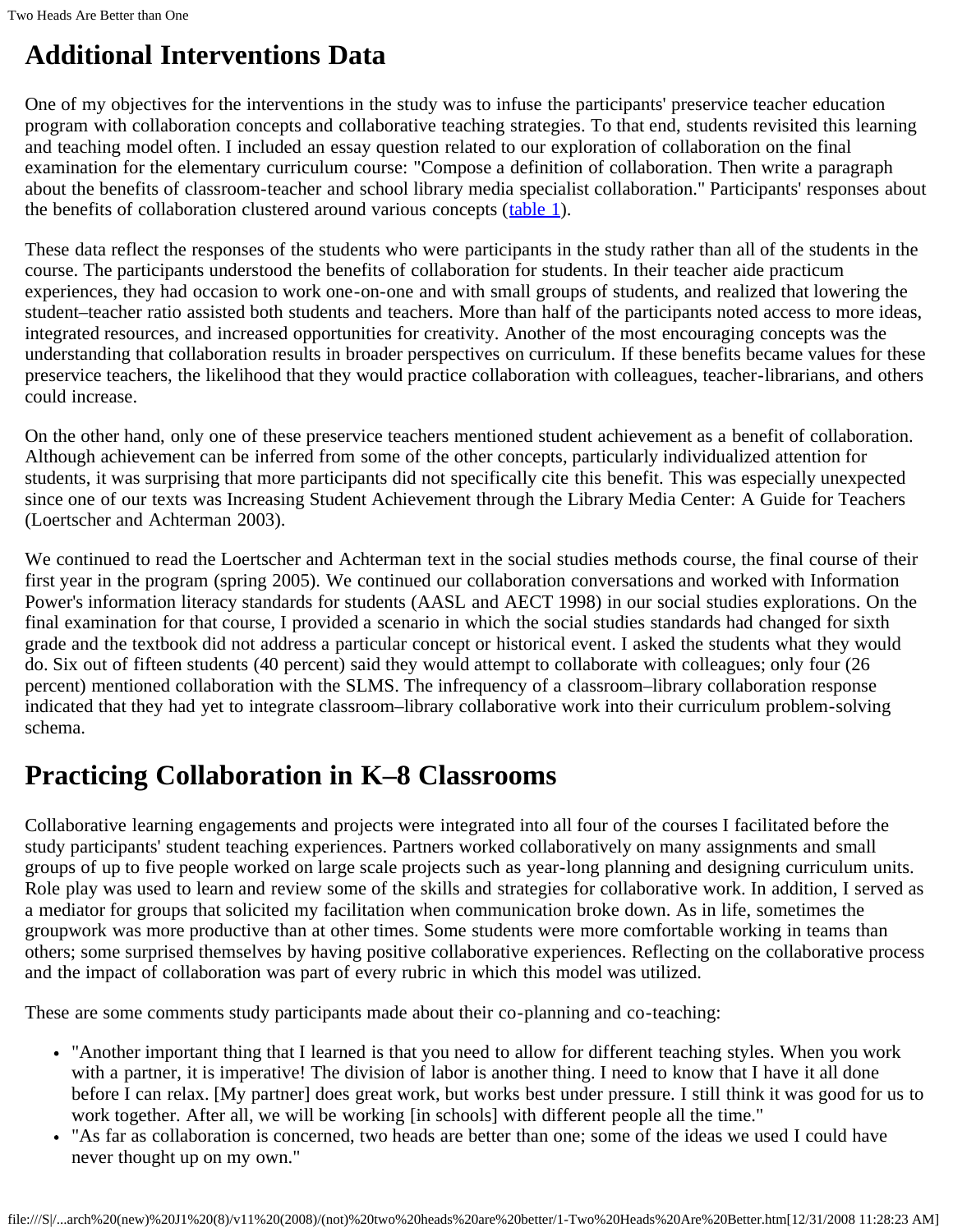- "Through collaboration, we also realized how important using various types of resources and different types of assessments are."
- "Collaboration is two-fold. The positive side is new fresh ideas, help, and also a different perspective on a topic. The negative aspect is personalities. The positive areas surely outweigh the negative; however, it [personality] is still something to consider."

Although it was suggested that students work with a partner in their fall 2004 teacher-aide practicum experiences, only four students did so. I provided opportunities for these two teams to share their opinions and positive experiences of co-teaching. In the spring of 2005, thirteen of the fifteen participants in the study conducted their fifteen-hour teacher aide practicum experience with a partner. For the most part, these co-teaching experiences were successful as evidenced by the students' feedback on their observation lesson reflections and the anecdotal comments they recorded in their practicum journals. As a result, I revised the post–preservice education survey to include a question about the impact of collaboration during the practicum  $\frac{\text{appendix } B}{\text{Lengthix } B}$ .

# **The Case Study Surveys**

Fifteen undergraduate preservice teachers completed the online pre–preservice teacher education survey in the fall of 2004 at the beginning the first semester of their teacher education program. After completing their coursework, the same fifteen also took the post–preservice education survey online in December 2005. Fourteen of them took the two remaining surveys in May 2006 at the conclusion of their student teaching experience and in June 2007 at the end of their first full year of classroom teaching. Of the fourteen who took the final survey, one had stayed at home with her baby and did not teach. Another had spent a semester abroad and conducted her student teaching while her cohort colleagues began their first year of classroom teaching. These two respondents' surveys were not included in the final survey data and analysis.

# **Pre– and Post–Preservice Education Surveys: Data and Analysis**

On the pre–preservice education survey, the first set of survey questions was designed to access participants' experiences with libraries as  $K-12$  students. In their own  $K-12$  student careers, all but one student attended elementary and middle schools with libraries; all of their high schools had libraries. A total of 87 percent of the participants described themselves as regular library users in elementary school. Nearly one-third (27 percent) reported that they regularly used the library during their middle school/junior high years, and 40 percent said they used it sometimes. Only 7 percent were regular library users during high school, with 67 percent reporting that they sometimes used the high school library. Only 7 percent indicated that their classroom teachers always worked with their SLMSs; 53 percent reported that they worked together sometimes. However, only 13 percent noted that SLMSs played a key role in their own educational experience.

Except for the section described above and the intervention questions, the pre– and post–preservice education surveys were identical. This redundancy was designed specifically to determine the change in respondents' understanding of the roles of SLMSs and school library media program in instruction. [Table 2](file:///S|/Content%20-%20Completed%20Agreements/Content-Staging%20Review%20(NJL)%20(J)/Journal/HOLD--PROCESS%20NOW/12.31.08%20(121)/School%20Library%20Media%20Research%20(new)%20J1%20(8)/v11%20(2008)/(not)%20two%20heads%20are%20better/moreillon_tables.cfm#tab2) provides a comparison between these data sets.

There was only a small change in expectations for SLMSs' responsibility for teaching reading and research skills. After I taught the eight-week Literacy I course, which focused on reading comprehension strategies and included a great deal of exploration of classroom–library collaboration to meet these instructional goals, the study participants participated in the sixteen-week Literacy II, a reading instruction course that focused more on teaching decoding skills. That course was taught by a reading specialist who served at an elementary school without a SLMS. Reframing this question in terms of "reading comprehension" might have yielded different results. It is surprising that, by the end of their teacher preparation program, all of the respondents had not come to believe that SLMSs were responsible for teaching research skills. However, there was a 33 percent increase in the number of study participants who agreed when asked if SLMSs "should be responsible for teaching every area of the curriculum."

[Table 3](file:///S|/Content%20-%20Completed%20Agreements/Content-Staging%20Review%20(NJL)%20(J)/Journal/HOLD--PROCESS%20NOW/12.31.08%20(121)/School%20Library%20Media%20Research%20(new)%20J1%20(8)/v11%20(2008)/(not)%20two%20heads%20are%20better/moreillon_tables.cfm#tab3) shows these preservice classroom teachers' constructs related to the roles of SLMSs in instruction and in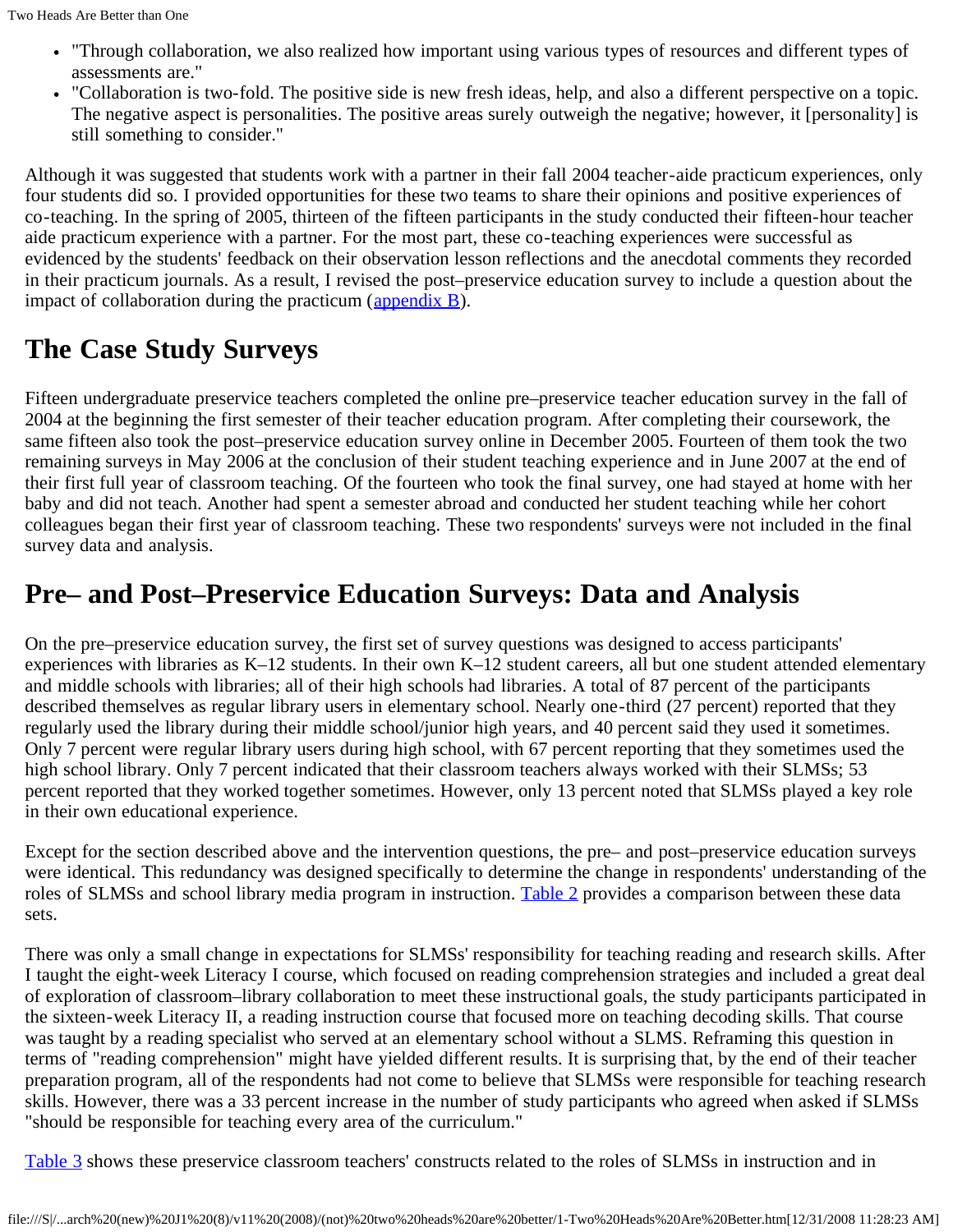instructional support both before and after participating in their coursework. The pre–preservice education survey was especially important information because it indicated their preconceptions that would need to be challenged, modified, or changed.

The most significant change in these preservice classroom teachers' perception of the role of classroom teachers was in the areas of co-designing, co-planning, and co-teaching lessons and units of instruction. Their surveys indicated a high level of understanding of the role of SLMSs as instructional partners. Preservice teachers raised their expectation for materials support from the school library media specialist. These data also indicated that these educators came to see SLMSs as support for professional development by providing in-services for classroom teachers to help them improve teaching practices.

[Table 4](file:///S|/Content%20-%20Completed%20Agreements/Content-Staging%20Review%20(NJL)%20(J)/Journal/HOLD--PROCESS%20NOW/12.31.08%20(121)/School%20Library%20Media%20Research%20(new)%20J1%20(8)/v11%20(2008)/(not)%20two%20heads%20are%20better/moreillon_tables.cfm#tab4) provides data related to questions about library programs, principal support, and the impact of classroom– library collaboration on student achievement. At the end of their preservice teacher education, 87 percent of the study participants strongly agreed that student achievement should increase when classroom teachers and SLMSs collaborate for instruction. The final question on the pre–preservice education program survey asked participants if they had seen classroom teachers and SLMSs collaborating for instruction. Nine respondents (60 percent) said they had not, four (27 percent) said they had seen classroom–library collaboration, and two (13 percent) answered "don't know."

[Table 5](file:///S|/Content%20-%20Completed%20Agreements/Content-Staging%20Review%20(NJL)%20(J)/Journal/HOLD--PROCESS%20NOW/12.31.08%20(121)/School%20Library%20Media%20Research%20(new)%20J1%20(8)/v11%20(2008)/(not)%20two%20heads%20are%20better/moreillon_tables.cfm#tab5) provides the data from post–preservice education survey questions related to the university classroom interventions. All of the participants "agreed" or "strongly agreed" that the classroom-teacher/SLMS/principal panel was an effective way to influence their thinking about classroom–library collaboration. Their own experiences of collaborating with classmates on assignments and in their teacher-aide practicums were also significant influencers, as were my testimonials. It is interesting to note that collaborating with the mentor teacher during practicums was the least influential of these measures. It may be that some practicing mentor teachers did not possess highly developed collaborative skills or a value for this practice. In a culminating question about collaboration experiences, 67 percent said they "strongly agreed" that collaboration experiences during their preservice education increased the likelihood that they would engage in classroom–library collaboration. The remaining 33 percent "agreed."

# **Post–Student Teaching Survey: Data and Analysis**

In the post–student teaching survey, study participants were asked to answer questions based on their actual experience serving in the apprentice teacher role. In this survey, the response choices changed from the "strongly agree" to "strongly disagree" ranking system of the first two surveys to a "yes," "no," "don't know," or "not applicable" response. Thirteen students completed this survey in May 2006. One student who completed her student teaching in the fall of 2006 took the survey in December 2006.

The respondents conducted their student teaching experiences in schools with libraries with varying levels of professional staffing; one conducted student teaching in a school without a library. (It should be noted that Arizona is the state with the highest percentage of charter schools. The vast majority of those schools do not have libraries on their campuses. This fact had an impact on this survey and a significant impact on the final survey.) [Table 6](file:///S|/Content%20-%20Completed%20Agreements/Content-Staging%20Review%20(NJL)%20(J)/Journal/HOLD--PROCESS%20NOW/12.31.08%20(121)/School%20Library%20Media%20Research%20(new)%20J1%20(8)/v11%20(2008)/(not)%20two%20heads%20are%20better/moreillon_tables.cfm#tab6) shows the level of school library staffing support and program schedules at the schools where the study participants conducted their student teaching. Thirteen out of the fourteen participants in the study conducted their student teaching semester in elementary schools. All of these schools with library programs were organized on a fixed schedule in which classes had a specific time to visit the library each week. The only flexibly scheduled program was the single middle school library.

[Table 7](file:///S|/Content%20-%20Completed%20Agreements/Content-Staging%20Review%20(NJL)%20(J)/Journal/HOLD--PROCESS%20NOW/12.31.08%20(121)/School%20Library%20Media%20Research%20(new)%20J1%20(8)/v11%20(2008)/(not)%20two%20heads%20are%20better/moreillon_tables.cfm#tab7) details the study participants' post–student teaching responses to questions related to the cooperative and collaborative roles of the SLMS. Thirteen out of fourteen respondents, or 93 percent, reported that they did not collaborate with their SLMS during their student teaching. No one in this study co-planned a lesson or unit of study with a SLMS. Only one reported that the SLMS assessed student work, and only one reported that the SLMS co-taught a lesson or unit of study with him or her. A total of 64 percent of the participants in the study noted that the SLMS cooperated with them by helping them find materials. One reported that the SLMS taught her to use new technologies.

[Table 8](file:///S|/Content%20-%20Completed%20Agreements/Content-Staging%20Review%20(NJL)%20(J)/Journal/HOLD--PROCESS%20NOW/12.31.08%20(121)/School%20Library%20Media%20Research%20(new)%20J1%20(8)/v11%20(2008)/(not)%20two%20heads%20are%20better/moreillon_tables.cfm#tab8) shows data related to the library program, principal support, and student achievement. Only three school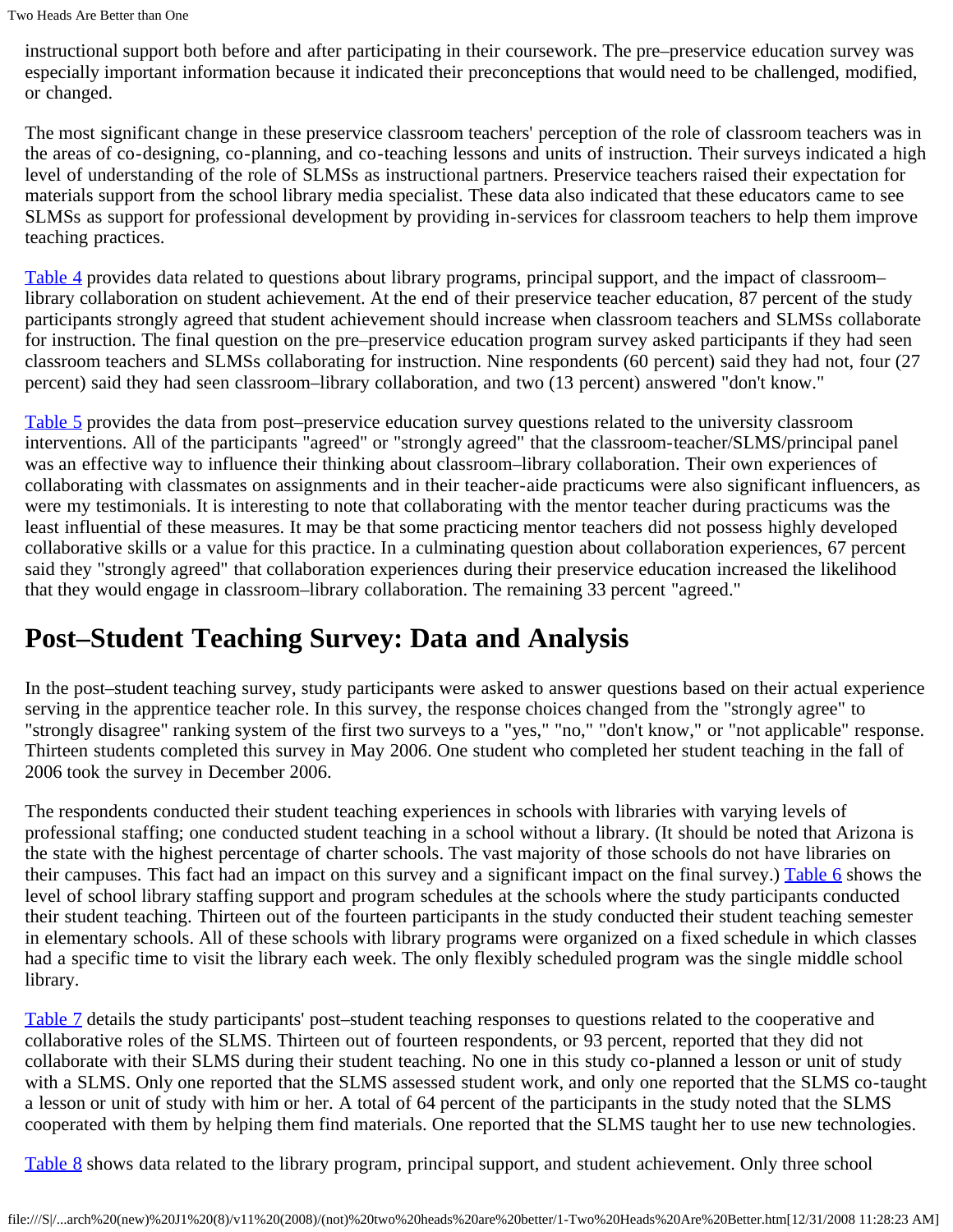schedules provided classroom–library collaborative planning time during the school day, and none of the principals established an expectation for classroom–library collaboration. Only one respondent reported collaborating with the SLMS, but two reported that student achievement increased when they collaborated with the SLMS. It should be noted that 43 percent still felt that the school library media program was a critical part of the literacy program at the school.

# **Post–Student Teaching Open-ended Question, Focus Group Interview, and Individual Testimonials: Data and Analysis**

The online survey allowed participants to contribute as much information as they wanted in open-ended question dialogue boxes. I used a constant comparative coding method to analyze these data. An overarching concern during student teaching was the feeling of being rushed and overly busy. Study participants came face-to-face with standardsbased lesson requirements, the impact of standardized testing on their instructional decisions, and the time they could allot for various aspects of instruction. As one participant wrote, "There is so much curriculum in those required textbooks that there is little time left to do much else." Another said, "Since everything was new to me, I know that I haven't taken advantage of many of the things that [were] probably available to me."

Beyond the sense of being overwhelmed, the participants noted that the most frequent interactions with SLMSs were around acquiring resources for their teaching. Many commented on the support they felt when the SLMS recommended and provided them with books and other materials to shore up their lessons and units of instruction. When commenting on their SLMS's work with students, most respondents mentioned read alouds as the primary content of weekly library lessons. Three mentioned support for students' research projects, but that support did not include collaborative planning or co-teaching. One admitted that she didn't know what students did in the library because she did not stay with her class. One said, "I felt the librarian was there strictly for students, not for the teachers!!!" Another wrote, "I do not believe that the school where I did my student teaching is aware of or would encourage classroom–library collaboration."

Study participants were invited to participate in a small-group focus interview after they completed the post–student teaching survey. Eight people participated. The focus group session was audiotaped and transcribed. The discussion began with the survey questions selected for tables **7** and **8**. Participants responded to the questions as well as to each other's comments. Several noted that there was no formal time during the school day for collaboration with colleagues. One person noted that this was a problem with the fixed schedule; the SLMS was never "free." As a result of personality conflicts, the librarian's inexperience or qualifications, or scripted reading programs, several noted that their mentor teachers did not think the library had much to offer.

Many noted that "library time" was a "special" for which they were not responsible and that they had no real knowledge of what children did in the library. The exception was the person who student taught at the middle school level. Although she pursued the SLMS at first, that SLMS responded to her needs, taught her to use library software, and later sent her curriculum support materials without being asked. She could talk with the SLMS during her planning period during the school day, and she actually took her students to the library for instruction in research. She did not, however, collaboratively plan or co-teach with the media specialist.

All eight participants were invited to provide testimonials on the connections between their university classroom and student teaching experiences. Five of the eight volunteered. I videotaped their responses to questions that were raised during the small-group focus interview. Respondents talked about which interventions during their preservice education helped them value classroom–library collaboration as well as their actual experiences while working in the field during student teaching.

Four testimonials centered on the interventions related to classroom–library collaboration. One participant described the collaborative planning session and team-taught science lesson as an intervention that prepared her to seek out collaboration during student teaching. Three of the participants talked about the classroom teacher, SLMS, and principal panel as an intervention that influenced them positively toward classroom–library collaboration. One of the three noted the benefits to classroom teachers in particular. Another also talked about multigenre text sets at various reading levels as valuable resources that media specials can provide. Yet another noted that working with her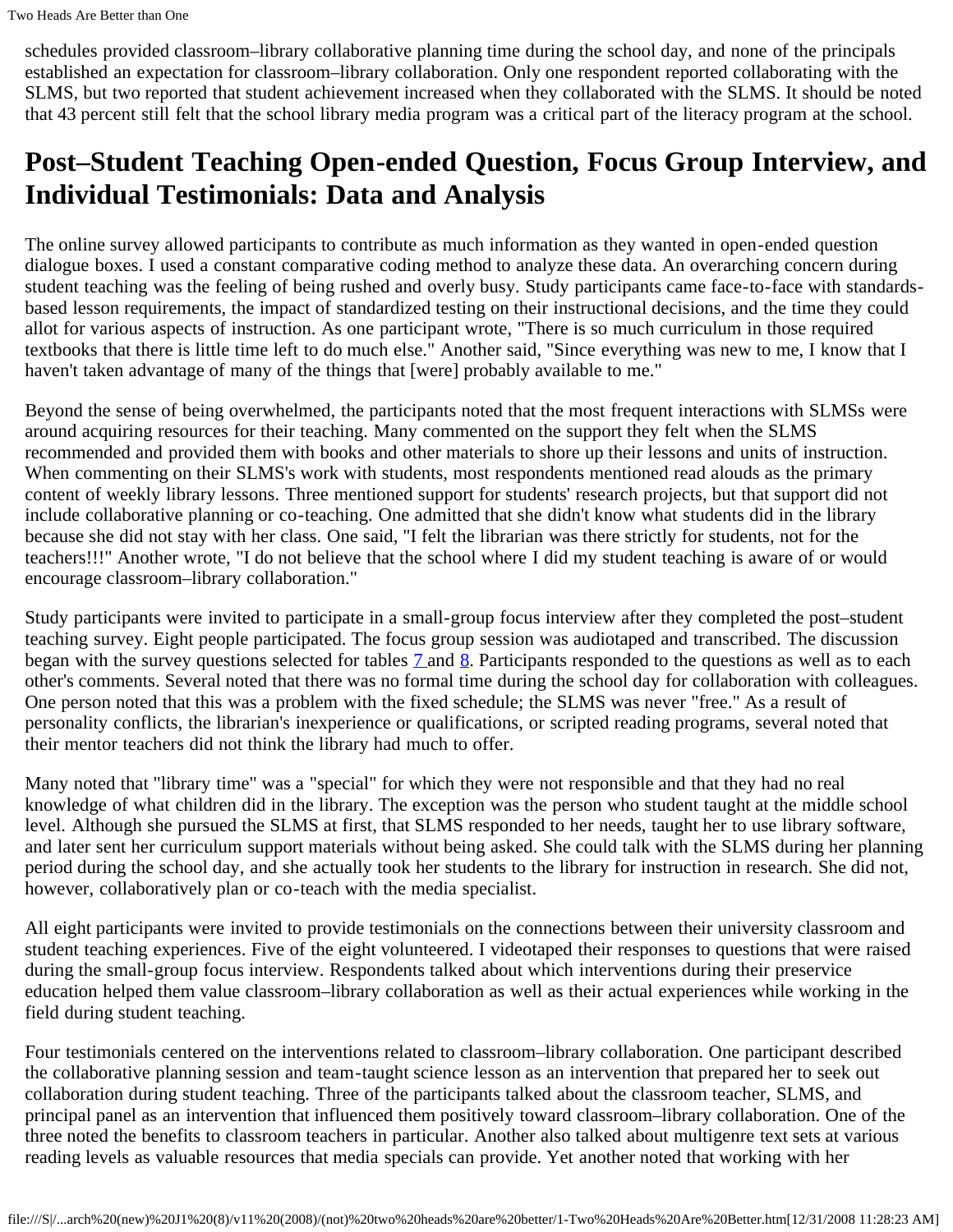Two Heads Are Better than One

classmates on collaborative projects predisposed her to working collaboratively.

Five participants discussed their experience with the SLMS or classroom–library collaboration during their student teaching. Two talked about approaching the SLMS. The elementary media specialist pointed to books on the topic of study and did not offer any help. The middle school media specialist provided the student teacher with a tour of the library, instruction on how to use the online catalog, and ultimately, anticipated her needs by sending her timely unsolicited resources.

One study participant observed the SLMS working with her mentor teacher. However, the SLMS was half-time at the school and had a full and fixed schedule. The student teacher was unable to schedule a time to meet with her much less teach with her. One cooperating teacher informed the student teacher that they followed a scripted reading program, had all of the materials they needed, and would not need to work with the library. Another participant noted that the person serving in the role of SLMS was not certified, possessed little knowledge of literacy, and did not show a willingness to collaborate.

The testimonials suggested that these preservice teachers were positively predisposed to seek out and participate in classroom–library collaboration. At the elementary school level, there were numerous impediments to actualizing this practice. Only the middle school student teacher had a positive, cooperative experience with her SLMS. Interview questions and the participants' testimonials can be accessed [here](http://storytrail.com/TwoHeads/Post_Student_Teaching_Testimonials.htm).

# **Post–First-year Classroom Teaching: Data and Analysis**

Fourteen respondents returned the post–first year classroom teaching survey. Two of the study participants did not conduct their first year of classroom teaching in the 2006–2007 school year, so their responses were not included in these data. Of the twelve remaining, eleven study participants taught at the elementary level; one taught at a junior high school.

[Table 9](file:///S|/Content%20-%20Completed%20Agreements/Content-Staging%20Review%20(NJL)%20(J)/Journal/HOLD--PROCESS%20NOW/12.31.08%20(121)/School%20Library%20Media%20Research%20(new)%20J1%20(8)/v11%20(2008)/(not)%20two%20heads%20are%20better/moreillon_tables.cfm#tab9) shows the staffing and library schedules in the schools where study participants taught their first year. All three of the participants whose schools did not have libraries served at charter schools. Two first-year teachers served in the same elementary school; that school had a flexibly scheduled library program, as did the middle school where one participant taught. The remaining six (elementary) school library media programs operated on a fixed schedule; two of those had paraprofessionals serving in the SLMS role. (Note: In Arizona, staffing school libraries with a certified professional is a district-level decision; there is no state-level requirement.)

[Table 10](file:///S|/Content%20-%20Completed%20Agreements/Content-Staging%20Review%20(NJL)%20(J)/Journal/HOLD--PROCESS%20NOW/12.31.08%20(121)/School%20Library%20Media%20Research%20(new)%20J1%20(8)/v11%20(2008)/(not)%20two%20heads%20are%20better/moreillon_tables.cfm#tab10) provides data related to the cooperative and collaborative roles of SLMSs. (The data of the three respondents who taught their first year in charter schools without libraries and therefore without SLMSs are included in tables [10](file:///S|/Content%20-%20Completed%20Agreements/Content-Staging%20Review%20(NJL)%20(J)/Journal/HOLD--PROCESS%20NOW/12.31.08%20(121)/School%20Library%20Media%20Research%20(new)%20J1%20(8)/v11%20(2008)/(not)%20two%20heads%20are%20better/moreillon_tables.cfm#tab10) and  $11$ .) Even though these first-year classroom teachers entered schools predisposed to value and seek out classroom– library collaboration, only three of them experienced it in their first year of teaching. Three of the participants reported that they observed or heard that other classroom teachers collaborated with the SLMS; two of these three taught in the same school. In their view, only 50 percent of SLMSs were responsible for teaching research skills and none were responsible for teaching reading. Three said their SLMS offered in-service training or other professional development opportunities; only two respondents, or 17 percent, learned new technologies from their SLMS. A total of 83 percent of the study participants reported that the SLMS helped them find materials. Using the criteria set out in Information Power: Building Partnerships for Learning (AASL and AECT 1998), only two school library media programs were aligned with the guidelines for quality programs established by the American Association of School Librarians.

[Table 11](file:///S|/Content%20-%20Completed%20Agreements/Content-Staging%20Review%20(NJL)%20(J)/Journal/HOLD--PROCESS%20NOW/12.31.08%20(121)/School%20Library%20Media%20Research%20(new)%20J1%20(8)/v11%20(2008)/(not)%20two%20heads%20are%20better/moreillon_tables.cfm#tab11) provides additional data from the first year of classroom teaching survey. Just one respondent noted that the principal set the expectation for classroom–library collaboration. Only three reported that collaborative planning time was part of the school day; two were in the same elementary school, one was at the middle school. Although they all agreed or strongly agreed on the post–preservice education surveys that student achievement should increase when SLMSs and classroom teachers collaborated for instruction, only one of them had this actual experience in the field. Even with this low level of library program integration, 58 percent reported that the library was a critical part of the school's literacy program.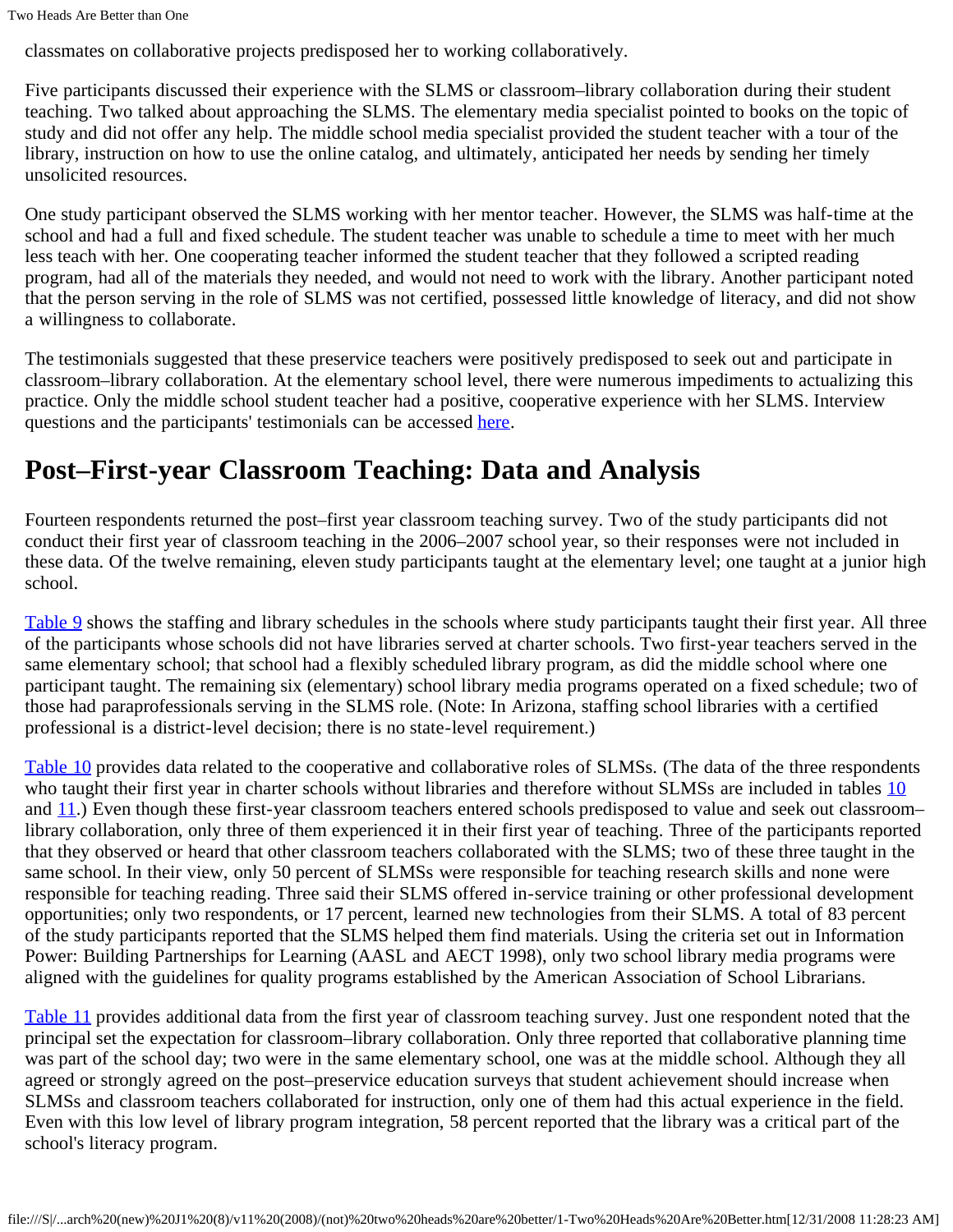# **Post–First Year of Teaching Survey Open-ended Question: Data and Analysis**

The final question on the post–first year teaching survey was, "Please list as many of the factors as possible that account for your involvement in a classroom–library collaboration or for your lack of a classroom–library collaboration experience" ( $\alpha$ ppendix  $\overline{D}$ ). I used the constant comparative method to analyze these data.

There were three first-year classroom teachers who reported collaborating with their SLMS: two at elementary level and one at middle school. One elementary classroom teacher described two research projects in which the certified SLMS, working with a flexible schedule, took a prominent teaching role by working with small groups of students on a rotating basis to help them "research information and organize it with a graphic organizer." This teacher then guided the children in composing rough drafts and reported that "the school library media specialist helped me a great deal with my weakness of teaching writing." Another first-year teacher who taught in the same school and worked with the same SLMS noted that the SLMS responded to her requests for collaboration by presenting her with lesson plans related to the topics the class was studying. The media specialist then worked with this teacher's students in small groups. The second teacher noted, "It would have been helpful to co-write [lesson] plans."

The other collaborating first-year elementary teacher who served with a professional SLMS reported that initiating classroom–library collaboration was "dependent on the classroom teachers." In this school, classroom teachers were not required to stay in the library with their students, but this first-year teacher elected to do so on occasion. This teacher reported that she appreciated the SLMS for asking what the students were learning and "tailoring her lessons toward that most of the time!" (This SLMS provided mini-lessons to students every other week.) This new teacher also noted that she worked with her SLMS on one research project during her first year of classroom teaching; she did not provide details. This SLMS and the middle school media specialist were two of the three that provided inservice professional development for classroom teachers.

The first-year middle school teacher reported that working with the SLMS made her lessons "more interesting and relevant for students." She appreciated being able to get the students "out of the classroom into a different environment." This teacher also noted that she did not collaborate with her SLMS more often because "too many classes were using the library" and "the librarian was overworked." This person noted that learning about collaboration during her preservice teacher education was one factor that accounted for her involvement in classroom–library collaboration.

Two of the remaining three study participants who served with certified SLMSs taught in the same school. Their library was staffed by two half-time SLMSs. Their students were given thirty-minute weekly library lessons. Both reported being assigned to the same librarian who "is bitter and unapproachable" and "has retired every year for three years . . . and will be back again next year!" Each one hoped to be assigned to the other SLMS during their second year of teaching at the school.

The other classroom teacher who served with a professional SLMS reported that the lack of time to talk with her SLMS prevented her from engaging in classroom–library collaboration. She pointed to a general lack of planning time in the elementary school day and to the fixed library schedule as barriers to collaboration. The two respondents who served with paraprofessionals noted that these people were not qualified "to teach curriculum" and that the "lack of resources" didn't make the library particularly useful. One wrote, "No one (classroom teacher) that I have worked with has ever worked [collaborated] with a school library media specialist. They are shocked that such a thing exists! There seems to be no importance placed on the library and its staff and their possible role in students' reading and learning. What a huge loss." Along with the charter school classroom teachers who did not have the benefit of school libraries or SLMSs, these respondents' answers pointed to woefully inadequate state- and district-level school library staffing policies and did not shed light on the practice of classroom–library collaboration.

Similar to the post–student teaching survey, this final survey showed that interventions about classroom–library collaboration conducted in the university classroom predisposed novice teachers toward expecting to work as collaborative partners with SLMSs. Still, what happened when they arrived at the schoolhouse had a great deal more to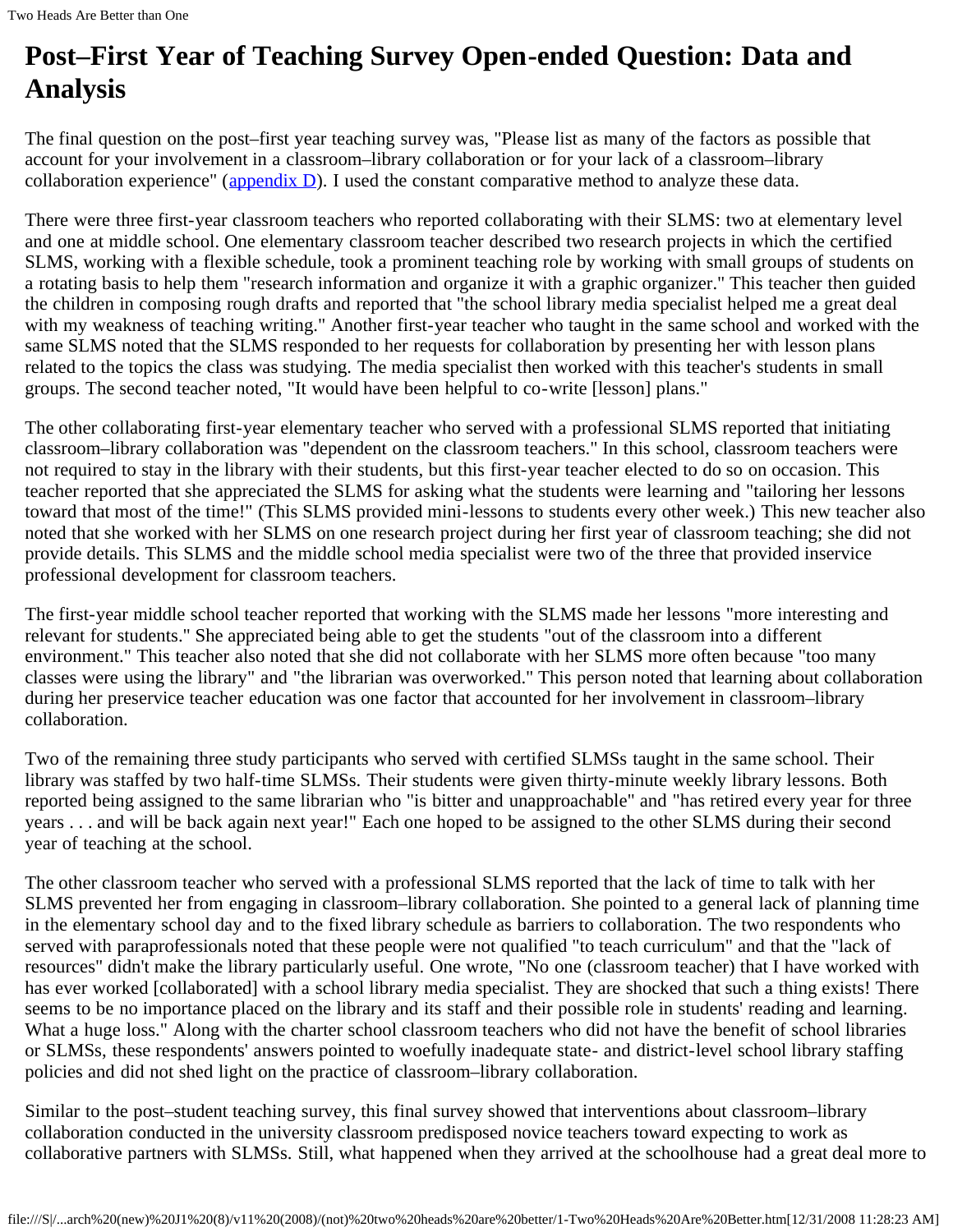do with the qualifications, practices, and personality of the SLMS and the supports or constraints placed on classroom– library collaboration by the library schedule than did classroom teachers' prior learning about collaborative practices. It may very well be that further study of the careers of these classroom teachers could reveal the latent effect of their preservice learning, but that is beyond the scope of this work.

# **Conclusion**

It seems to make sense that introducing preservice classroom teachers to the benefits of classroom–library collaboration and making a case for implementing this model through practice could speed its institutionalization. Helping preservice teachers to collaborate effectively in their preservice teacher education programs should prepare them for collegial work in schools and for career-long development as professionals. Whether those collaborations are with grade-level colleagues, SLMSs, or other school faculty, staff, and families, the interventions set out in this study will serve novice teachers well. "Working together in communities, both new and more experienced teachers pose problems, identify discrepancies between theories and practices, challenge common routines, draw on the work of others for generative frameworks, and attempt to make visible much of that which is taken for granted about teaching and learning" (Cochran-Smith and Lytle 1999, 293). Working well in collaborative communities of practice is good for educators, and it's good for students.

Although qualitative studies are not generalizable, the findings of this case study suggest the interventions offered in this study were positive influencers toward classroom–library collaboration. School library media educators and practicing SLMSs can support the collaborative goals of the profession by influencing preservice classroom teacher educators to integrate collaborative practices as well as specific information and experiences of classroom–library collaboration into preservice education. Offering panel presentations similar to the one described in this study is one way to reach out to colleges of education to impact the thinking of preservice classroom teachers about classroom– library collaborative teaching.

However, this case study also suggests that there are significant constraints in school learning communities and in the practice of school librarianship that thwart classroom–library collaboration. The lack of a library or of professional staff limited classroom teachers' access to resources, co-planning, and co-teaching. Although flexible scheduling has been shown to support collaboration (Donham van Deusen and Tallman 1994), fixed scheduling is commonly practiced in elementary schools and was noted by study participants as a barrier to collaborative planning and coteaching. Although the participants may not realize the impact of their response, only one reported that a school principal set an expectation for classroom–library collaboration. When this practice is not an accepted and expected aspect of school culture, there is less of a likelihood that it will occur.

Although SLMSs "must become proactive in articulating their roles, [and] they must also be ready to explain how their programs are related to education reform initiatives and to the skills students will need to succeed in the twenty-first century" (Shannon 2002), they must also be ready to do the hard work of advocating for retaining professional school library media positions and administering effective school library media programs. Increasingly tight budgets put professional library staffing in jeopardy, particularly in states such as Arizona, where SLMSs are not mandated. Advocating for and achieving flexible scheduling and collaborative planning time are essential if SLMSs expect classroom teacher colleagues to value the role of SLMSs in instruction. Professional SLMSs and these supports for professional practice simply must be in place if educators are to co-plan, co-teach, and co-assess effective classroom– library lessons and units of instruction.

While there is agreement that students and teachers must achieve a high level of literacy and should excel at information problem-solving, it is not as widely accepted that classroom–library collaboration is among the most effective strategies for teaching literacy and information literacy standards. An understanding of collaborative teaching practices, supported by the research on the positive relationship and impact of classroom–library collaboration on student achievement, has not yet reached critical mass and succeeded in privileging this model. The lack of a mandate for professional SLMSs and for libraries in all schools as well as the lack of understanding of classroom–library collaboration on the part of school principals put classroom teachers at risk of not integrating classroom–library collaboration into their professional work.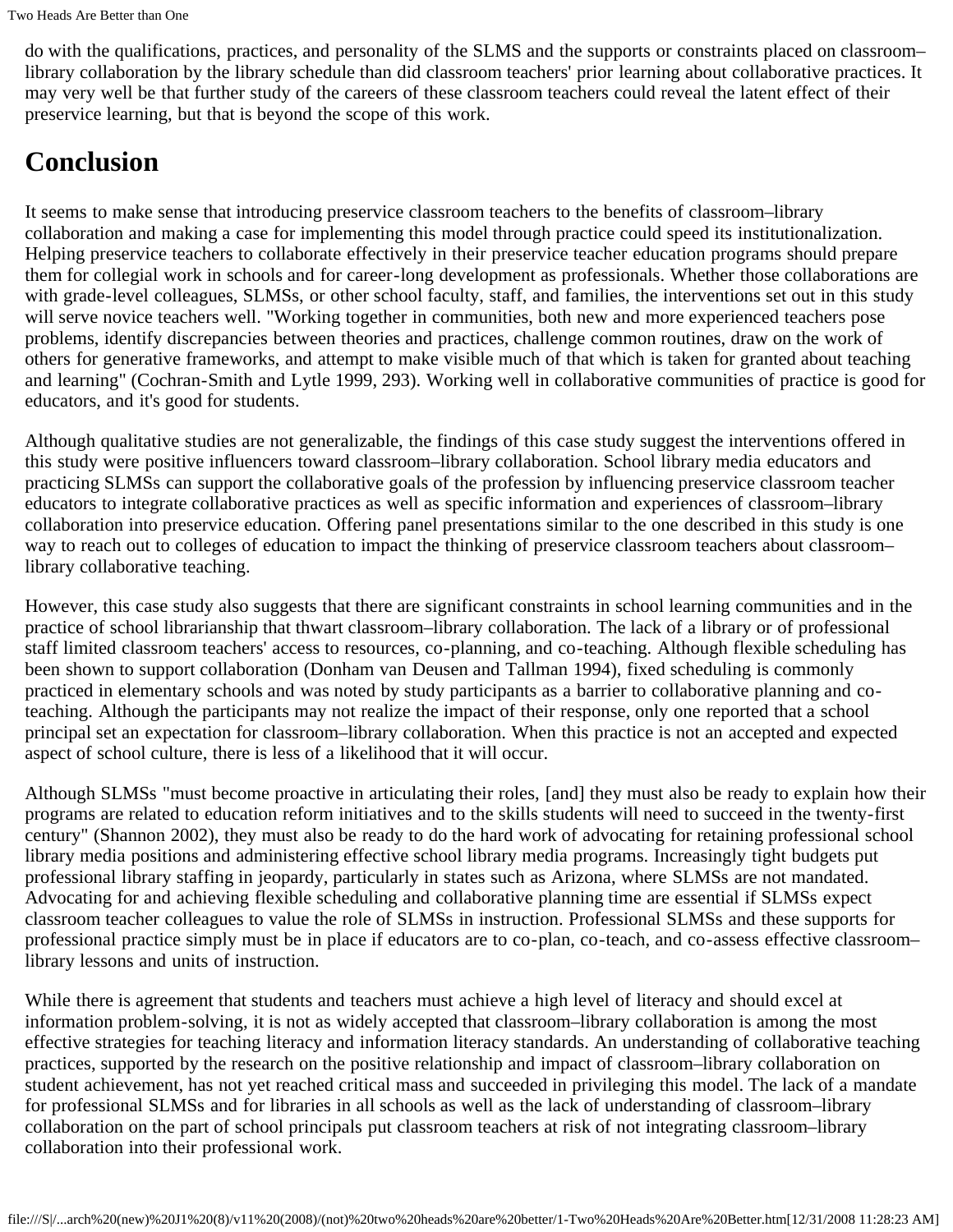The Japanese concept of jugyou kenkyuu, or "lesson study," has proven to be effective in achieving school improvement in that country (Marzano 2003). This type of job-embedded professional development involves teams of educators field testing specific techniques and observing each other doing so in their own classrooms. Team members then provide one another with feedback and recommendations for modifications for teaching with those techniques in the future. Classroom–library collaboration can support this model without creating the need to hire substitute teachers to release colleagues so they can observe one another's teaching. The SLMS's opportunity to impact colleagues' practices while they improve their own is a little-acknowledged or studied potential of the profession. This is one way classroom–library collaboration can be of service to new educators in particular and to school learning communities in general.

The rapid-fire change of twenty-first-century life in the United States impacts our schools. Novice as well as veteran teachers need and will continue to need support for negotiating changing curriculum, instructional practices, and policies. In school restructuring, the most powerful impediment to reform is teacher isolation (Lieberman 1995, 10). The organic nature of the classroom–library collaboration model offers the potential for on-site professional development integrated into the daily practice of classroom teachers and SLMSs (Moreillon 2007a, 2007b). Leaders in school improvement and staff development acknowledge that opportunities to field test new teaching strategies are critical to their adoption by classroom teachers (Marzano 2003). Classroom–library collaboration can provide effective job-embedded professional development because feedback and ideas can be exchanged between two (or more) professional colleagues as they co-teach and co-assess new instructional strategies.

Decrying classroom teachers' lack of understanding of the value of classroom–library collaboration is pointless if school library media programs and SLMSs are unable to provide instructional partnerships. Structures, such as flexible scheduling, joint planning time, and an expectation for collaborative work, must be in place before educators can actualize these values in their teaching practices. Changing these disabling factors should therefore be at the forefront of SLMSs' advocacy for the efficacy of the profession.

# **Works Cited**

Acheson, K. A. and M. D. Gall. 2003. Clinical supervision and teacher development: Preservice and inservice applications. New York: Wiley.

American Association of School Librarians (AASL) and Association for Educational Communications and Technology (AECT). 1988. Information power: Guidelines for school library media programs. Chicago: ALA.

———. 1998. Information power: Building partnerships for learning. Chicago: ALA.

Beck, C. and C. Kosnik. 2002. Components of a good practicum placement: Student teacher perceptions. Teacher Education Quarterly 29(2): 81-98.

Cochran-Smith, M. 2004. Stayers, leavers, lovers, and dreamers: Insights about teacher retention. Journal of Teacher Education 55(5): 387–92.

Cochran-Smith, M. and S. L. Lytle. 1999. Relationships of knowledge and practice: Teachers learning in communities. Review of research in education 24: 249–306. Washington, D.C.: American Educational Research Association.

Cook, L. and M. Friend. 1995. Co-teaching: Guidelines for creating effective teaching practices. Focus on Exceptional Children 28: 1-5.

Donham van Deusen, J. and J. Tallman. 1994. The impact of scheduling on curriculum consultation and information skills instruction: Part one, The 1993–94 AASL/Highsmith Research Award Study. School Library Media Quarterly 23(1): 17-25.

DuFour, R. and R. Eaker. 1998. Professional learning communities at work: Best practices for enhancing student achievement. Alexandria, Va.: Association of Supervision and Curriculum Development.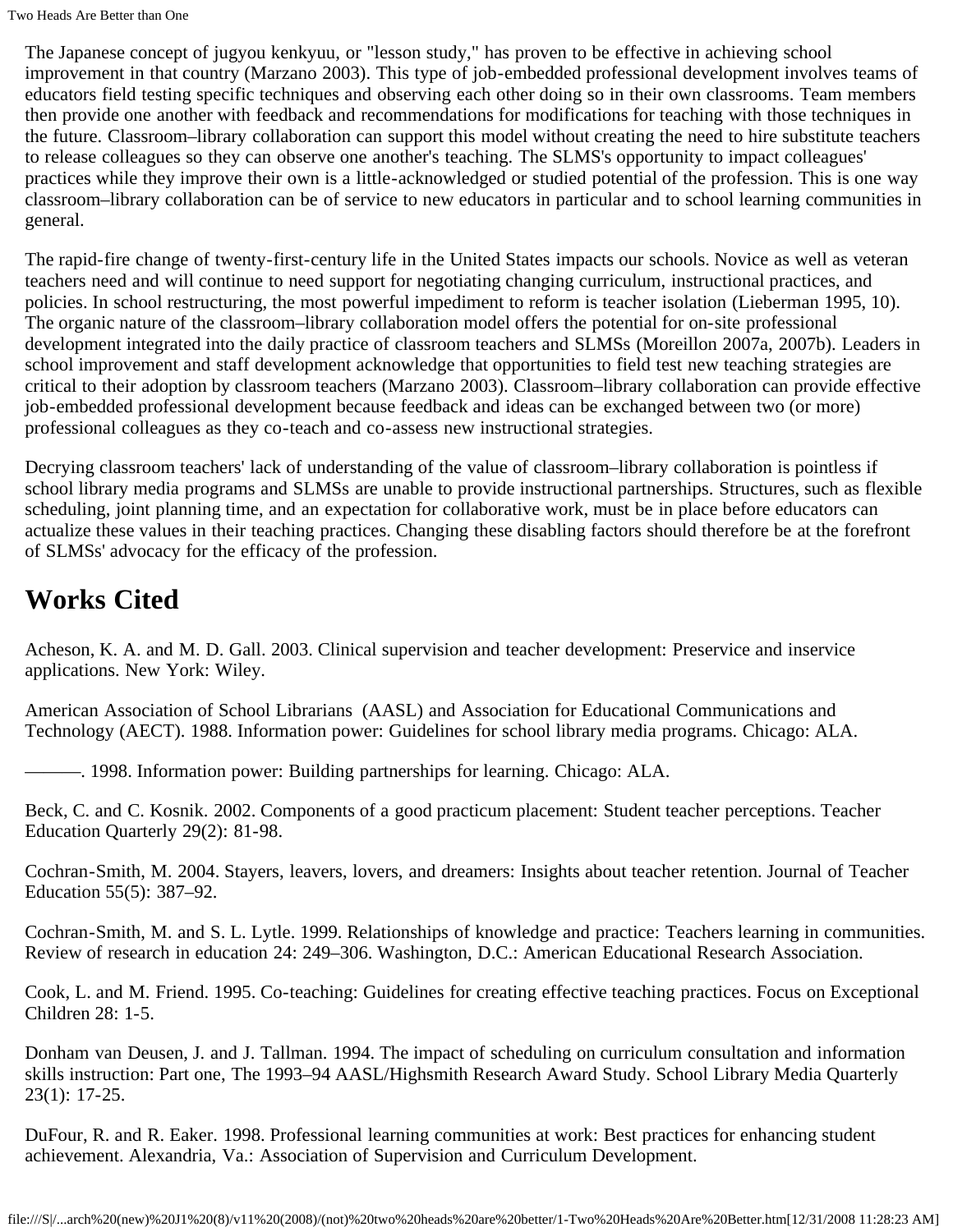Flanigan, C. 2004. Preparing preservice teachers to partner with parents and communities. In Transforming teacher education through partnerships. Ed. S. D. Lenski and W. L. Black, 44–61. Lewiston, N.Y.: Edwin Mellen Pr.

Glaser, B. G. and A. L. Strauss. 1967. The discovery of grounded theory. Chicago: Aldine.

Graham, P. 1999. Teacher/mentor: A dialogue for collaborative learning. New York: Teachers College Pr.

Hammerness, K. et al. 2005. How teachers learn and develop. In Preparing teachers for a changing world: What teachers should learn and be able to do. Ed. L. Darling-Hammond and J. Bransford, 360–89. San Francisco: Jossey-Bass.

———. 2005. The design of teacher education programs. In Preparing teachers for a changing world: What teachers should learn and be able to do. Ed. L. Darling-Hammond and J. Bransford, 390–441. San Francisco: Jossey-Bass.

Hartzell, G. 2002. What's it take? White House conference on school libraries. [www.imls.gov/news/events/whitehouse\\_2.shtm#gh.](http://www.imls.gov/news/events/whitehouse_2.shtm#gh) Accessed Feb. 2, 2008.

Howard, T. C. 2003. Who receives the short end of the shortage? Implications of the U.S. teacher shortage on urban schools. Journal of Curriculum and Supervision 18: 142-60.

Kidd, J. K., S. Y. Sánchez, and E. K. Thorp. 2004. Gathering family stories: Facilitating preservice teachers' cultural awareness and responsiveness. Action in Teacher Education 26(1): 64-71.

Library Research Service. 2007. School library impact studies. [www.lrs.org/impact.php](http://www.lrs.org/impact.php). Accessed Feb. 2, 2008.

Lieberman, A. 1995. Restructuring schools: The dynamics of changing practice, structure, and culture. In The work of restructuring schools: Building from the ground up. Ed. A. Lieberman. New York: Teachers College Pr.

Loertscher, D. V. and D. Achterman. 2003. Increasing student achievement through the library media center: A guide for teachers. Salt Lake City: Hi Willow.

Marzano, R. 2003. What works in schools: Translating research into action. Alexandria, Va.: Association of Supervision and Curriculum Development.

Moreillon, J. 2007a. Collaborative strategies for teaching reading comprehension: Maximizing your impact. Chicago: ALA Editions.

\_\_\_\_\_. 2007b. Two heads are better than one: Testimonials. [http://storytrail.com/TwoHeads/Post\\_Student\\_Teaching\\_Testimonials.htm.](http://storytrail.com/TwoHeads/Post_Student_Teaching_Testimonials.htm) Accessed Aug. 1, 2008.

National Education Association (NEA). 2006. Teacher shortage: Attracting and keeping quality teachers. [www.nea.org/teachershortage/index.html.](http://www.nea.org/teachershortage/index.html) Accessed Aug. 1, 2008.

Pajares, M. F. 1992. Teachers' beliefs and educational research: Cleaning up a messy construct. Review of Educational Research 62: 307-32.

Phelan, A. M., H. McEwan, and N. Pateman. 1996. Collaboration in student teaching: Learning to teach in the context of changing curriculum practices. Teaching and Teacher Education 12: 335-53

Rossman, G. B. and S. F. Rallis. 1998. Learning in the field: An introduction to qualitative research. Thousand Oaks, Calif.: Sage.

Seidman, I. 1998. Interviewing as qualitative research: A guide for researchers in education and the social studies. New York: Teachers College.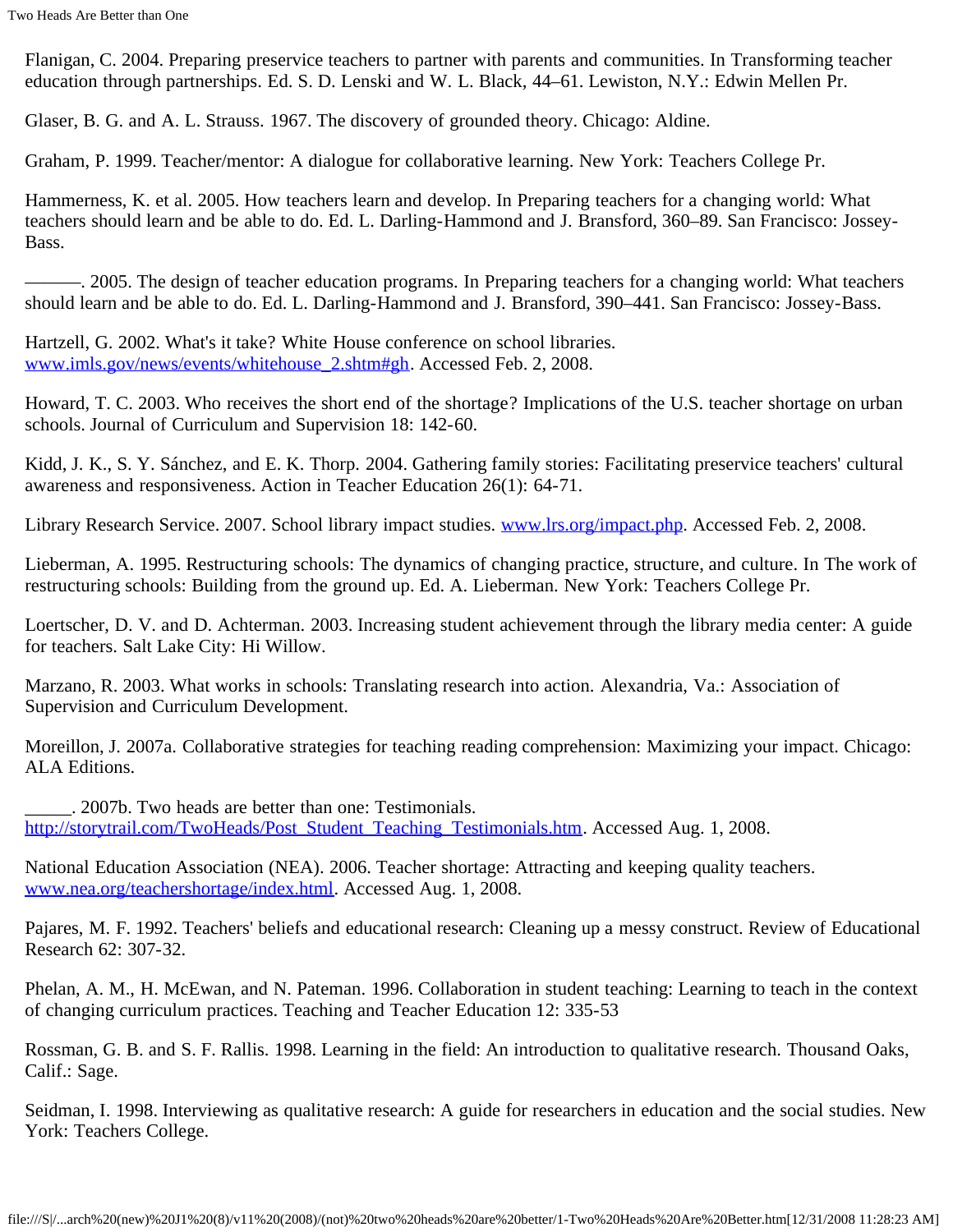Two Heads Are Better than One

Sergiovanni, T. J. 1994. Building communities in schools. San Francisco: Jossey-Bass.

Shannon, D. 2002. The education and competencies of SLMSs: A review of the literature. School Library Media Research 5. [www.ala.org/ala/aasl/aaslpubsandjournals/slmrb/slmrcontents/volume52002/shannon.htm](http://www.ala.org/ala/aasl/aaslpubsandjournals/slmrb/slmrcontents/volume52002/shannon.htm). Accessed Aug. 1, 2008.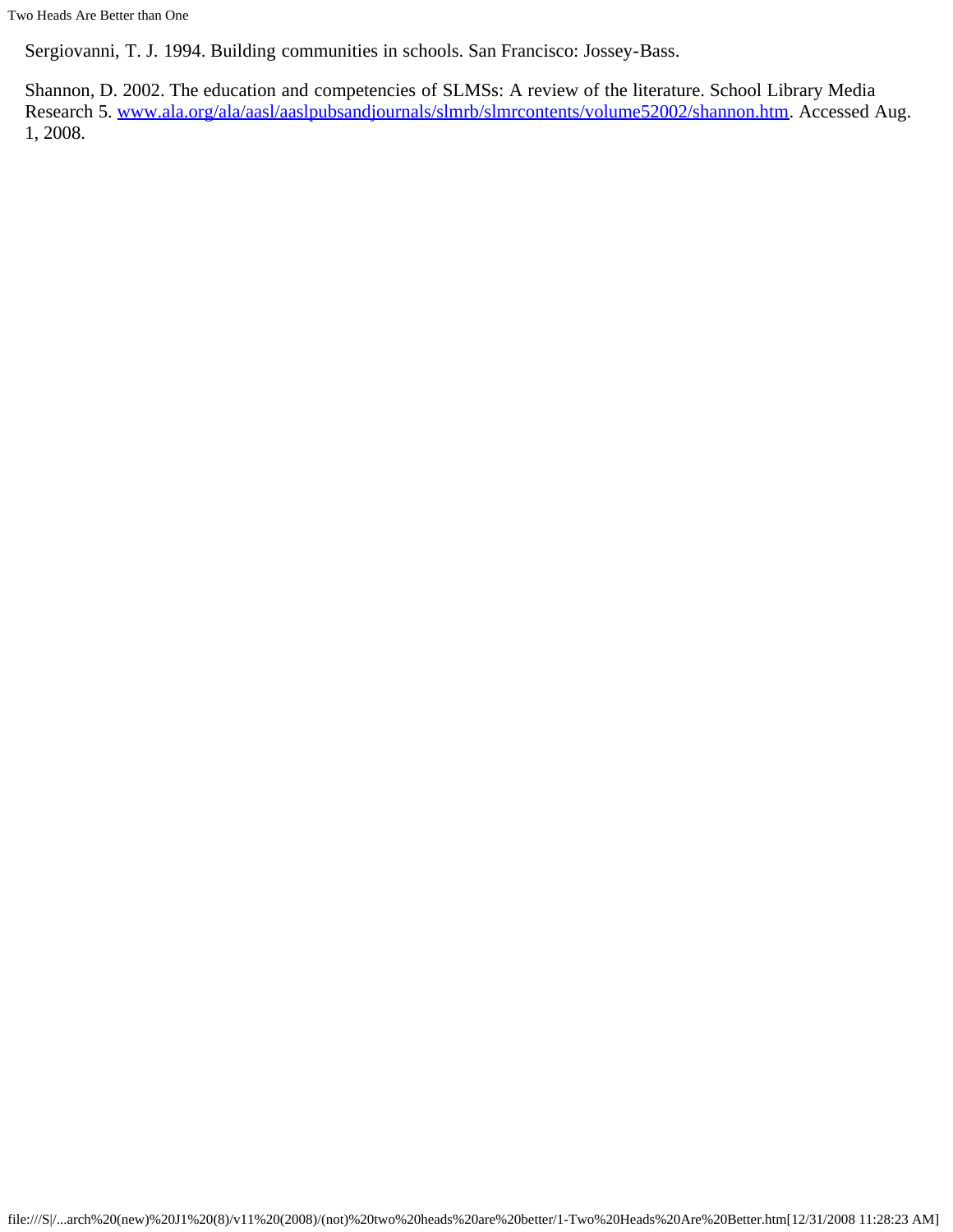

Two Heads Are Better than One by Judi Moreillon (Tables)

| Table 1. How Study Participants Defined the Benefits of Classroom-Library Collaboration (N=15)                                                                           |                                                                           |  |  |  |
|--------------------------------------------------------------------------------------------------------------------------------------------------------------------------|---------------------------------------------------------------------------|--|--|--|
| Concepts                                                                                                                                                                 | Times Mentioned by Individual Respondents<br>(Percentage of Participants) |  |  |  |
| More individualized attention for students                                                                                                                               | 11 (73%)                                                                  |  |  |  |
| Increased ideas                                                                                                                                                          | 9(60%)                                                                    |  |  |  |
| Increased/integrated resources                                                                                                                                           | 9(60%)                                                                    |  |  |  |
| Increased creativity                                                                                                                                                     | 8 (53%)                                                                   |  |  |  |
| Broader perspectives on curriculum                                                                                                                                       | 7 (47%)                                                                   |  |  |  |
| Support for planning                                                                                                                                                     | 5 (33%)                                                                   |  |  |  |
| Shared responsibility for curriculum                                                                                                                                     | 3 (20%)                                                                   |  |  |  |
| Increased potential for success                                                                                                                                          | 2 (13%)                                                                   |  |  |  |
| Lesson/unit assessment                                                                                                                                                   | 2 (13%)                                                                   |  |  |  |
| Increased student achievement/motivation, Integrated curriculum, Modeling partnership or<br>teamwork, Professional growth for teachers, Support for curriculum standards | 1(7%)                                                                     |  |  |  |

| Table 2. Pre- and Post-Preservice Education: Questions Related to the Roles of School Library Media Specialists in Instruction, N=15 (pre) and N=15 (post) |                                                                                  |        |          |  |        |
|------------------------------------------------------------------------------------------------------------------------------------------------------------|----------------------------------------------------------------------------------|--------|----------|--|--------|
| Question: School library media specialists should be<br>responsible for                                                                                    | Strongly<br><b>Strongly Agree</b><br><b>Disagree</b><br>Agree<br><b>Disagree</b> |        |          |  |        |
| teaching reading.                                                                                                                                          | 1(7%)                                                                            | 3(20%) | 10 (66%) |  | 1 (7%) |
|                                                                                                                                                            | 1 (7%)                                                                           | 6(40%) | 6(40%)   |  | 2(13%) |
|                                                                                                                                                            |                                                                                  |        |          |  |        |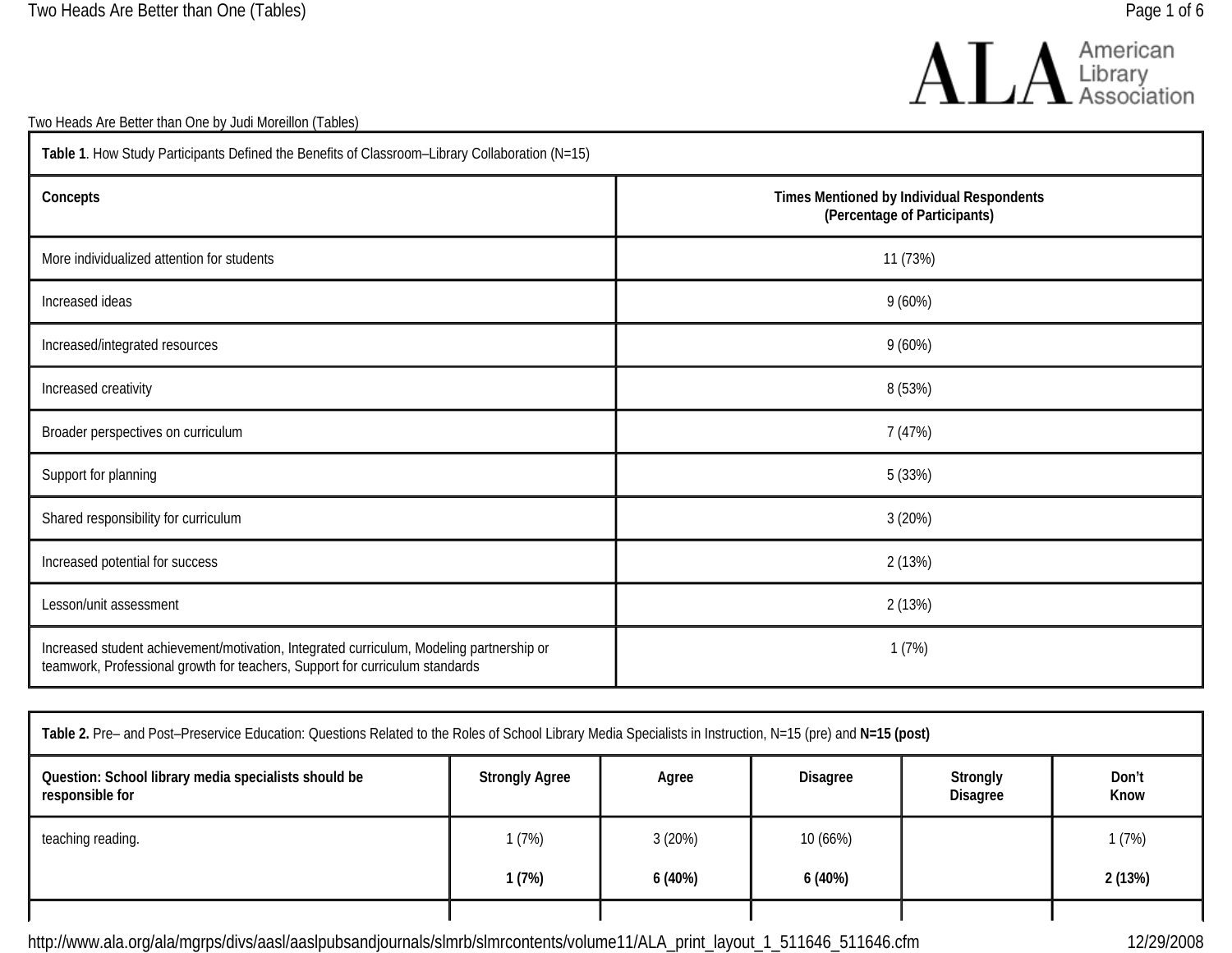Two Heads Are Better than One (Tables) **Page 2 of 6** and the set of the Page 2 of 6

| teaching research skills.                     | 2(13%) | 11 (73%) | 2(13%)  |        |       |
|-----------------------------------------------|--------|----------|---------|--------|-------|
|                                               | 6(40%) | 7 (47%)  | 2(13%)  |        |       |
| teaching every area of the school curriculum. |        | 1(7%)    | 7 (47%) | 6(40%) | 1(7%) |
|                                               | 2(13%) | 4 (27%)  | 7 (47%) | 2(13%) |       |

| Table 3. Pre- and Post-Preservice Education: Questions Related to the Cooperative and Collaborative Roles of School Library Media Specialists, N=15 (pre) and N=15 (post) |                       |           |                 |                             |               |  |
|---------------------------------------------------------------------------------------------------------------------------------------------------------------------------|-----------------------|-----------|-----------------|-----------------------------|---------------|--|
| Question: School library media specialists should                                                                                                                         | <b>Strongly Agree</b> | Agree     | <b>Disagree</b> | Strongly<br><b>Disagree</b> | Don't<br>Know |  |
| help classroom teachers find materials.                                                                                                                                   | 6(40%)                | 8 (53%)   | 1(7%)           |                             |               |  |
|                                                                                                                                                                           | 9(60%)                | 6(40%)    |                 |                             |               |  |
| help classroom teachers design and plan lessons and units of<br>instruction.                                                                                              |                       | 4 (27%)   | $9(60\%)$       | 1(7%)                       | 1(7%)         |  |
|                                                                                                                                                                           | 5(33%)                | 8 (53%)   | 1(7%)           | 1(7%)                       |               |  |
| help classroom teachers co-teach lessons and units of instruction.                                                                                                        |                       | 7 (47%)   | 6(40%)          |                             | 2(13%)        |  |
|                                                                                                                                                                           | 3(20%)                | 12 (80%)  |                 |                             |               |  |
| assess students' learning on projects in which they have taught some<br>or many components.                                                                               | 2(13%)                | $9(60\%)$ | 3(20%)          |                             | 1(7%)         |  |
|                                                                                                                                                                           | 3(20%)                | 12 (80%)  |                 |                             |               |  |
| provide in-services for classroom teachers to help improve teaching                                                                                                       | 1(7%)                 | 6(40%)    | 7(47%)          |                             | 1(7%)         |  |
| practices.                                                                                                                                                                | 6(40%)                | 7 (47%)   | 0               |                             | 2 13%)        |  |
| school library media specialists should help classroom teachers learn<br>new technologies.                                                                                | 3(20%)                | 8 (53%)   | 3(20%)          |                             | 1(7%)         |  |
|                                                                                                                                                                           | 8 (53%)               | 5(33%)    | 1(7%)           |                             | 1(7%)         |  |

**Table 4.** Pre– and Post–Preservice Education: Questions Related to the School Library Media Programs, Principal Support, and Student Achievement, N=15 (pre) and **N=15 (post)**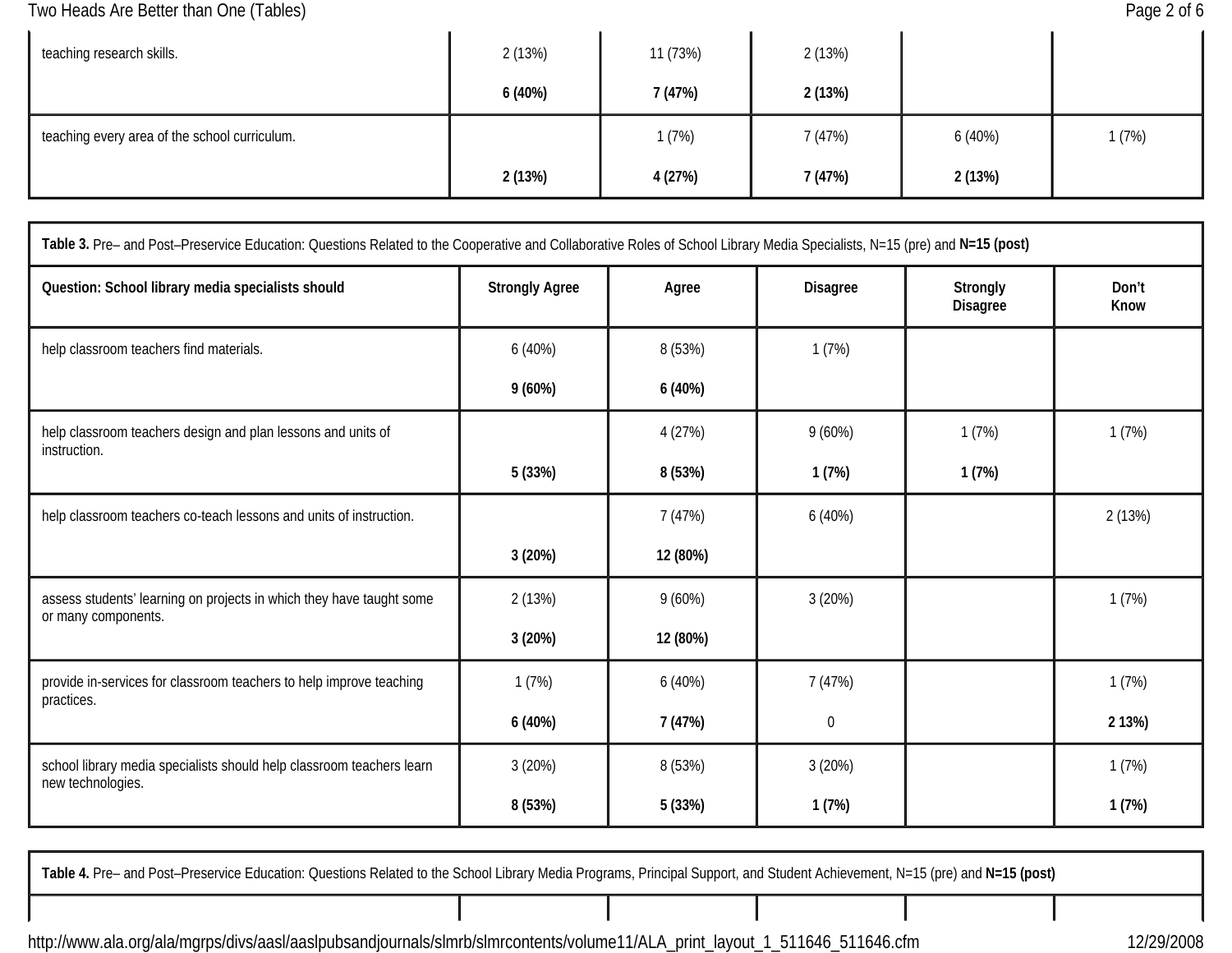Two Heads Are Better than One (Tables) **Page 3 of 6** and the set of the Page 3 of 6

| Statement:                                                                                                                        | <b>Strongly Agree</b> | Agree    | Disagree | Strongly<br><b>Disagree</b> | Don't<br>Know |
|-----------------------------------------------------------------------------------------------------------------------------------|-----------------------|----------|----------|-----------------------------|---------------|
| School library media programs should be a critical part of the literacy<br>program of the school.                                 | $9(60\%)$             | 5 (33%)  | 1(7%)    |                             |               |
|                                                                                                                                   | 13 87%)               | 2(13%)   |          |                             |               |
| School principals should set the expectation for classroom-library<br>collaboration.                                              | 4 (27%)               | 7(47%)   | 2(13%)   |                             | 2(14%)        |
|                                                                                                                                   | 4 (27%)               | 10 (66%) | 1(7%)    |                             |               |
| When school library media specialists and classroom teachers<br>collaborate for instruction, student achievement should increase. | $9(60\%)$             | 5 (33%)  | 1(7%)    |                             |               |
|                                                                                                                                   | 13 (87%)              | 2(13%)   |          |                             |               |

| Table 5. Post-Preservice Education: Questions Related to University Classroom Interventions Related to the Practice of Classroom-Library Collaboration (N=15) |                                                                           |         |               |  |        |  |
|---------------------------------------------------------------------------------------------------------------------------------------------------------------|---------------------------------------------------------------------------|---------|---------------|--|--------|--|
| Question: During my preservice education,                                                                                                                     | <b>Strongly Agree</b><br>Disagree<br>Strongly<br>Agree<br><b>Disagree</b> |         | Don't<br>Know |  |        |  |
| the texts I read about classroom-library collaboration influenced my<br>thinking about the role of school library media specialists.                          | 8 (53%)                                                                   | 6(40%)  | 1(7%)         |  |        |  |
| guest speakers' testimonials about classroom-library collaboration<br>influenced my thinking about the role of school library media specialists.              | $9(60\%)$                                                                 | 6(40%)  |               |  |        |  |
| the instructor's testimonials about classroom-library collaboration<br>influenced my thinking about the role of school library media specialists.             | 11 (73%)                                                                  | 4 (27%) |               |  |        |  |
| my own experience collaborating with classmates on assignments<br>increased the value I place on collaboration.                                               | 12 (80%)                                                                  | 2(13%)  | 1(7%)         |  |        |  |
| my own experience collaborating for instruction with a classmate during<br>my practicum increased the value I place on collaboration.                         | 8 (53%)                                                                   | 5 (33%) | 2(13%)        |  |        |  |
| my own experience collaborating for instruction with a mentor teacher<br>during my practicum increased the value I place on collaboration.                    | 4(27%)                                                                    | 7(46%)  | 1(7%)         |  | 3(20%) |  |
| my own experience collaborating for instruction with college instructors<br>increased the value I place on collaboration.                                     | 6(40%)                                                                    | 7 (46%) | 1(7%)         |  | 1(7%)  |  |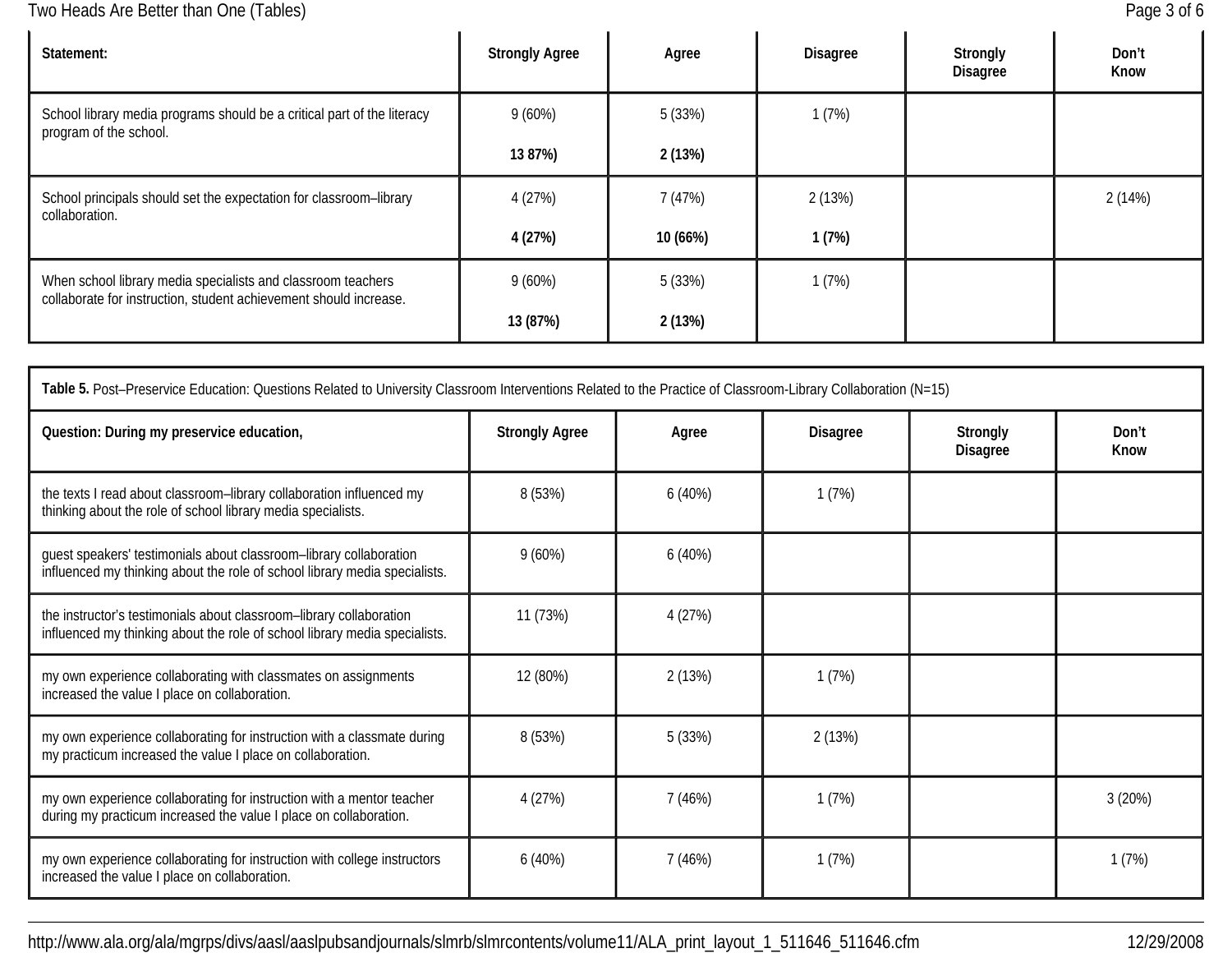Two Heads Are Better than One (Tables) and Tables are the control of the Page 4 of 6

one or more components.

| Table 6. Level of Professional Staffing in Student Teaching School Placements (N=14)    |                                                                                                                                                |  |        |                                                    |          |                                                   |  |        |
|-----------------------------------------------------------------------------------------|------------------------------------------------------------------------------------------------------------------------------------------------|--|--------|----------------------------------------------------|----------|---------------------------------------------------|--|--------|
| <b>Full-Time Certified</b><br>School Library Media Specialist                           | Half-Time Certified School Library Media<br>Specialist                                                                                         |  |        | Paraprofessional Serving in the Role<br>No Library |          | <b>Fixed Library Schedule</b><br>(All Elementary) |  |        |
| 8                                                                                       | 2                                                                                                                                              |  | 3      |                                                    |          |                                                   |  | 12     |
|                                                                                         | Table 7. Post-Student Teaching Survey: Questions Related to the Cooperative and Collaborative Roles of School Library Media Specialists (N=14) |  |        |                                                    |          |                                                   |  |        |
| Yes<br>Question: During my student teaching experience,<br><b>No</b><br>Don't Know      |                                                                                                                                                |  |        | Not Applicable                                     |          |                                                   |  |        |
| the school library media specialist was responsible for teaching reading.               |                                                                                                                                                |  | 1(7%)  |                                                    | 10 (72%) |                                                   |  | 3(21%) |
|                                                                                         | the school library media specialist was responsible for teaching research skills.                                                              |  | 6(43%) |                                                    | 5(36%)   | 2(14%)                                            |  | 1(7%)  |
| curriculum.                                                                             | the school library media specialist was an educator responsible for teaching every area of the school                                          |  |        |                                                    | 11 (79%) | 2(14%)                                            |  | 1(7%)  |
| the school library media specialist helped classroom teachers find materials.           |                                                                                                                                                |  | 9(64%) |                                                    | 4 (29%)  |                                                   |  | 1(7%)  |
| instruction.                                                                            | the school library media specialist helped me design and plan a lesson, lessons and/or a unit of                                               |  |        |                                                    | 13 (93%) |                                                   |  | 1(7%)  |
| the school library media specialists co-taught lessons or units of instruction with me. |                                                                                                                                                |  | 1(7%)  |                                                    | 12 (86%) |                                                   |  | 1(7%)  |
|                                                                                         | the school library media specialist assessed students' learning on projects for which she/he taught                                            |  | 1(7%)  |                                                    | 12 (86%) |                                                   |  | 1(7%)  |

development for me and/or other classroom teachers. the school library media specialist helped me or other classroom teachers learn new technologies. 1 (7%) 11 (7%) 11 (79%) 1 (7%) 1 (7%) I observed or heard that other classroom teachers collaborated with the school library media specialist. 1 (7%) 12 (86%) 1 (7%)

2 (14%) 10 (72%) 1 (7%) 1 (7%) 1 (7%)

**Table 8.** Post-Student Teaching Survey: Questions Related Library Programs, Principal Support, and Student Achievement (N=14)

the school library media specialist provided in-service training and offered other forms of professional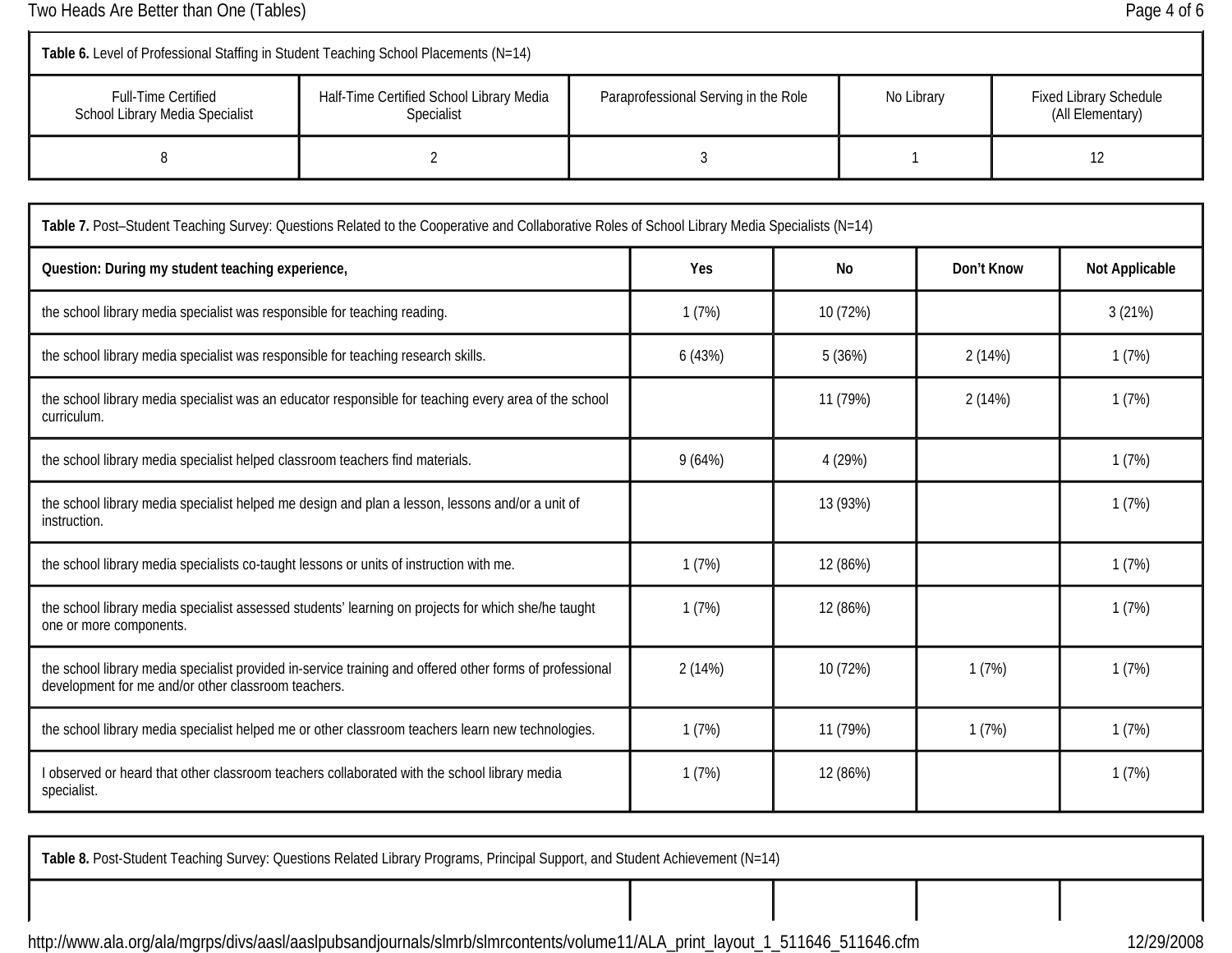Two Heads Are Better than One (Tables) **Page 5 of 6** Page 5 of 6

| Question: During my student teaching experience,                                                                                                                                       | Yes    | No       | Don't Know | <b>Not Applicable</b> |
|----------------------------------------------------------------------------------------------------------------------------------------------------------------------------------------|--------|----------|------------|-----------------------|
| the school library media program was a critical part of the literacy program of the school.                                                                                            | 6(43%) | 7 (50%)  |            | 1(7%)                 |
| the school schedule provided time for classroom-library collaboration.                                                                                                                 | 3(21%) | 10 (72%) |            | 1(7%)                 |
| the principal at the school where I did my student teaching established an expectation for classroom-<br>library collaboration and to provide planning time/support for collaboration. |        | 9 (64%)  | 4 (29%)    | 1(7%)                 |
| I noticed that student achievement increased when I collaborated with the school library media<br>specialist.                                                                          | 2(14%) | 4 (29%)  |            | 8 (57%)               |

| Table 9. Level of Professional Staffing and Type of Schedules in First Year of Classroom Teaching Schools (N=12) |                  |                               |                               |  |  |
|------------------------------------------------------------------------------------------------------------------|------------------|-------------------------------|-------------------------------|--|--|
| Certified<br>School Library Media Specialist                                                                     | Paraprofessional | No One in the Role/No Library | <b>Fixed Library Schedule</b> |  |  |
|                                                                                                                  |                  |                               |                               |  |  |

| Table 10. Post-First Year Classroom Teaching Survey: Questions Related to the Cooperative and Collaborative Roles of School Library Media Specialists (N=12) |          |           |            |  |  |
|--------------------------------------------------------------------------------------------------------------------------------------------------------------|----------|-----------|------------|--|--|
| Question: During my first year of classroom teaching, the school library media specialist                                                                    | Yes      | No        | Don't Know |  |  |
| was responsible for teaching reading.                                                                                                                        |          | 10 (83%)  | 2(17%)     |  |  |
| was responsible for teaching research skills.                                                                                                                | 6(50%)   | 5 (42%)   | 1(8%)      |  |  |
| was an educator responsible for teaching every area of the school curriculum.                                                                                |          | 10 (83%)  | 2(17%)     |  |  |
| helped classroom teachers find materials.                                                                                                                    | 10 (83%) | 2(17%)    |            |  |  |
| helped me design and plan a lesson, lessons and/or a unit of instruction.                                                                                    |          | 12 (100%) |            |  |  |
| co-taught lessons or units of instruction with me.                                                                                                           | 2(17%)   | 10 (83%)  |            |  |  |
| assessed students' learning on projects for which she/he taught one or more components.                                                                      |          | 12 (17%)  |            |  |  |
| provided in-service training and offered other forms of professional development for me and/or other classroom teachers.                                     | 3(25%)   | 7(58%)    | 2(17%)     |  |  |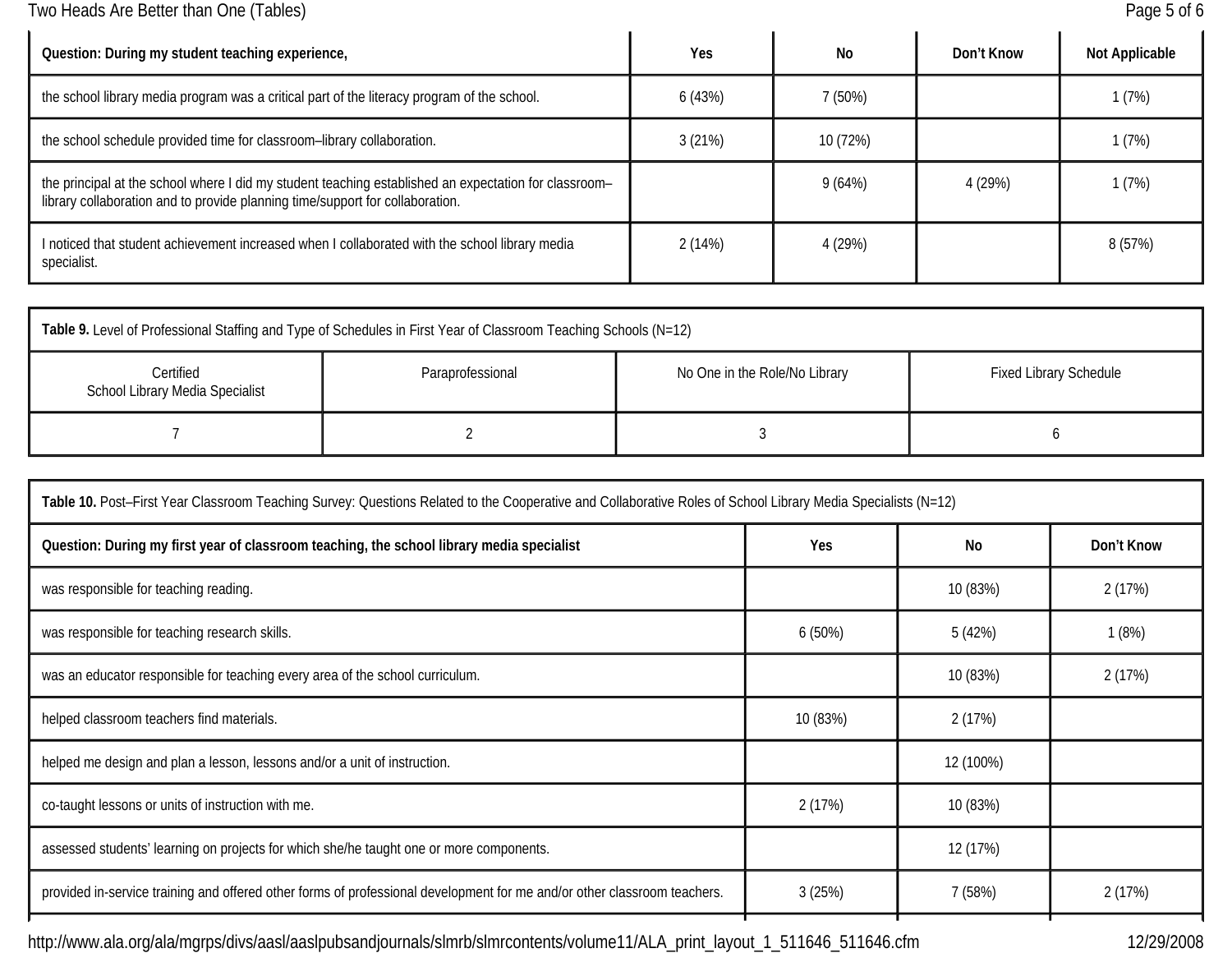| Two Heads Are Better than One (Tables) | Page 6 of 6 |
|----------------------------------------|-------------|
|                                        |             |

| helped me or other classroom teachers learn new technologies. | 2(17%) | $1 - 2$<br>175%, | (8% ) |
|---------------------------------------------------------------|--------|------------------|-------|
|---------------------------------------------------------------|--------|------------------|-------|

| Table 11. Post-First Year Classroom Teaching Survey: Questions Related to School Library Media Programs, Principal Support, and Student Achievement (N=12) |         |         |            |  |  |
|------------------------------------------------------------------------------------------------------------------------------------------------------------|---------|---------|------------|--|--|
| Question: During my first year of classroom teaching,                                                                                                      | Yes     | No      | Don't Know |  |  |
| the school library media program was a critical part of the literacy program of the school.                                                                | 7 (58%) | 5 (42%) |            |  |  |
| the school schedule provided time for classroom-library collaboration.                                                                                     | 3(25%)  | 9(75%)  |            |  |  |
| the principal set the expectation for classroom-library collaboration.                                                                                     | 1(8%)   | 9 (75%) | 2(17%)     |  |  |
| I noticed that student achievement increased when I collaborated with the school library media specialist.                                                 | 1 (8%)  | 6(50%)  | 5(42%)     |  |  |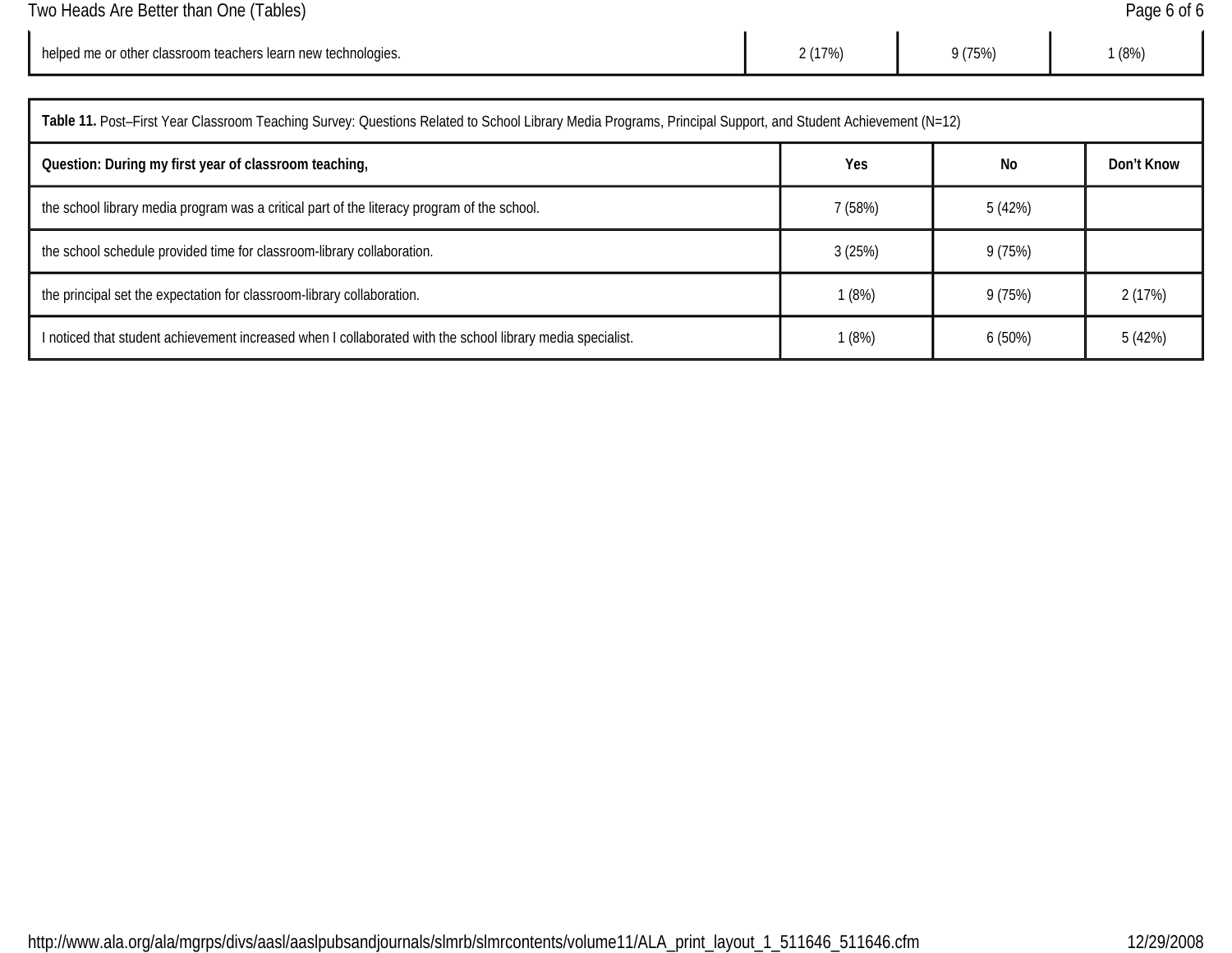#### **Classroom-Library Collaboration: Pre-Preservice Education Survey** Data #: \_\_\_\_\_\_\_\_\_\_

The pre-preservice education survey is designed to gather data about your beginning understandings and prior knowledge of the roles of school librarians in school learning communities and of classroom-library collaborative teaching practices. The pre-preservice education survey will take approximately fifteen minutes. Your responses will help guide and improve the effectiveness of your preservice teacher education program. Thank you for your participation.

### **Definition: Collaboration occurs when educators co-design, co-plan, co-teach, and/or co-assess curriculum-based lessons or units of study.**

### **Your Background Vis-à-vis School and College Libraries**

|                                                                                                           | Yes | <b>Sometimes</b> | N <sub>0</sub> | Don't<br><b>Know</b> |
|-----------------------------------------------------------------------------------------------------------|-----|------------------|----------------|----------------------|
| 1. I attended an elementary school(s) with a library.                                                     |     |                  |                |                      |
| 2. I attended a middle school(s) or junior high<br>school(s) with a library.                              |     |                  |                |                      |
| 3. I attended a high school(s) with a library.                                                            |     |                  |                |                      |
| 4. I was a regular elementary school library user.                                                        |     |                  |                |                      |
| 5. I was a regular middle/junior high school library<br>user.                                             |     |                  |                |                      |
| 6. I was a regular high school library user.                                                              |     |                  |                |                      |
| 7. When I was a K-12 student, my classroom teachers<br>worked with our school librarians.                 |     |                  |                |                      |
| 8. In my K-12 education, the school library was an<br>important part of my educational experience.        |     |                  |                |                      |
| 9. As a K-12 student, a school librarian or librarians<br>played a key role in my educational experience. |     |                  |                |                      |
| 10. As a college-level student, I have been a regular<br>library user.                                    |     |                  |                |                      |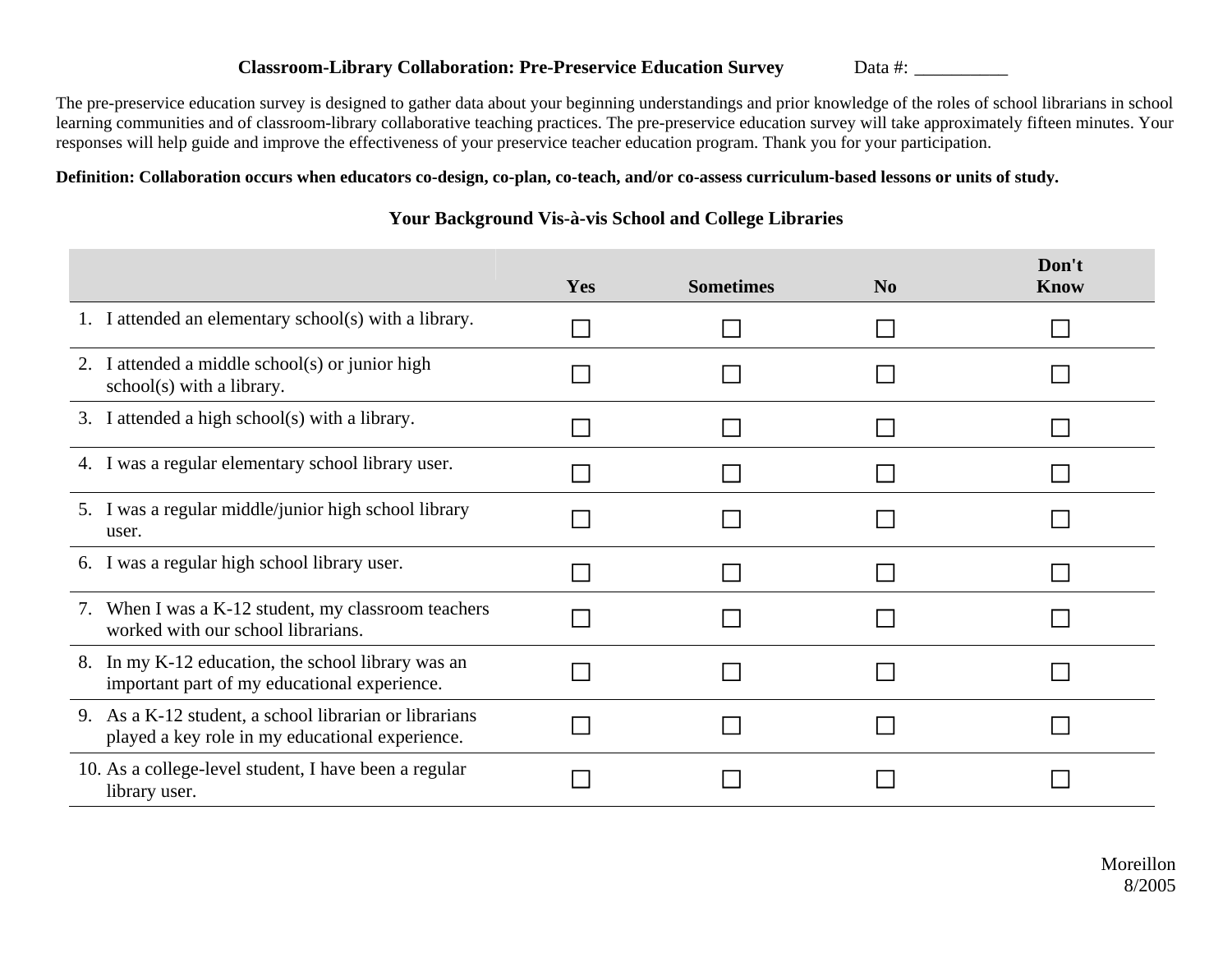|                                                                                                                                                                                     | <b>Strongly</b><br>Agree | Agree | <b>Disagree</b> | <b>Strongly</b><br><b>Disagree</b> | <b>Don't Know</b> |
|-------------------------------------------------------------------------------------------------------------------------------------------------------------------------------------|--------------------------|-------|-----------------|------------------------------------|-------------------|
| 11. School librarians should be responsible for teaching<br>reading.                                                                                                                |                          |       |                 |                                    |                   |
| 12. School librarians should be responsible for teaching<br>research skills.                                                                                                        |                          |       |                 |                                    |                   |
| 13. School librarians are educators who should be<br>responsible for teaching every area of the school<br>curriculum.                                                               |                          |       |                 |                                    |                   |
| 14. In Arizona, certified school librarians must have at<br>least one year of classroom teaching experience and<br>the same or more education than beginning<br>classroom teachers. |                          |       |                 |                                    |                   |
| 15. When school librarians and classroom teachers<br>collaborate for instruction, student achievement<br>should increase.                                                           |                          |       |                 |                                    |                   |
| 16. School librarians should help classroom teachers<br>find materials.                                                                                                             |                          |       |                 |                                    |                   |
| 17. School librarians should help classroom teachers<br>design and plan lessons and units of instruction.                                                                           |                          |       |                 |                                    |                   |
| 18. School librarians should co-teach lessons and units<br>of instruction with classroom teachers.                                                                                  |                          |       |                 |                                    |                   |
| 19. School librarians should assess students' learning<br>on projects, in which they have taught some or<br>many components.                                                        |                          |       |                 |                                    |                   |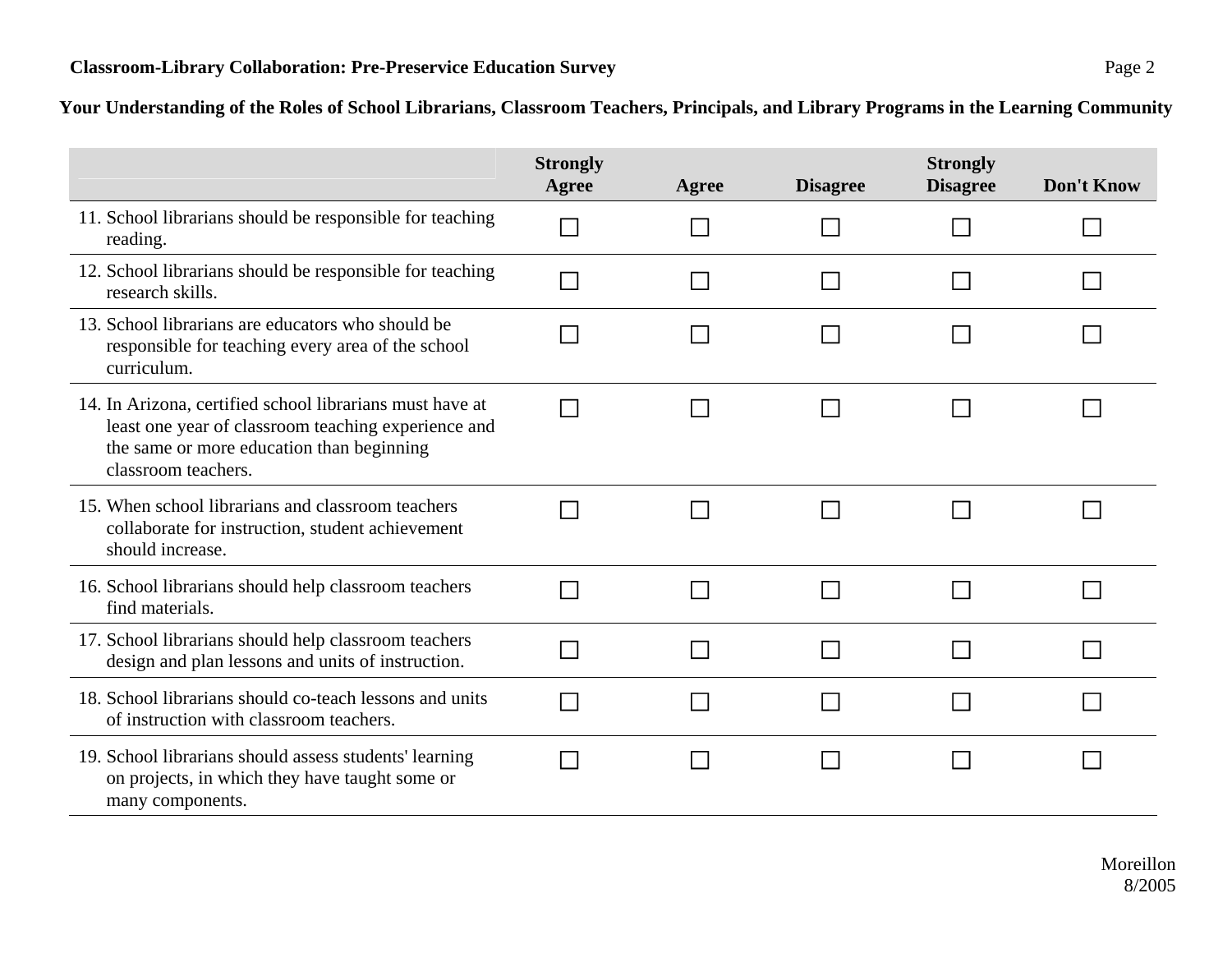### **Classroom-Library Collaboration: Pre-Preservice Education Survey** Page 3

|                                                                                                                                                   | <b>Strongly</b><br>Agree | Agree | <b>Disagree</b> | <b>Strongly</b><br><b>Disagree</b> | Don't Know |
|---------------------------------------------------------------------------------------------------------------------------------------------------|--------------------------|-------|-----------------|------------------------------------|------------|
| 20. School librarians should provide in-services for<br>classroom teachers to help improve teaching<br>practices.                                 |                          |       |                 |                                    |            |
| 21. School librarians should help classroom teachers<br>learn new technologies.                                                                   |                          |       |                 |                                    |            |
| 22. School librarians should help classroom teachers<br>with professional reading.                                                                |                          |       |                 |                                    |            |
| 23. School librarians should help classroom teachers<br>with their graduate-level coursework by helping<br>them locate resources and information. |                          |       |                 |                                    |            |
| 24. School library programs should be a critical part of<br>the literacy program of the school.                                                   |                          |       |                 |                                    |            |
| 25. School librarians should provide release or planning<br>time for classroom teachers.                                                          |                          |       |                 |                                    |            |
| 26. School principals should set the expectation for<br>classroom-library collaboration.                                                          |                          |       |                 |                                    |            |

27. As an adult visiting and/or working in K-12 classrooms, I have seen classroom teachers and school librarians collaborating for instruction. (See definition at the top of this survey.)

| Yes $\Box$ | No $\Box$ | Don't Know $\square$ |
|------------|-----------|----------------------|
|            |           |                      |

\_\_\_\_\_\_\_\_\_\_\_\_\_\_\_\_\_\_\_\_\_\_\_\_\_\_\_\_\_\_\_\_\_\_\_\_\_\_\_\_\_\_\_\_\_\_\_\_\_\_\_\_\_\_\_\_\_\_\_\_\_\_\_\_\_\_\_\_\_\_\_\_\_\_\_\_\_\_\_\_\_\_\_\_\_\_\_\_\_\_\_\_\_\_\_\_\_\_\_\_\_\_\_\_\_\_\_\_\_\_\_\_\_\_\_\_\_\_\_\_

You are invited to offer more information about any of your answers to the above statements below and on the back of this page. If appropriate, please indicate the statement number next to your comment. Thank you.

> Moreillon 8/2005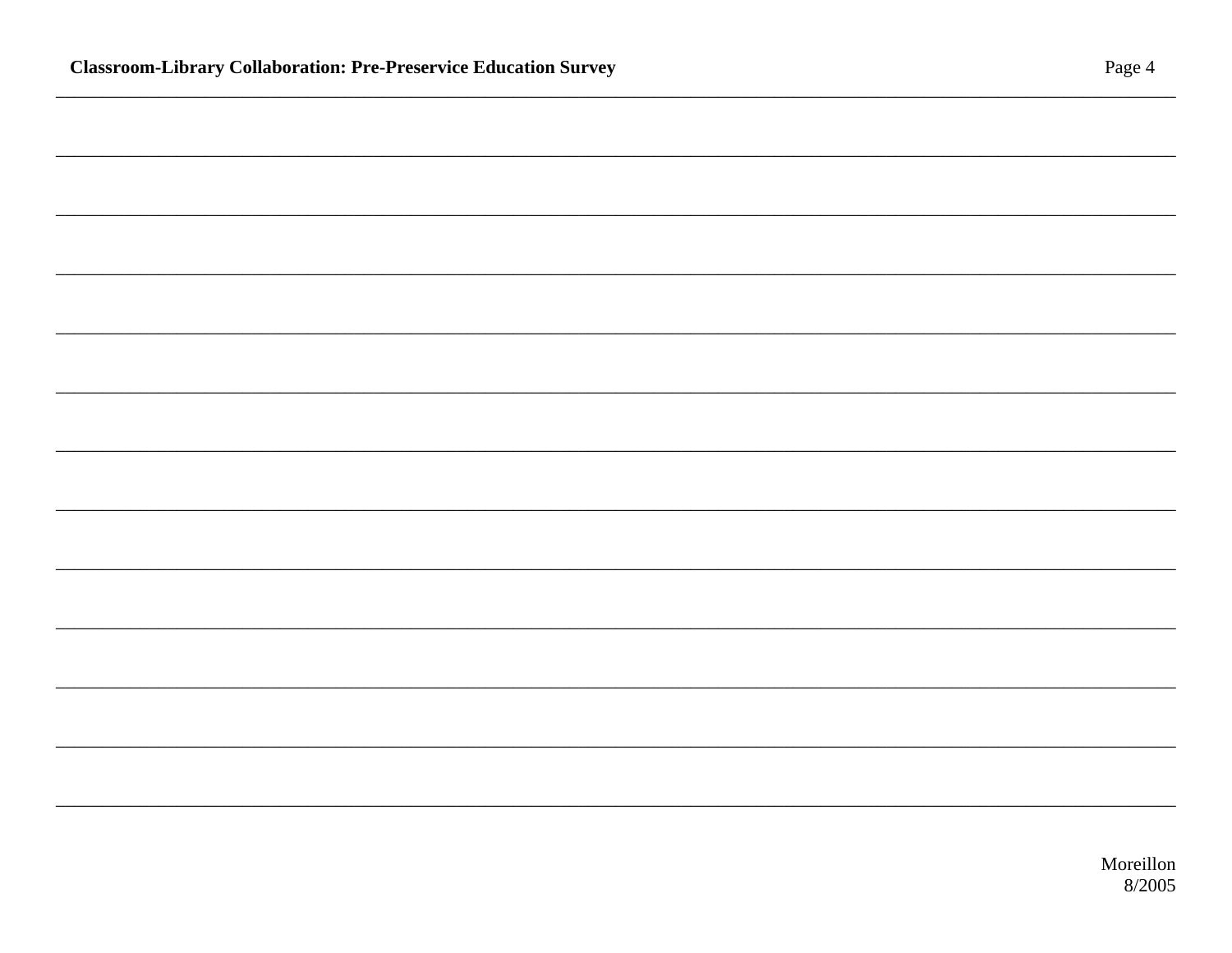#### **Classroom-Library Collaboration: Post-Preservice Education Survey** Data #: \_\_\_\_\_\_\_\_\_\_

The post-preservice education survey is designed to gather data about your learning experiences and whether or not, as a direct result of those experiences, there has been a significant change in your understanding of the potential of classroom-library collaboration to impact student achievement and to support you as a professional educator. The post-preservice education survey will take approximately fifteen minutes. Thank you.

### **Definition: Collaboration occurs when educators co-design, co-plan, co-teach, and/or co-assess curriculum-based lessons or units of study.**

### **Understanding the Roles of Teacher-Librarians, Classroom Teachers, Principals, and Library Programs in the Learning Community**

|               |                                                                                                                                                                                  | <b>Strongly</b><br>Agree | Agree | <b>Disagree</b> | <b>Strongly</b><br><b>Disagree</b> | Don't Know |
|---------------|----------------------------------------------------------------------------------------------------------------------------------------------------------------------------------|--------------------------|-------|-----------------|------------------------------------|------------|
|               | Teacher-librarians should be responsible for<br>teaching reading.                                                                                                                |                          |       |                 |                                    |            |
|               | Teacher-librarians should be responsible for<br>teaching research skills.                                                                                                        |                          |       |                 |                                    |            |
| $\mathcal{R}$ | Teacher-librarians are educators who should be<br>responsible for teaching every area of the school<br>curriculum.                                                               |                          |       |                 |                                    |            |
| 4.            | In Arizona, certified teacher-librarians must have at<br>least one year of classroom teaching experience and<br>the same or more education than beginning<br>classroom teachers. |                          |       |                 |                                    |            |
| 5.            | When teacher-librarians and classroom teachers<br>collaborate for instruction, student achievement<br>should increase.                                                           |                          |       |                 |                                    |            |
| 6.            | Teacher-librarians should help classroom teachers<br>find materials.                                                                                                             |                          |       |                 |                                    |            |
| 7.            | Teacher-librarians should help classroom teachers<br>design and plan lessons and units of instruction.                                                                           |                          |       |                 |                                    |            |
| 8.            | Teacher-librarians should co-teach lessons and<br>units of instruction with classroom teachers.                                                                                  |                          |       |                 |                                    |            |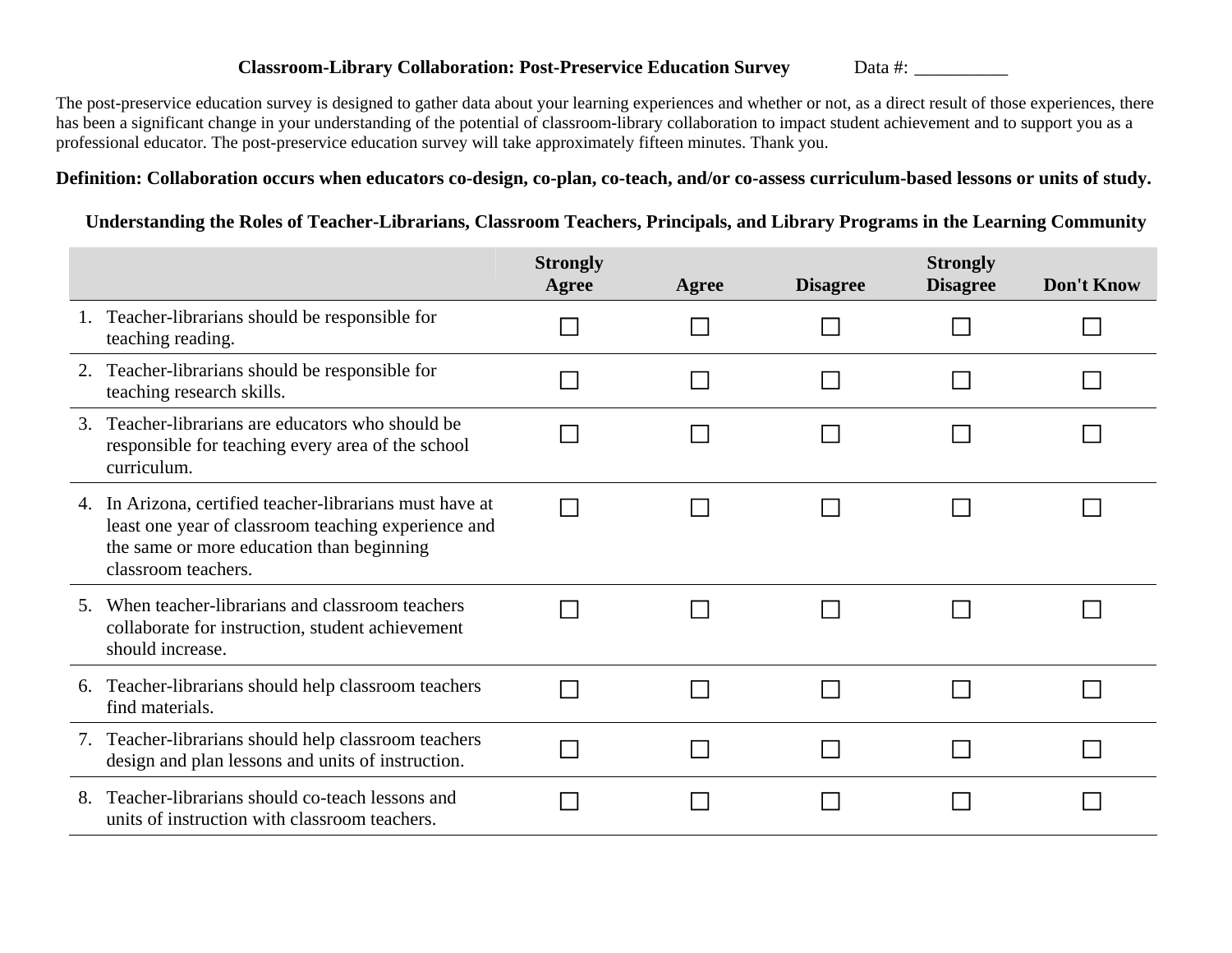### **Classroom-Library Collaboration: Post-Preservice Education Survey** Page 2

|                                                                                                                                                    | <b>Strongly</b><br>Agree | Agree | <b>Disagree</b> | <b>Strongly</b><br><b>Disagree</b> | Don't Know |
|----------------------------------------------------------------------------------------------------------------------------------------------------|--------------------------|-------|-----------------|------------------------------------|------------|
| 9. Teacher-librarians should assess students' learning<br>on projects, in which they have taught some or<br>many components.                       |                          |       |                 |                                    |            |
| 10. When teacher-librarians and classroom teachers<br>collaborate for instruction, student achievement<br>should increase.                         |                          |       |                 |                                    |            |
| 11. Teacher-librarians should provide in-service<br>training and offer other forms of professional<br>development for classroom teachers.          |                          |       |                 |                                    |            |
| 12. Teacher-librarians should help classroom teachers<br>learn new technologies.                                                                   |                          |       |                 |                                    |            |
| 13. Teacher-librarians should help classroom teachers<br>with professional reading.                                                                |                          |       |                 |                                    |            |
| 14. Teacher-librarians should help classroom teachers<br>with their graduate-level coursework by helping<br>them locate resources and information. |                          |       |                 |                                    |            |
| 15. School library programs should be a critical part of<br>the literacy program of the school.                                                    |                          |       |                 |                                    |            |
| 16. School librarians should provide release or planning<br>time for classroom teachers.                                                           |                          |       |                 |                                    |            |
| 17. School principals should set the expectation for<br>classroom-library collaboration.                                                           |                          |       |                 |                                    |            |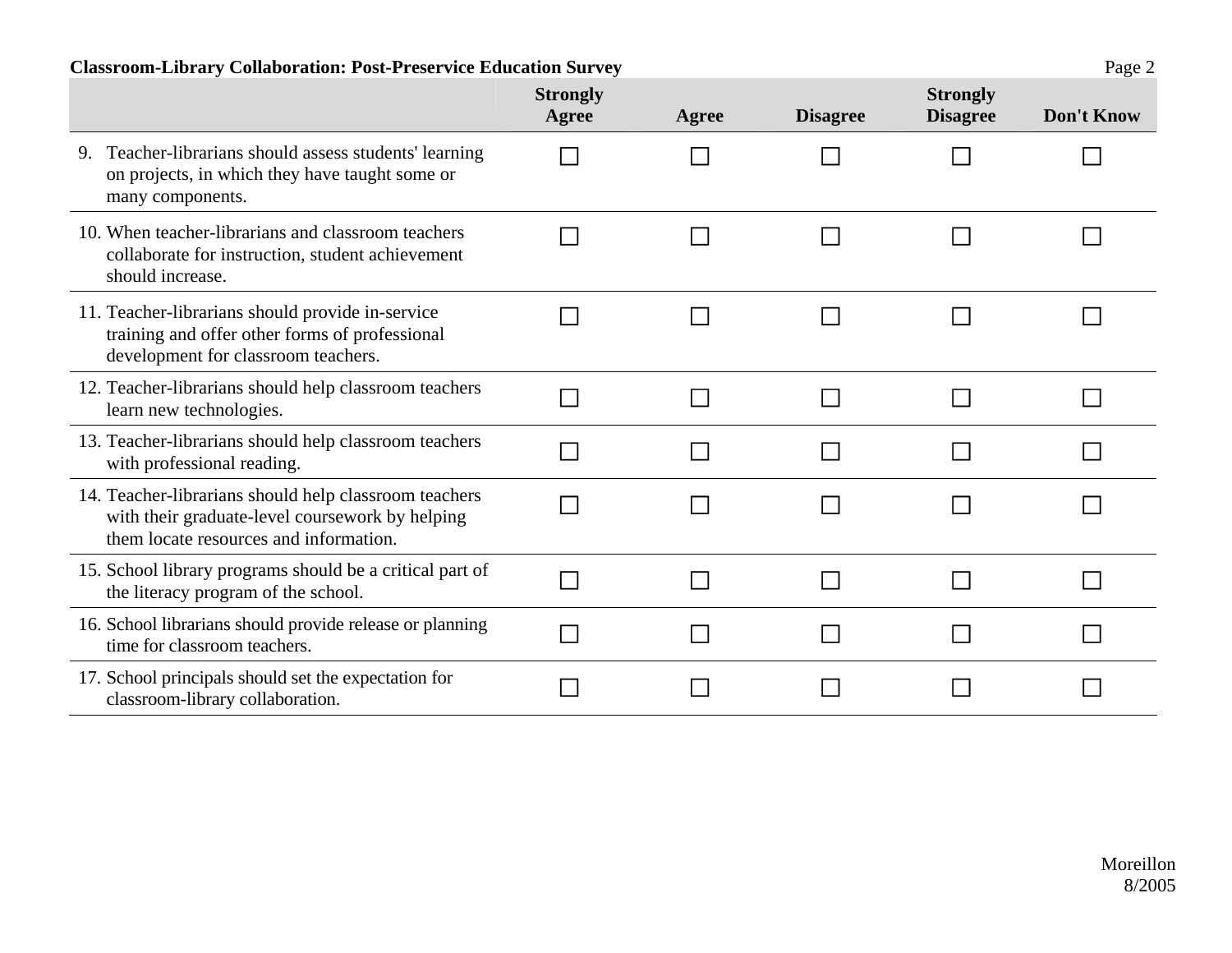### **Your Preservice Education Experiences Related to the Roles of Teacher-Librarians and School Library Programs**

|                                                                                                                                                                                      | <b>Strongly</b><br><b>Agree</b> | Agree | <b>Disagree</b> | <b>Strongly</b><br><b>Disagree</b> | <b>Don't Know</b> |
|--------------------------------------------------------------------------------------------------------------------------------------------------------------------------------------|---------------------------------|-------|-----------------|------------------------------------|-------------------|
| 18. During my preservice education, the texts I read<br>about classroom-library collaboration influenced my<br>thinking about the role of teacher-librarians.                        |                                 |       |                 |                                    |                   |
| 19. During my preservice education, guest speakers'<br>testimonials about classroom-library collaboration<br>influenced my thinking about the role of teacher-<br>librarians.        |                                 |       |                 |                                    |                   |
| 20. During my preservice education, the instructor's<br>testimonials about classroom-library collaboration<br>influenced my thinking about the role of teacher-<br>librarians.       |                                 |       |                 |                                    |                   |
| 21. During my preservice education, my own experience<br>collaborating with classmates on assignments<br>increased the value I place on collaboration.                               |                                 |       |                 |                                    |                   |
| 22. During my preservice education, my own experience<br>collaborating for instruction with a classmate during<br>my practicum increased the value I place on<br>collaboration.      |                                 |       |                 |                                    |                   |
| 23. During my preservice education, my own experience<br>collaborating for instruction with a mentor teacher<br>during my practicum increased the value I place on<br>collaboration. |                                 |       |                 |                                    |                   |
| 24. During my preservice education, my own experience<br>collaborating for instruction with NAU instructors<br>increased the value I place on collaboration.                         |                                 |       |                 |                                    |                   |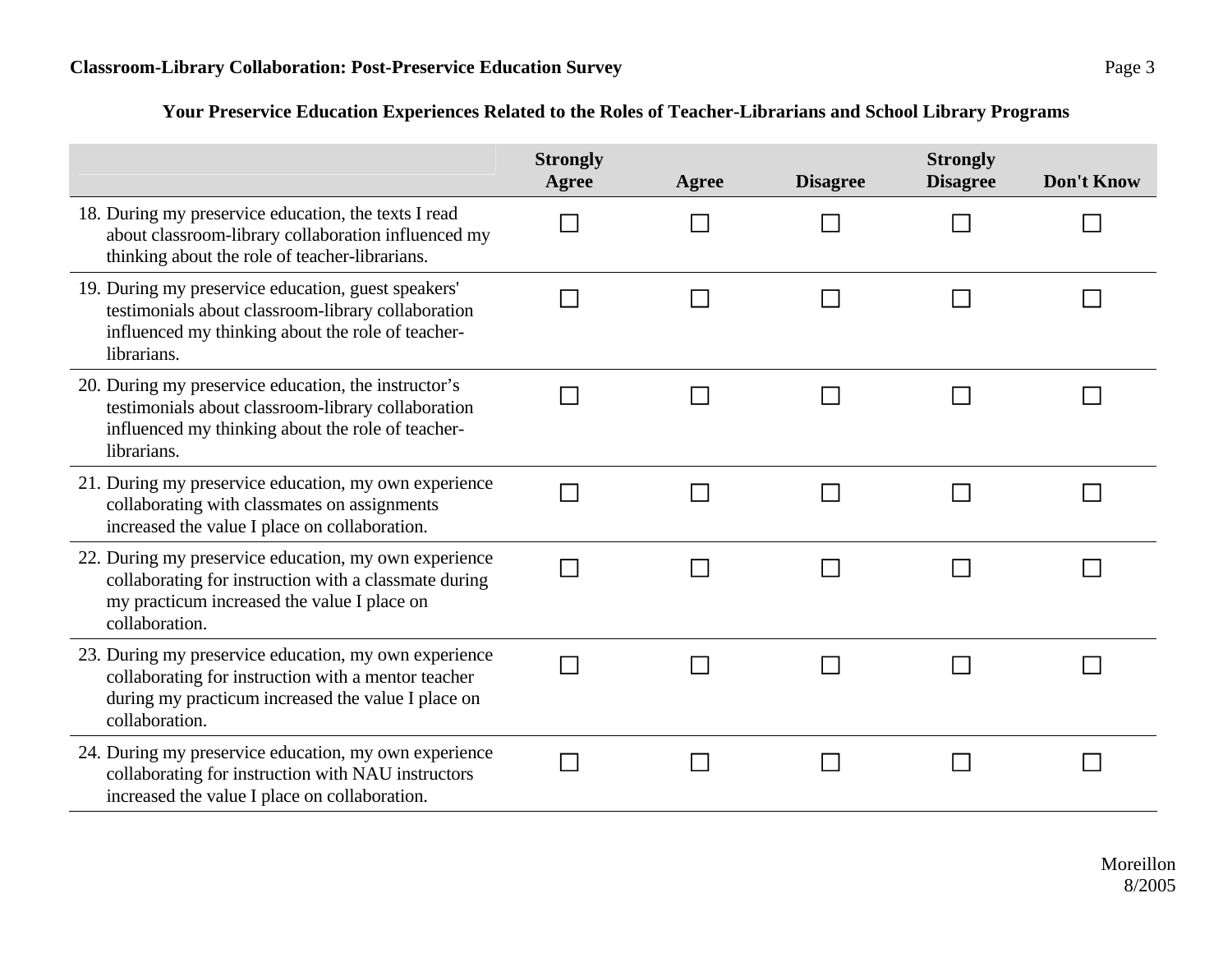| <b>Classroom-Library Collaboration: Post-Preservice Education Survey</b>                                                                                                                                                                                                           |                                 |                          |                      |                 |                                    | Page 4                |
|------------------------------------------------------------------------------------------------------------------------------------------------------------------------------------------------------------------------------------------------------------------------------------|---------------------------------|--------------------------|----------------------|-----------------|------------------------------------|-----------------------|
|                                                                                                                                                                                                                                                                                    |                                 | <b>Strongly</b><br>Agree | Agree                | <b>Disagree</b> | <b>Strongly</b><br><b>Disagree</b> | Don't Know            |
| 25. My collaboration experiences during my preservice<br>education increased the likelihood that I will engage<br>in classroom-library collaboration.                                                                                                                              |                                 |                          |                      |                 |                                    |                       |
| 26. Circle ONE: Which one of the following most influenced your understanding of classroom-library collaboration?                                                                                                                                                                  |                                 |                          |                      |                 |                                    |                       |
|                                                                                                                                                                                                                                                                                    |                                 |                          |                      |                 |                                    |                       |
|                                                                                                                                                                                                                                                                                    | Observation of Collaboration(s) | Readings                 | <b>Lesson Plans</b>  |                 | <b>Guest Speakers</b>              | <b>NAU</b> Instructor |
| (See definition at the top of this survey).                                                                                                                                                                                                                                        |                                 |                          |                      |                 |                                    |                       |
|                                                                                                                                                                                                                                                                                    | Yes $\Box$                      | No $\Box$                | Don't Know $\square$ |                 |                                    |                       |
| <b>Collaboration Experience</b><br>27. During my preservice practicum experiences, I observed classroom teachers and teacher-librarians collaborating for instruction.<br>28. During my preservice practicum experiences, I collaborated with a teacher-librarian for instruction. |                                 |                          |                      |                 |                                    |                       |

\_\_\_\_\_\_\_\_\_\_\_\_\_\_\_\_\_\_\_\_\_\_\_\_\_\_\_\_\_\_\_\_\_\_\_\_\_\_\_\_\_\_\_\_\_\_\_\_\_\_\_\_\_\_\_\_\_\_\_\_\_\_\_\_\_\_\_\_\_\_\_\_\_\_\_\_\_\_\_\_\_\_\_\_\_\_\_\_\_\_\_\_\_\_\_\_\_\_\_\_\_\_\_\_\_\_\_\_\_\_\_\_\_\_\_\_\_\_

next to your comment. Thank you.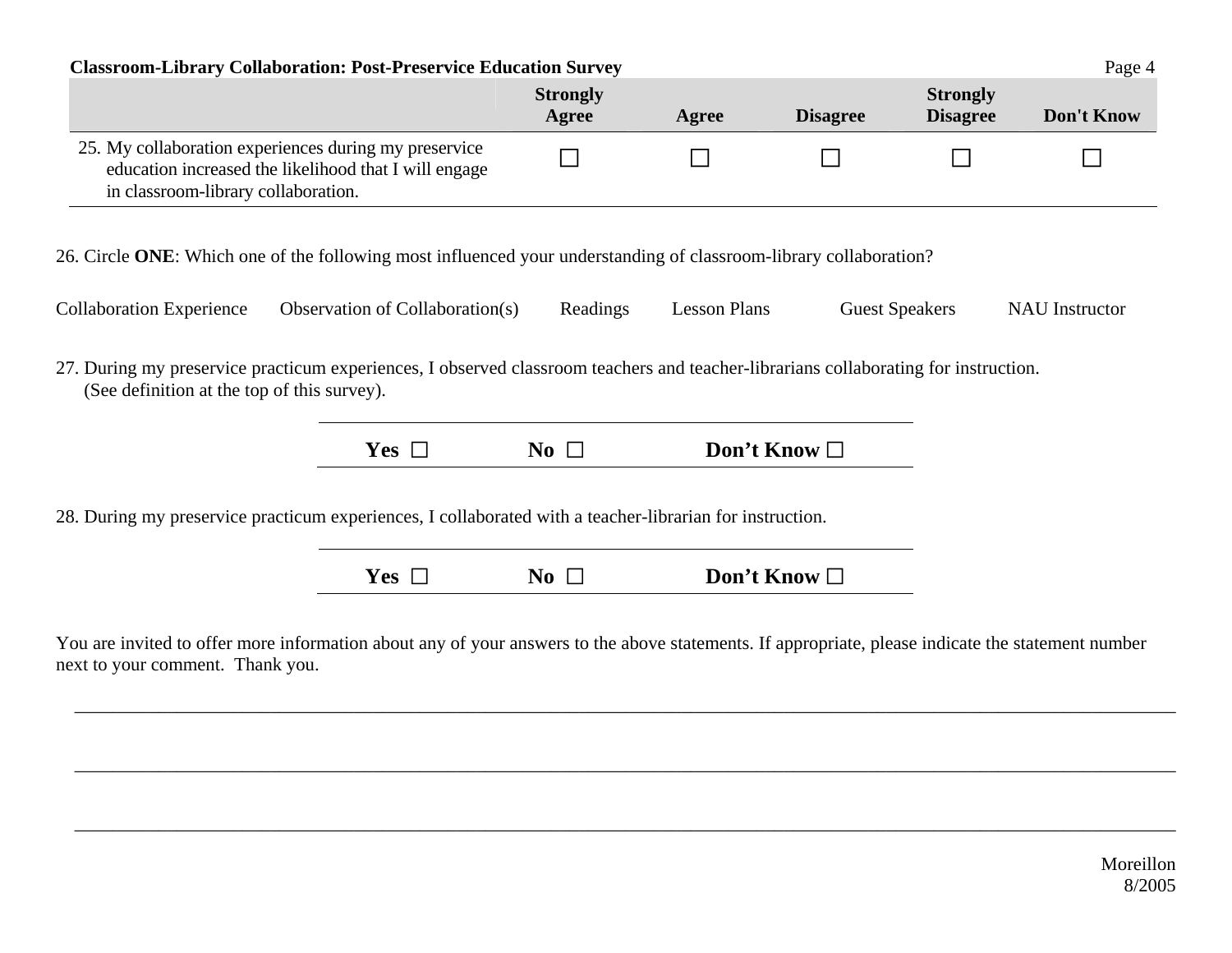### **Classroom-Library Collaboration: Post-Student Teaching Survey Data #:** Data #:

The post-student teaching survey is designed to gather data about your initial classroom teaching experiences and whether or not, as a direct result of those experiences, there has been a significant change in your practice and/or understanding of the potential of classroom-library collaboration to impact student achievement and to support you as a professional educator. The post-student teaching survey will take approximately fifteen minutes. Thank you.

### **Definition: Collaboration occurs when educators co-design, co-plan, co-teach, and/or co-assess curriculum-based lessons or units of study.**

### **Your Student Teaching Experiences Related to the Roles of Teacher-Librarians and School Library Programs**

|    |                                                                                                                                                                                          | Yes | $\bf No$ | Don't Know |
|----|------------------------------------------------------------------------------------------------------------------------------------------------------------------------------------------|-----|----------|------------|
|    | The teacher-librarian at the school where I did my student teaching had at least one<br>year of teaching experience and the same or more education than beginning classroom<br>teachers. |     |          |            |
| 2. | The teacher-librarian at the school where I did my student teaching provided release or<br>planning time for classroom teachers.                                                         |     |          |            |
| 3. | During my student teaching experience, the school library program was a critical part<br>of the literacy program of the school.                                                          |     |          |            |
| 4. | During my student teaching experience, the teacher-librarian was responsible for<br>teaching reading.                                                                                    |     |          |            |
| 5. | During my student teaching experience, the teacher-librarian was responsible for<br>teaching research skills.                                                                            |     |          |            |
| 6. | During my student teaching experience, the teacher-librarian was an educator<br>responsible for teaching every area of the school curriculum.                                            |     |          |            |
|    | During my student teaching experience, the teacher-librarian helped me find materials.                                                                                                   |     |          |            |
| 8. | During my student teaching experience, the teacher-librarian helped me design and<br>plan a lesson, lessons and/or a unit of instruction.                                                |     |          |            |
|    |                                                                                                                                                                                          |     |          | Moreillo   |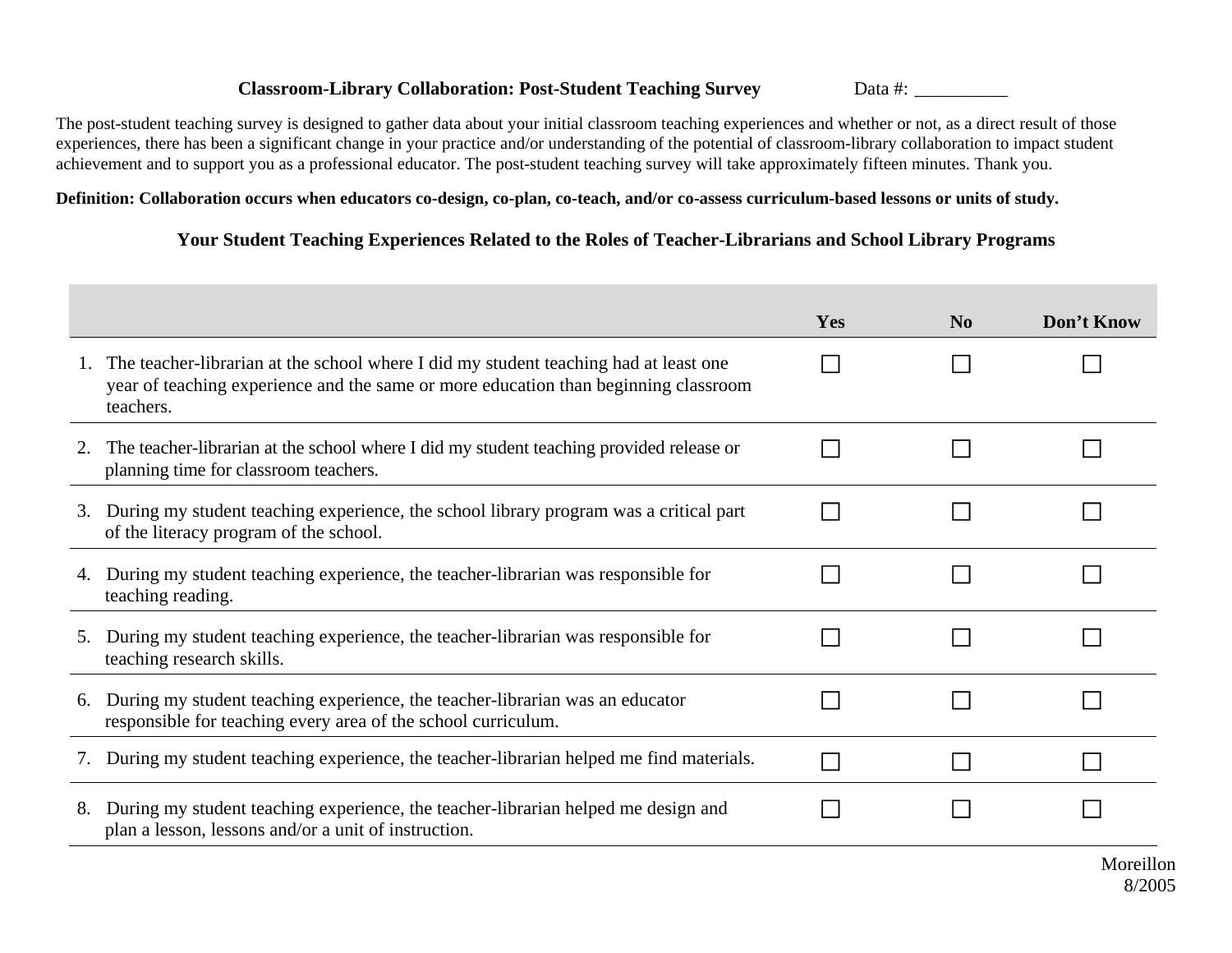|                                                                                                                                                                                                      | Yes | N <sub>o</sub> | Don't Know |
|------------------------------------------------------------------------------------------------------------------------------------------------------------------------------------------------------|-----|----------------|------------|
| 9. During my student teaching experience, the teacher-librarian co-taught lessons and<br>units of instruction with me.                                                                               |     |                |            |
| 10. During my student teaching experience, the teacher-librarian assessed students'<br>learning on projects for which she/he taught one or more components.                                          |     |                |            |
| 11. During my student teaching experience, I noticed that student achievement increased<br>when I collaborated with the teacher-librarian.                                                           |     |                |            |
| 12. During my student teaching experience, the teacher-librarian provided in-service<br>training and offered other forms of professional development for me and/or other<br>classroom teachers.      |     |                |            |
| 13. During my student teaching experience, the teacher-librarian helped me and/or other<br>classroom teachers learn new technologies.                                                                |     |                |            |
| 14. During my student teaching experience, the teacher-librarian helped me and/or other<br>classroom teachers with professional reading.                                                             |     |                |            |
| 15. During my student teaching experience, the teacher-librarian helped me and/or<br>classroom teachers with their graduate-level coursework by helping us/them locate<br>resources and information. |     |                |            |
| 16. During my student teaching experience, the school schedule provided time for<br>classroom-library collaboration.                                                                                 |     |                |            |
| 17. The principal at the school where I did my student teaching established an expectation<br>for classroom-library collaboration and to provide planning time/support for<br>collaboration.         |     |                |            |
| 18. During my student teaching experience, I observed or heard that other classroom<br>teachers collaborated with the teacher-librarian                                                              |     |                |            |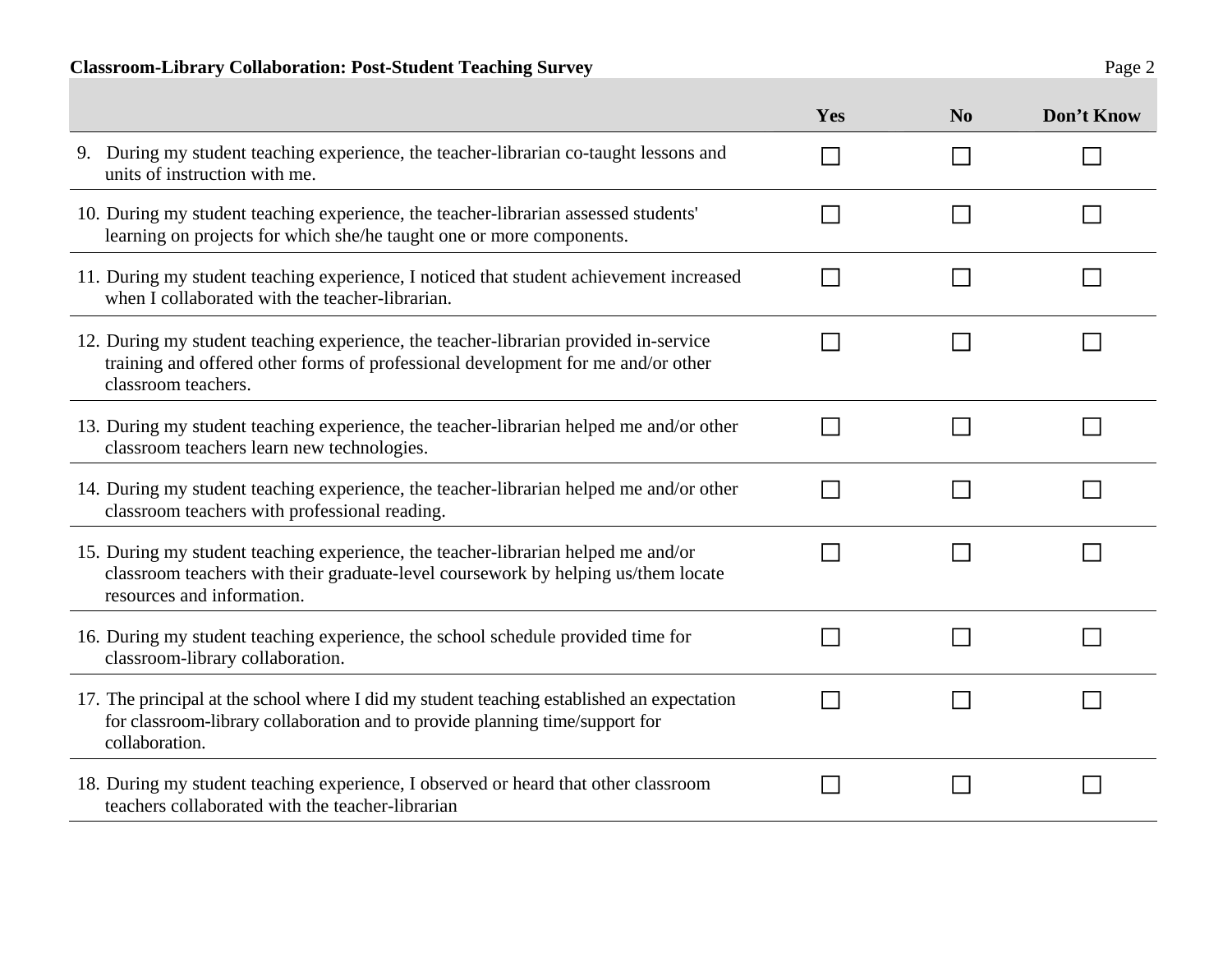### **Classroom-Library Collaboration: Post-Student Teaching Survey Page 3 Page 3 Page 3 Page 3 Page 3 Page 3 Page 3 Page 3 Page 3 Page 3 Page 3 Page 3 Page 3 Page 3 Page 3 Page 3 Page 3 Page 3 Page 3 Page 3 Page 3 Page 3 Page**

During my student teaching experience, I collaborated with the teacher-librarian in my school. Yes  $\Box$  $\Box$  No  $\Box$ 

Please list as many of the factors as possible that account for your involvement in a classroom-library collaboration or for your lack of a classroomlibrary collaboration experience. Please place a star next to the ONE factor you believe was most important.

\_\_\_\_\_\_\_\_\_\_\_\_\_\_\_\_\_\_\_\_\_\_\_\_\_\_\_\_\_\_\_\_\_\_\_\_\_\_\_\_\_\_\_\_\_\_\_\_\_\_\_\_\_\_\_\_\_\_\_\_\_\_\_\_\_\_\_\_\_\_\_\_\_\_\_\_\_\_\_\_\_\_\_\_\_\_\_\_\_\_\_\_\_\_\_\_\_\_\_\_\_\_\_\_\_\_\_\_\_\_\_\_\_\_\_\_\_\_

\_\_\_\_\_\_\_\_\_\_\_\_\_\_\_\_\_\_\_\_\_\_\_\_\_\_\_\_\_\_\_\_\_\_\_\_\_\_\_\_\_\_\_\_\_\_\_\_\_\_\_\_\_\_\_\_\_\_\_\_\_\_\_\_\_\_\_\_\_\_\_\_\_\_\_\_\_\_\_\_\_\_\_\_\_\_\_\_\_\_\_\_\_\_\_\_\_\_\_\_\_\_\_\_\_\_\_\_\_\_\_\_\_\_\_\_\_\_

\_\_\_\_\_\_\_\_\_\_\_\_\_\_\_\_\_\_\_\_\_\_\_\_\_\_\_\_\_\_\_\_\_\_\_\_\_\_\_\_\_\_\_\_\_\_\_\_\_\_\_\_\_\_\_\_\_\_\_\_\_\_\_\_\_\_\_\_\_\_\_\_\_\_\_\_\_\_\_\_\_\_\_\_\_\_\_\_\_\_\_\_\_\_\_\_\_\_\_\_\_\_\_\_\_\_\_\_\_\_\_\_\_\_\_\_\_\_

\_\_\_\_\_\_\_\_\_\_\_\_\_\_\_\_\_\_\_\_\_\_\_\_\_\_\_\_\_\_\_\_\_\_\_\_\_\_\_\_\_\_\_\_\_\_\_\_\_\_\_\_\_\_\_\_\_\_\_\_\_\_\_\_\_\_\_\_\_\_\_\_\_\_\_\_\_\_\_\_\_\_\_\_\_\_\_\_\_\_\_\_\_\_\_\_\_\_\_\_\_\_\_\_\_\_\_\_\_\_\_\_\_\_\_\_\_\_

\_\_\_\_\_\_\_\_\_\_\_\_\_\_\_\_\_\_\_\_\_\_\_\_\_\_\_\_\_\_\_\_\_\_\_\_\_\_\_\_\_\_\_\_\_\_\_\_\_\_\_\_\_\_\_\_\_\_\_\_\_\_\_\_\_\_\_\_\_\_\_\_\_\_\_\_\_\_\_\_\_\_\_\_\_\_\_\_\_\_\_\_\_\_\_\_\_\_\_\_\_\_\_\_\_\_\_\_\_\_\_\_\_\_\_\_\_\_

| I would welcome the opportunity to participate in a 3 to 5 person focus group interview. | Yes $\Box$ | $\rm No~\Box$   |
|------------------------------------------------------------------------------------------|------------|-----------------|
| I would welcome the opportunity to participate in an individual interview.               | Yes $\Box$ | No <sub>1</sub> |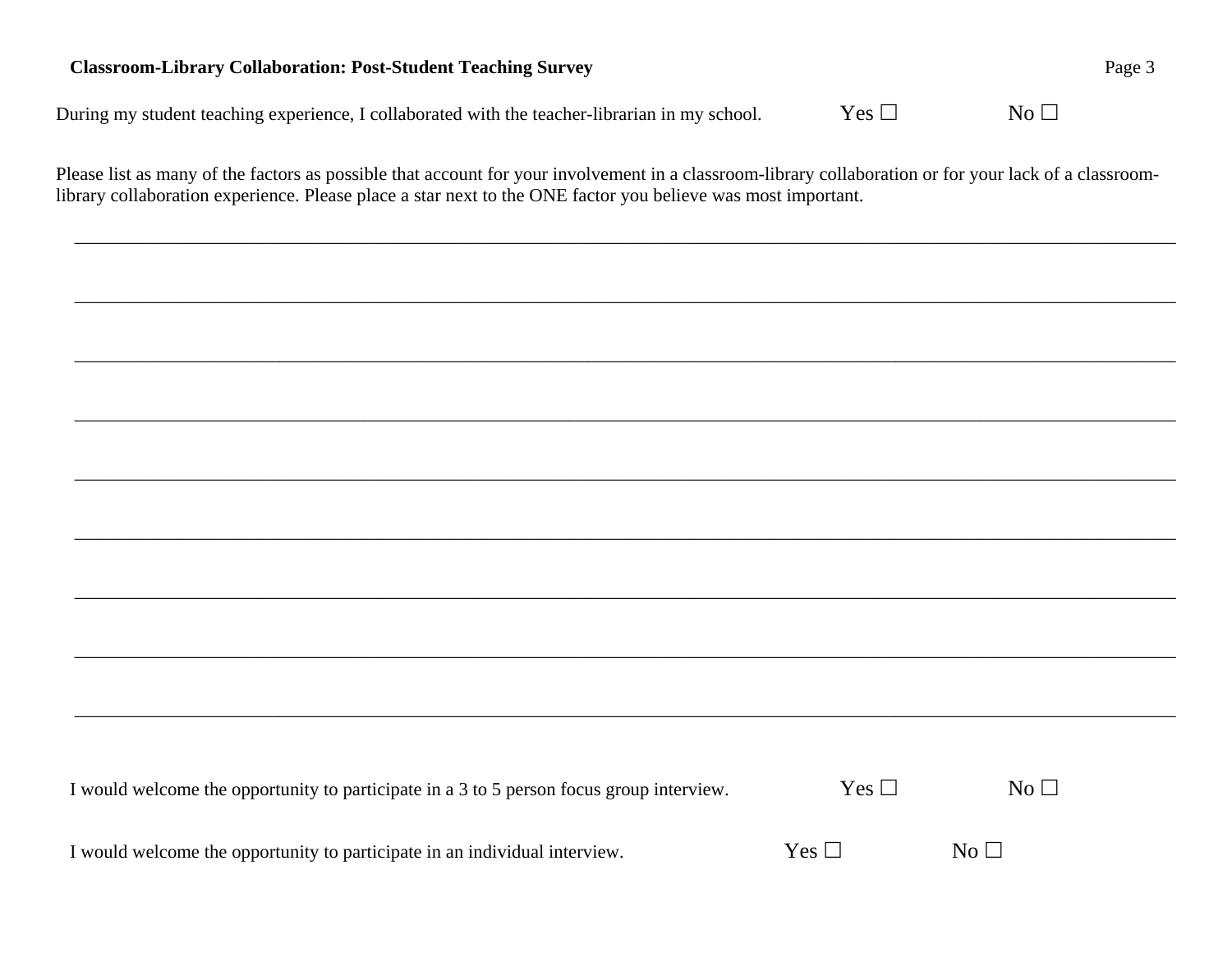### **Classroom-Library Collaboration: Post-Student Teaching Survey**

You are invited to offer more information about any of your answers to the above statements in the space below. If appropriate, please indicate the statement number next to your comment. Thank you.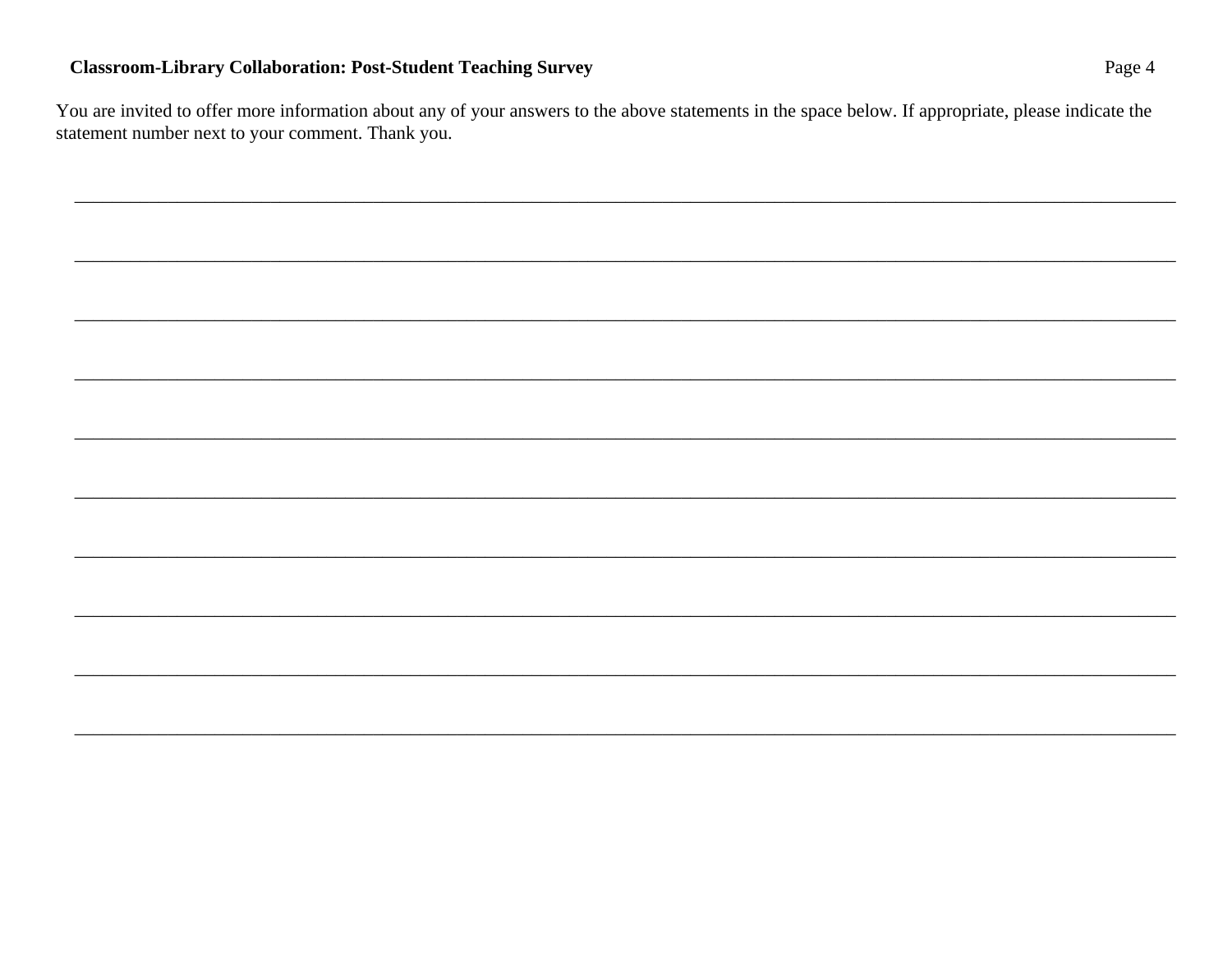### **Classroom-Library Collaboration: Post-First Year Teaching Survey** Data #:

The post-first year teaching survey is designed to gather data about your teaching experiences and whether or not, as a result of those experiences, there has been a significant change in your practice and/or understanding of the potential of classroom-library collaboration to impact student achievement and to support you as a professional educator. The post-first year teaching survey will take approximately fifteen minutes. Thank you.

**Definition: Collaboration occurs when educators co-design, co-plan, co-teach, and/or co-assess curriculum-based lessons or units of study.** 

### **Your First-Year Teaching Experiences Related to the Roles of Teacher-Librarians, Classroom Teachers, Principals, and School Library Programs in the Learning Community**

|                                                                                                                                                                                                          | Yes | N <sub>0</sub> | Don't Know |
|----------------------------------------------------------------------------------------------------------------------------------------------------------------------------------------------------------|-----|----------------|------------|
| The teacher-librarian at the school where I did my first year of classroom teaching had<br>at least one year of teaching experience and the same or more education than<br>beginning classroom teachers. |     |                |            |
| The teacher-librarian at the school where I did my first year of classroom teaching<br>2.<br>provided release or planning time for classroom teachers.                                                   |     |                |            |
| During my first year of classroom teaching, the school library program was a critical<br>3.<br>part of the literacy program of the school.                                                               |     |                |            |
| During my first year of classroom teaching, the teacher-librarian was responsible for<br>4.<br>teaching reading.                                                                                         |     |                |            |
| During my first year of classroom teaching, the teacher-librarian was responsible for<br>5.<br>teaching research skills.                                                                                 |     |                |            |
| During my first year of classroom teaching, the teacher-librarian was an educator<br>6.<br>responsible for teaching every area of the school curriculum.                                                 |     |                |            |
| During my first year of classroom teaching, the teacher-librarian helped me find<br>materials.                                                                                                           |     |                |            |
| During my first year of classroom teaching, the teacher-librarian helped me design and<br>8.<br>plan lessons and units of instruction.                                                                   |     |                |            |
|                                                                                                                                                                                                          |     |                | Moreillon  |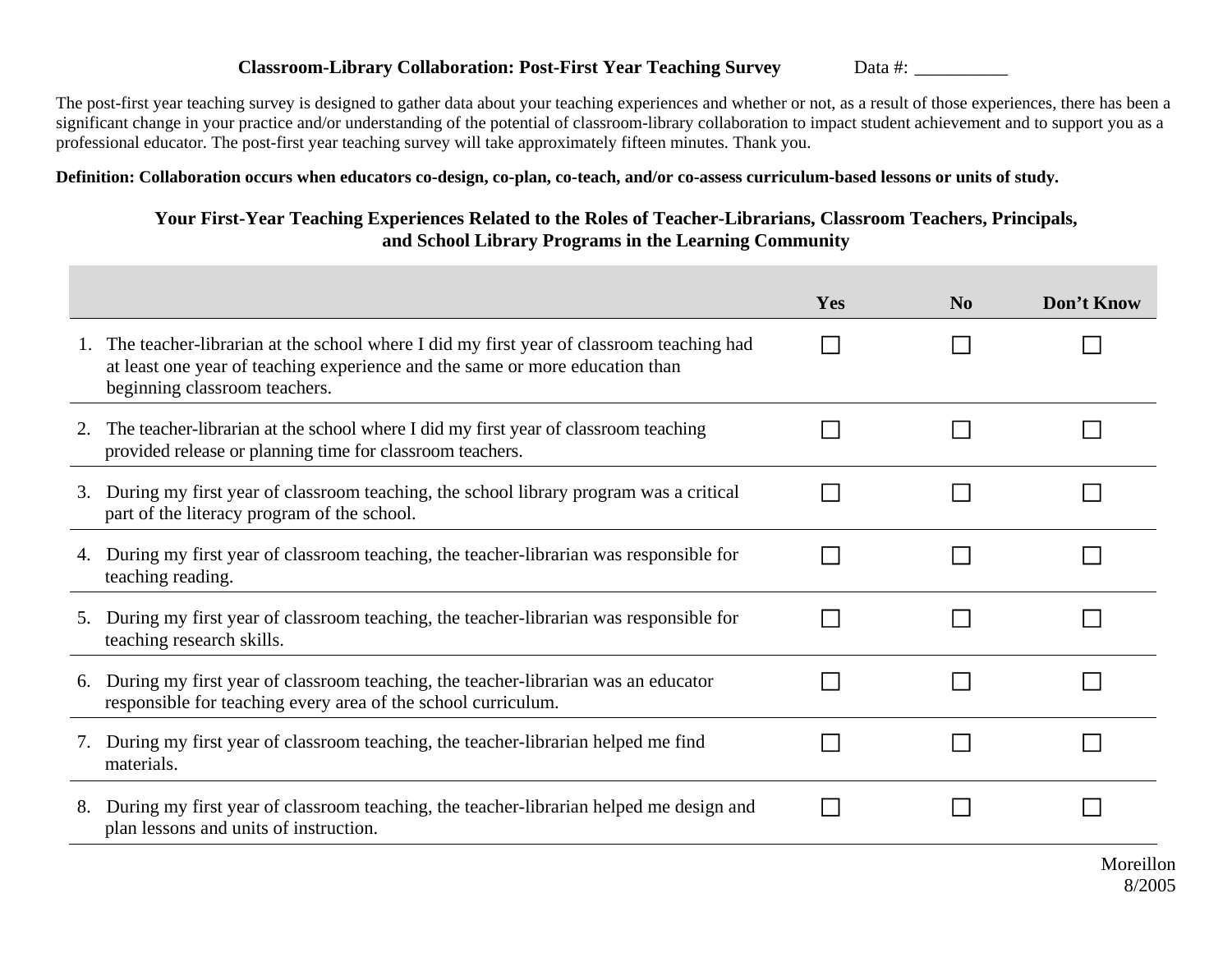### **Classroom-Library Collaboration: Post-First Year Teaching Survey** Page 2

| 17. During my firs year of classroom teaching experience, the principal set the expectation<br>for classroom-library collaboration.          |            |    |
|----------------------------------------------------------------------------------------------------------------------------------------------|------------|----|
| 18. During my first year of classroom teaching, I observed or heard that other classroom<br>teachers collaborated with the teacher-librarian |            |    |
| During my first year of teaching experience, I collaborated with the teacher-librarian in my school.                                         | Yes $\Box$ | No |

|                                                                                                                                                                                                           | Yes                      | N <sub>o</sub> | Don't Know |
|-----------------------------------------------------------------------------------------------------------------------------------------------------------------------------------------------------------|--------------------------|----------------|------------|
| 9. During my first year of classroom teaching, the teacher-librarian co-taught lessons<br>and/or units of instruction with me.                                                                            | $\sim$                   |                |            |
| 10. During my first year of classroom teaching, the teacher-librarian assessed students'<br>learning on projects, in which they taught some or many components.                                           |                          |                |            |
| 11. During my first year of classroom teaching, I noticed that student achievement<br>increased when I collaborated with the teacher-librarian.                                                           |                          |                |            |
| 12. During my first year of classroom teaching, the teacher-librarian provided in-service<br>training and offered other forms of professional development for me and/or other<br>classroom teachers.      |                          |                |            |
| 13. During my first year of classroom teaching, the teacher-librarian helped me and /or<br>other classroom teachers learn new technologies.                                                               |                          |                |            |
| 14. During my first year of classroom teaching, the teacher-librarian helped me and/or<br>classroom teachers with professional reading.                                                                   |                          |                |            |
| 15. During my first year of classroom teaching, the teacher-librarian helped me and/or<br>classroom teachers with their graduate-level coursework by helping us/them locate<br>resources and information. |                          |                |            |
| 16. During my first year of classroom teaching experience, the school schedule provided<br>time for classroom-library collaboration.                                                                      | $\mathbb{R}^n$           |                |            |
| 17. During my firs year of classroom teaching experience, the principal set the expectation<br>for classroom-library collaboration.                                                                       | $\overline{\phantom{a}}$ |                |            |
| 18. During my first year of classroom teaching, I observed or heard that other classroom<br>1 111 111 111                                                                                                 |                          |                |            |

 $\mathcal{L}_{\mathcal{A}}$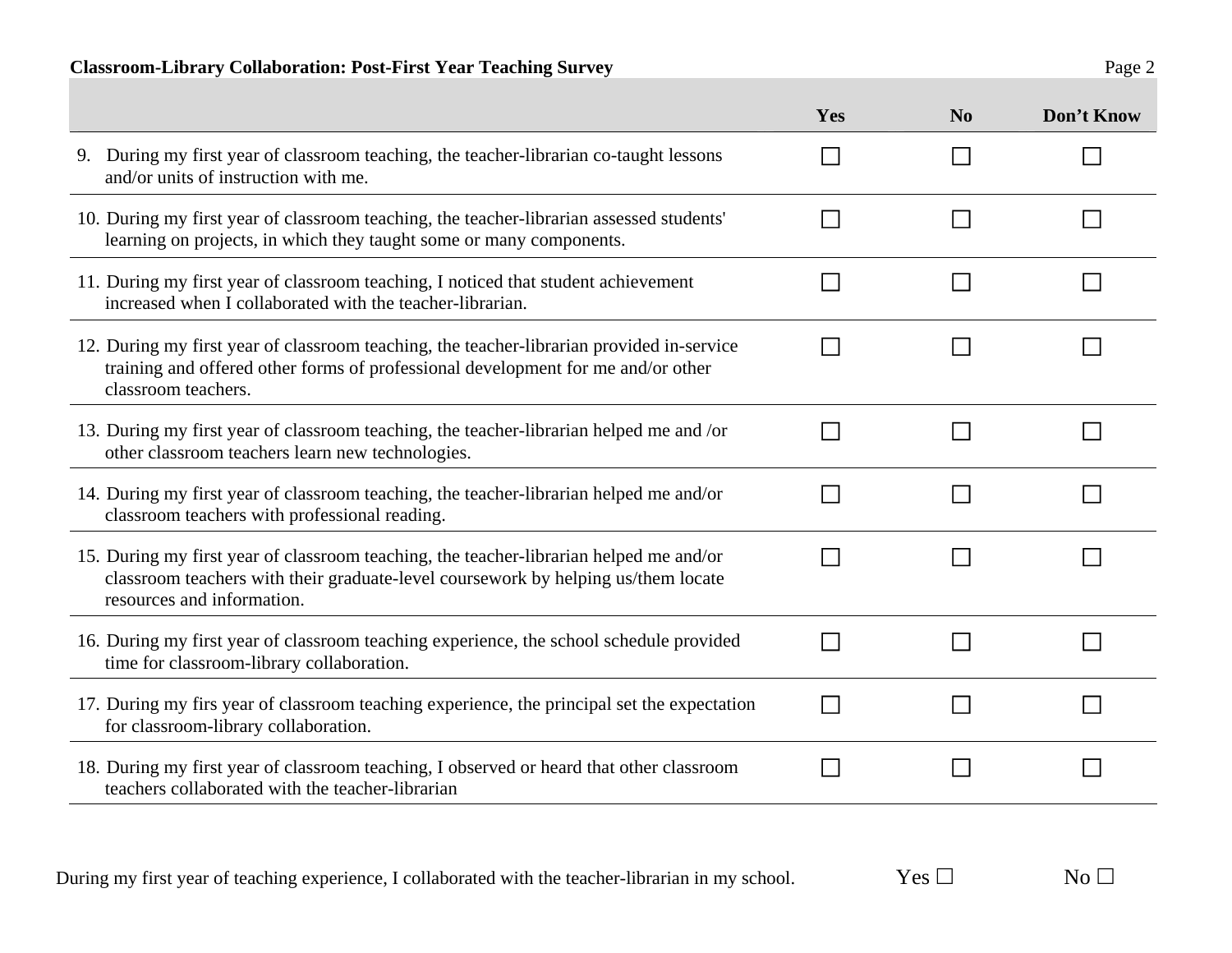### **Classroom-Library Collaboration: Post-First Year Teaching Survey**  Page 3

Please list as many of the factors as possible that account for your involvement in a classroom-library collaboration or for your lack of a classroomlibrary collaboration experience. Please place a star next to the ONE factor you believe was most important.

\_\_\_\_\_\_\_\_\_\_\_\_\_\_\_\_\_\_\_\_\_\_\_\_\_\_\_\_\_\_\_\_\_\_\_\_\_\_\_\_\_\_\_\_\_\_\_\_\_\_\_\_\_\_\_\_\_\_\_\_\_\_\_\_\_\_\_\_\_\_\_\_\_\_\_\_\_\_\_\_\_\_\_\_\_\_\_\_\_\_\_\_\_\_\_\_\_\_\_\_\_\_\_\_\_\_\_\_\_\_\_\_\_\_\_\_\_\_

\_\_\_\_\_\_\_\_\_\_\_\_\_\_\_\_\_\_\_\_\_\_\_\_\_\_\_\_\_\_\_\_\_\_\_\_\_\_\_\_\_\_\_\_\_\_\_\_\_\_\_\_\_\_\_\_\_\_\_\_\_\_\_\_\_\_\_\_\_\_\_\_\_\_\_\_\_\_\_\_\_\_\_\_\_\_\_\_\_\_\_\_\_\_\_\_\_\_\_\_\_\_\_\_\_\_\_\_\_\_\_\_\_\_\_\_\_\_

\_\_\_\_\_\_\_\_\_\_\_\_\_\_\_\_\_\_\_\_\_\_\_\_\_\_\_\_\_\_\_\_\_\_\_\_\_\_\_\_\_\_\_\_\_\_\_\_\_\_\_\_\_\_\_\_\_\_\_\_\_\_\_\_\_\_\_\_\_\_\_\_\_\_\_\_\_\_\_\_\_\_\_\_\_\_\_\_\_\_\_\_\_\_\_\_\_\_\_\_\_\_\_\_\_\_\_\_\_\_\_\_\_\_\_\_\_\_

\_\_\_\_\_\_\_\_\_\_\_\_\_\_\_\_\_\_\_\_\_\_\_\_\_\_\_\_\_\_\_\_\_\_\_\_\_\_\_\_\_\_\_\_\_\_\_\_\_\_\_\_\_\_\_\_\_\_\_\_\_\_\_\_\_\_\_\_\_\_\_\_\_\_\_\_\_\_\_\_\_\_\_\_\_\_\_\_\_\_\_\_\_\_\_\_\_\_\_\_\_\_\_\_\_\_\_\_\_\_\_\_\_\_\_\_\_\_

\_\_\_\_\_\_\_\_\_\_\_\_\_\_\_\_\_\_\_\_\_\_\_\_\_\_\_\_\_\_\_\_\_\_\_\_\_\_\_\_\_\_\_\_\_\_\_\_\_\_\_\_\_\_\_\_\_\_\_\_\_\_\_\_\_\_\_\_\_\_\_\_\_\_\_\_\_\_\_\_\_\_\_\_\_\_\_\_\_\_\_\_\_\_\_\_\_\_\_\_\_\_\_\_\_\_\_\_\_\_\_\_\_\_\_\_\_\_

| I would welcome the opportunity to participate in a 3 to 5 person focus group interview. | $Yes \Box$ | $N_O$ $\Box$            |
|------------------------------------------------------------------------------------------|------------|-------------------------|
| I would welcome the opportunity to participate in an individual interview.               | Yes $\Box$ | $\overline{N_0}$ $\Box$ |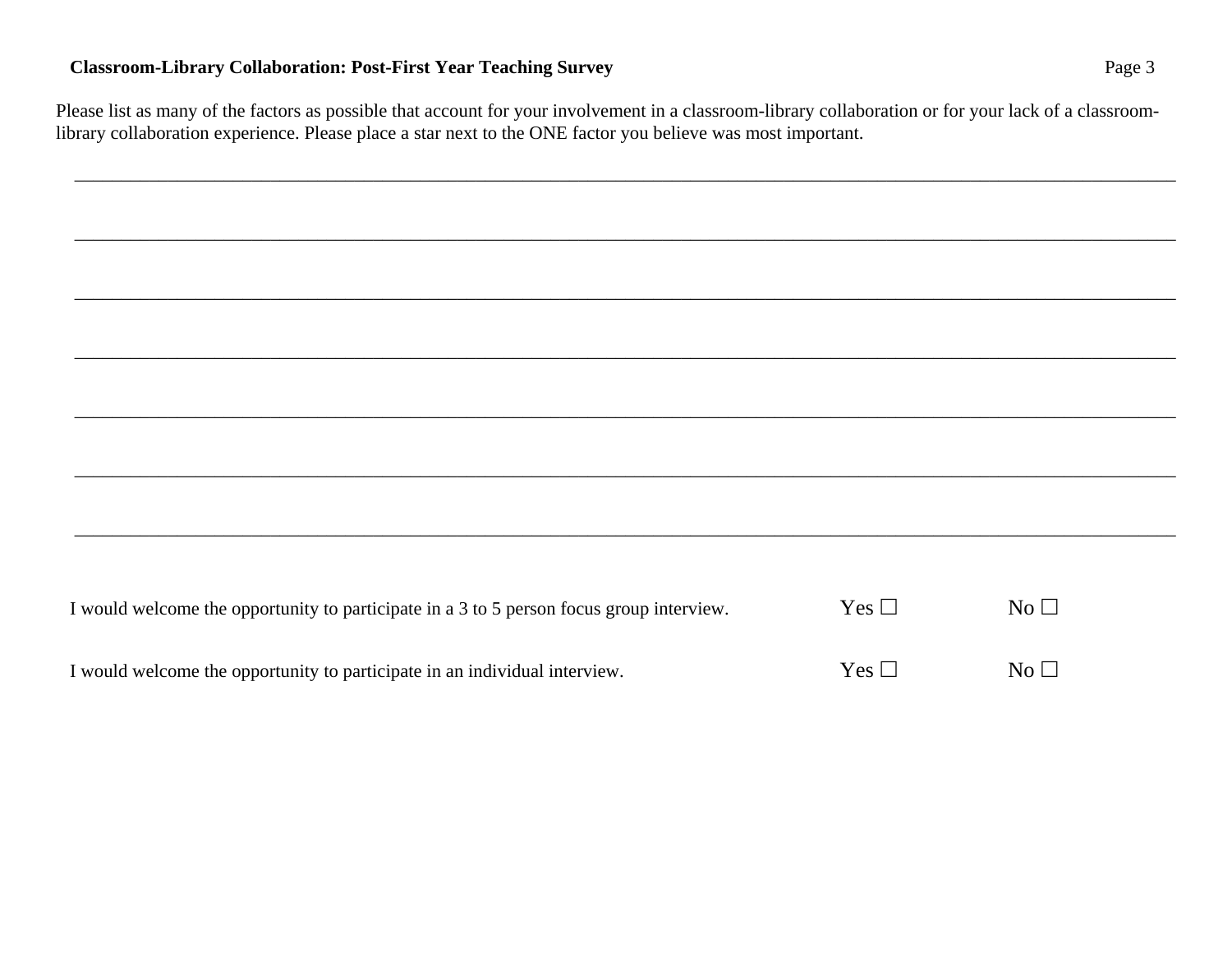### **Classroom-Library Collaboration: Post-First Year Teaching Survey**

You are invited to offer more information about any of your answers to the above statements in the space below. If appropriate, please indicate the statement number next to your comment. Thank you.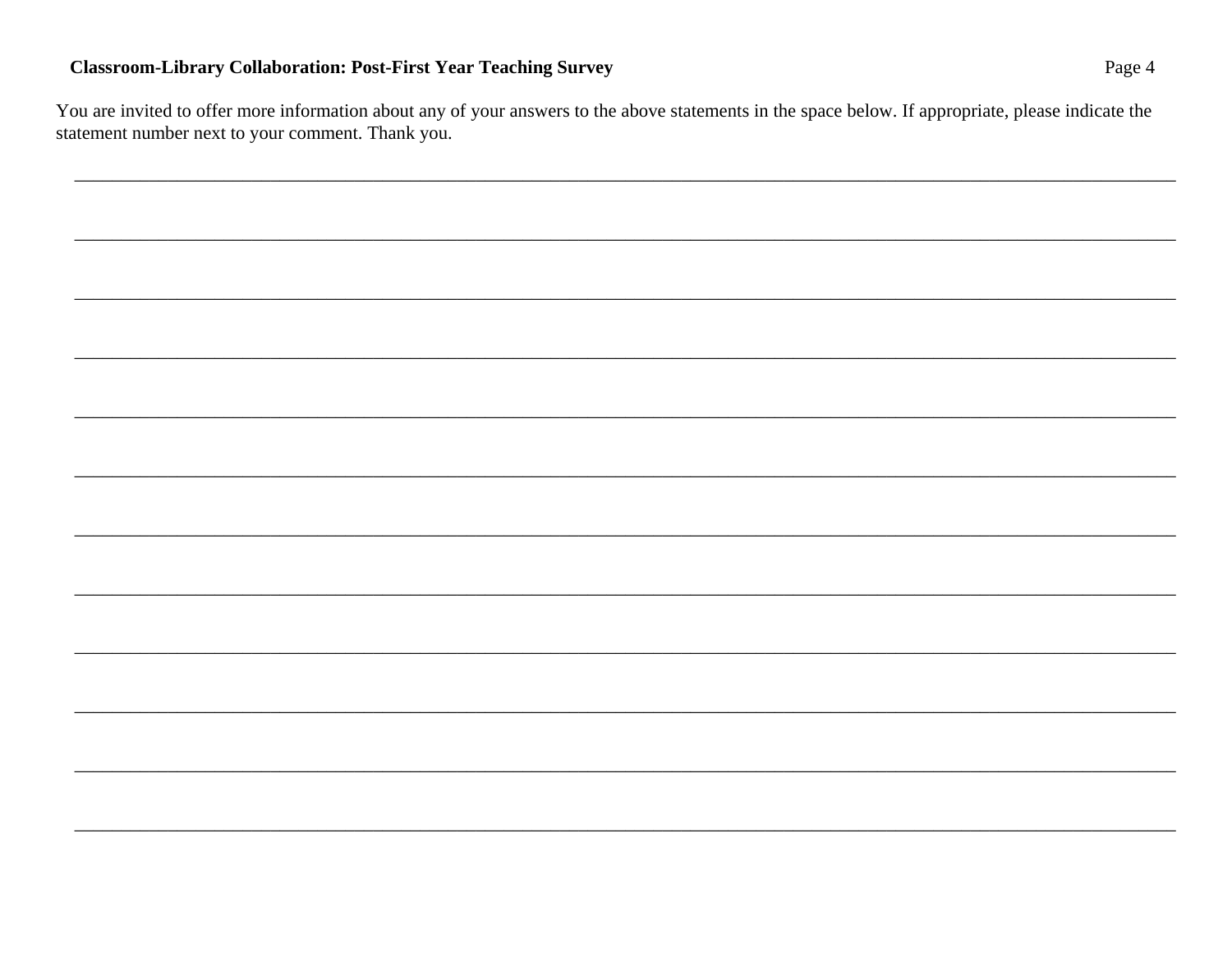

**Longitudinal Case Study**

**Two Heads Are Better than One: Influencing Preservice Classroom Teachers' Understanding and Practice of Classroom-Library Collaboration**

Judi Moreillon: Home | Author | Educator | Advocate

### **Two Heads Are Better than One: Participants' Post-Student Teaching Testimonials**

Two Heads Are Better than One:

The Factors Influencing the Understanding and Practice of Classroom-Library Collaboration

In the fall 2004, I began a longitudinal case study of undergraduate preservice classroom teachers. These testimonials were given in the spring of 2006 after the study participants' student teaching experience. The study participants completed their first year of classroom teaching in the spring of 2007.

### Note: You must click the play icon TWICE in order for the movie to play!

| <b>Slide</b> | <b>Question</b>                                                                                                                                                                                                  | <b>Participant</b><br><b>Testimonial Link</b> |
|--------------|------------------------------------------------------------------------------------------------------------------------------------------------------------------------------------------------------------------|-----------------------------------------------|
|              | Slide $#7$ What learning experiences during your preservice<br>teacher education influenced you positively toward<br>classroom-library collaboration?                                                            | Macey 2                                       |
|              | Slide $#8$ What learning experiences during your preservice<br>teacher education influenced you positively toward<br>classroom-library collaboration?                                                            | Jamie 2                                       |
|              | Slide #9 What experience during your preservice teacher<br>education led you to believe that collaboration<br>between yourself and the teacher-librarian would be a<br>good thing for you and for your students? | Tionna 2                                      |
| Slide<br>#10 | During your preservice teacher education, what<br>experiences prepared you to seek out collaboration<br>during your student teaching?                                                                            | Liz 1                                         |
| Slide<br>#11 | What was your experience of collaborating with your<br>teacher-librarian during your student teaching?                                                                                                           | Jamie 1                                       |